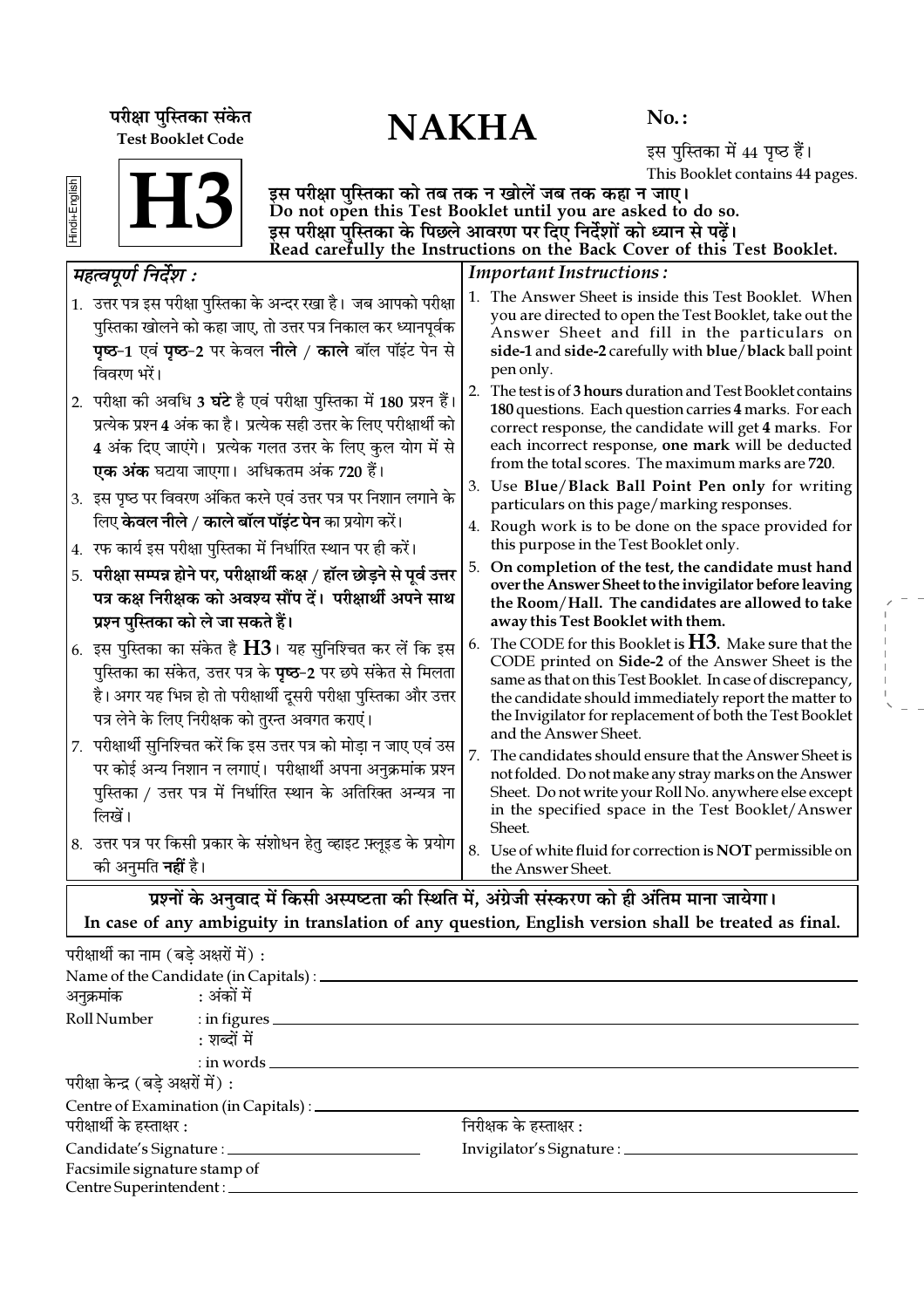

- रुद्धोष्म  $(3)$
- समआयतनी  $(4)$

 $\overline{2}$ 

 $2.$ 

Hindi+English





The values of resistance and tolerance, respectively, are:

- $470 \Omega, 5\%$  $(1)$
- $(2)$  $470 \text{ k}\Omega, 5\%$
- $(3)$  $47 k\Omega$ . 10%
- $4.7 \text{ k}\Omega, 5\%$  $(4)$
- Find the torque about the origin when a force of  $3\hat{j}$  N acts on a particle whose position vector is  $2\hat{k}$  m.
	- $6k$  N m  $(1)$
	- $(2)$
	- $(3)$
	- $\stackrel{\wedge}{\mathbf{a}}$   $\stackrel{\wedge}{\mathbf{b}}$   $\stackrel{\wedge}{\mathbf{b}}$  $(4)$
- $\overline{3}$ . A cylinder contains hydrogen gas at pressure of 249 kPa and temperature 27°C.

Its density is:  $(R = 8.3 J \text{ mol}^{-1} \text{K}^{-1})$ 

- $0.02 \text{ kg/m}^3$  $(1)$
- $0.5 \text{ kg/m}^3$  $(2)$
- $0.2 \text{ kg/m}^3$  $(3)$
- $0.1 \text{ kg/m}^3$  $(4)$
- 4. Two cylinders A and B of equal capacity are connected to each other via a stop cock. A contains an ideal gas at standard temperature and pressure. B is completely evacuated. The entire system is thermally insulated. The stop cock is suddenly opened. The process is:
	- $(1)$ isobaric
	- isothermal  $(2)$
	- $(3)$ adiabatic
	- isochoric  $(4)$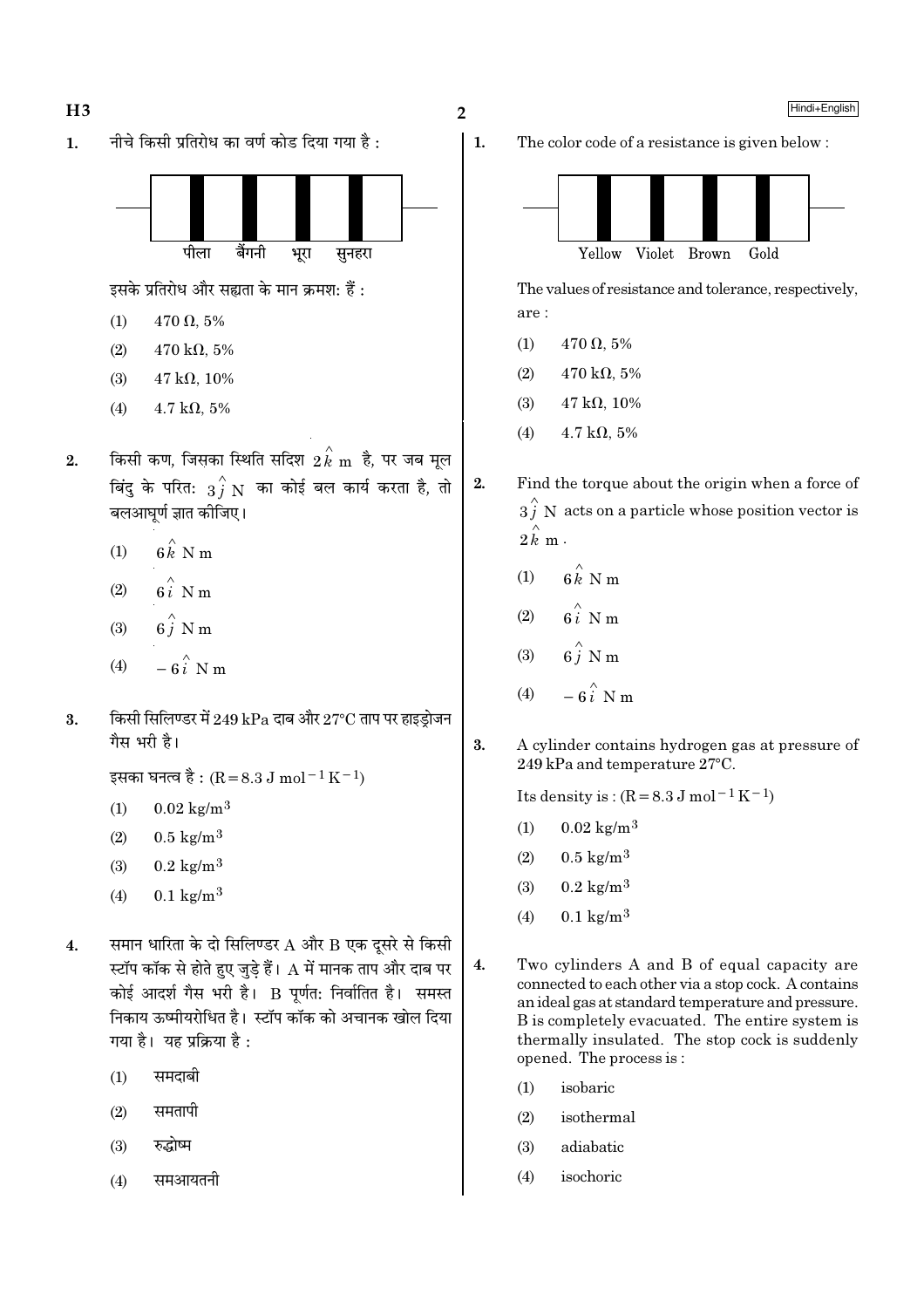उपेक्षणीय द्रव्यमान की 1 m लम्बी किसी दढ छड के दो सिरों  $\vert 5.$  $\overline{5}$ . से 5 kg और 10 kg द्रव्यमान के दो कण जड़े हैं।

> $5 \text{ kg}$  के कण से इस निकाय के संहति केन्द्र की दुरी (लगभग) है $:$

- 
- $(1)$ 80 cm
- $(2)$ 33 cm  $(3)$  $50 \text{ cm}$
- 67 cm  $(4)$
- कोई किरण लघु प्रिज्म कोण (प्रिज्म कोण A) के किसी एक 6. पष्ठ पर आपतन कोण  $i$  पर आपतन करके प्रिज़्म के विपरीत फलक से अभिलम्बवत निर्गत होती है। यदि इस प्रिज्म के पदार्थ का अपवर्तनांक µ है. तो आपतन कोण है. लगभग :
	- $(1)$  $(2)$
	-
	- $(3)$
	- $(4)$  $\mu A$
- पथ्वी के पष्ठ पर किसी पिण्ड का भार 72 N है। पथ्वी की  $\overline{7}$ . त्रिज्या की आधी दुरी के बराबर ऊँचाई पर इस पिण्ड पर गरुत्वाकर्षण बल कितना होगा ?
	- $(1)$ 24 N
	- $(2)$ 48 N
	- $(3)$ 32 N
	- $(4)$ 30 N
- $599$  धारणशीलता की किसी लोहे की छड पर  $1200 \text{ A m}^{-1}$ 8. तीव्रता का चुम्बकीय क्षेत्र लगाया गया है। इस छड के पदार्थ की पारगम्यता है :
	- $(\mu_0 = 4\pi \times 10^{-7} \text{ T m A}^{-1})$
	- $(1)$  $2.4\pi \times 10^{-7}$  T m A<sup>-1</sup>
	- $2.4\pi \times 10^{-4}$  T m A<sup>-1</sup>  $(2)$
	- $8.0 \times 10^{-5}$  T m A<sup>-1</sup>  $(3)$
	- $2.4\pi \times 10^{-5}$  T m A<sup>-1</sup>  $(4)$
- टांजिस्टर क्रिया के लिए नीचे दिया गया कौनसा कथन **सही** है ?  $9<sub>l</sub>$ 
	- आधार क्षेत्र बहुत पतला और हल्का डोपित होना चाहिए।  $(1)$
	- आधार, उत्सर्जक और संग्राहक क्षेत्रों की डोपन सांद्रताएँ  $(2)$ समान होनी चाहिए।
	- आधार, उत्सर्जक और संग्राहक क्षेत्रों के साइज़ समान  $(3)$ होने चाहिए।
	- उत्सर्जक संधि और संग्राहक संधि दोनों ही अग्रदिशिक  $(4)$ बायसित होती हैं।

Two particles of mass 5 kg and 10 kg respectively are attached to the two ends of a rigid rod of length 1 m with negligible mass.

The centre of mass of the system from the 5 kg particle is nearly at a distance of:

- $(1)$ 80 cm
- $(2)$ 33 cm
- $50 \text{ cm}$  $(3)$
- $(4)$ 67 cm
- A ray is incident at an angle of incidence i on one surface of a small angle prism (with angle of prism A) and emerges normally from the opposite surface. If the refractive index of the material of the prism is  $\mu$ , then the angle of incidence is nearly equal  $\overline{\text{to}}$ :
	- $(1)$  $\overline{2}$  $(2)$  $(3)$  $(4)$
- $\overline{7}$ . A body weighs 72 N on the surface of the earth. What is the gravitational force on it, at a height equal to half the radius of the earth?
	- 24 N  $(1)$
	- 48 N  $(2)$
	- $(3)$  $32N$
	- 30 N  $(4)$
- An iron rod of susceptibility 599 is subjected to a 8. magnetising field of 1200 A  $m^{-1}$ . The permeability of the material of the rod is:

 $(\mu_0 = 4\pi \times 10^{-7} \text{ T m A}^{-1})$ 

- $2.4\pi \times 10^{-7}$  T m A<sup>-1</sup>  $(1)$
- $2.4\pi \times 10^{-4}$  T m A<sup>-1</sup>  $(2)$
- $8.0\times10^{-5}\,\mathrm{T}$  m A  $^{-1}$  $(3)$
- $2.4\pi \times 10^{-5}$  T m A<sup>-1</sup>  $(4)$
- $9<sub>1</sub>$ For transistor action, which of the following statements is correct?
	- The base region must be very thin and lightly  $(1)$ doped.
	- $(2)$ Base, emitter and collector regions should have same doping concentrations.
	- Base, emitter and collector regions should  $(3)$ have same size.
	- Both emitter junction as well as the collector  $(4)$ junction are forward biased.

6.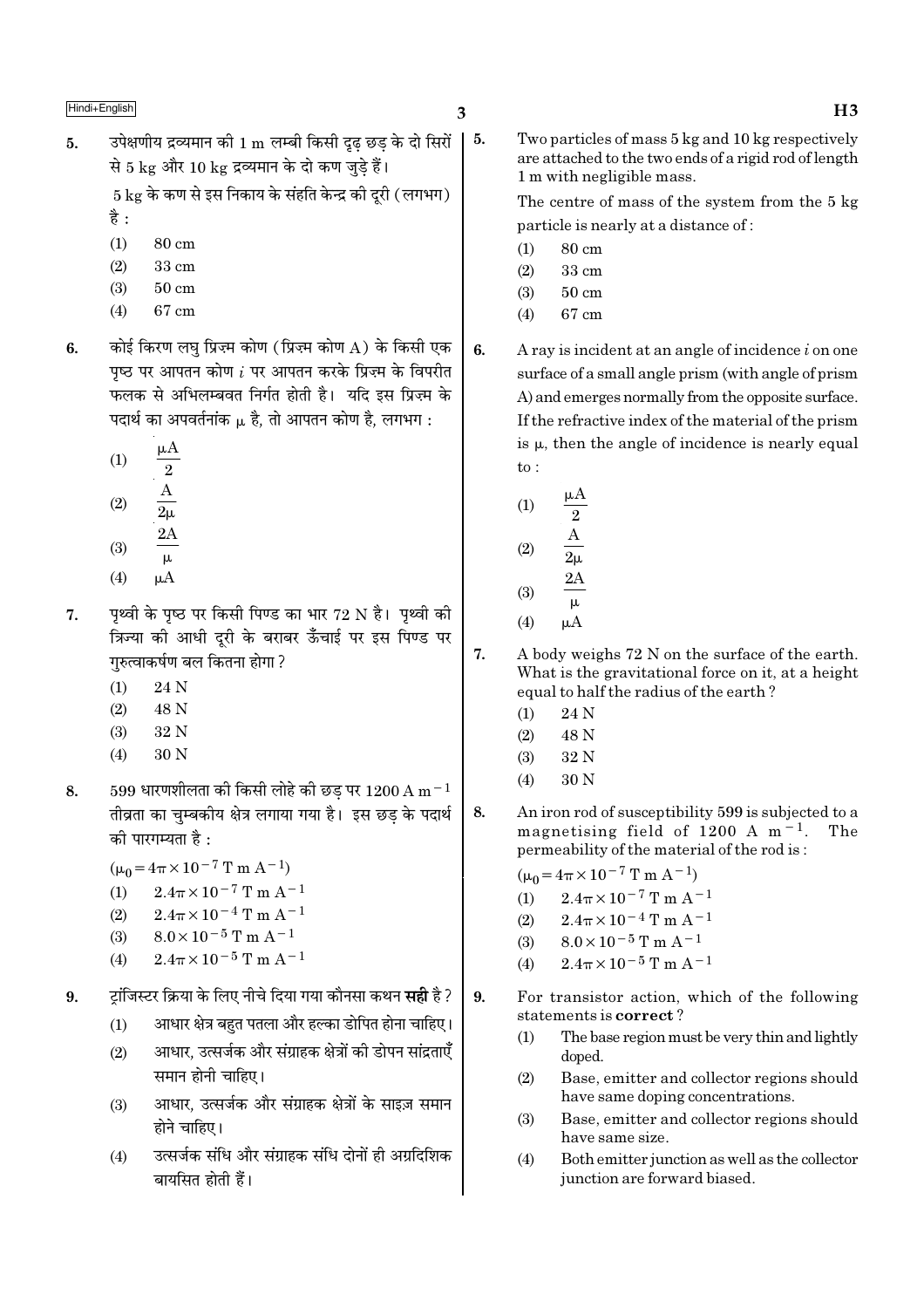$\overline{\mathbf{4}}$ 

- $20 \text{ cm}^2$  क्षेत्रफल के किसी अपरावर्ती पष्ठ पर  $20 \text{ W/cm}^2$  $10.$ औसत फ्लक्स के साथ प्रकाश अभिलम्बवत आपतन करता है। 1 मिनट की समयावधि में इस पृष्ठ पर प्राप्त की गयी ऊर्जा है :
	- $48 \times 10^3$  J  $(1)$
	- $10 \times 10^3$  J  $(2)$
	- $12 \times 10^3$  J  $(3)$
	- $(4)$  $24 \times 10^3$  J
- किसी लघु विद्युत द्विध्नुव का द्विध्नुव आघूर्ण  $16 \times 10^{-9}$  C m 11. है। इस द्विध्नुव के कारण, इस द्विध्नुव के अक्ष से 60° का कोण बनाने वाली किसी रेखा पर स्थित 0.6 m दूरी के किसी बिन्दु पर, विद्युत विभव होगा :

$$
\left(\frac{1}{4\pi\epsilon_0} = 9 \times 10^9 \text{ N m}^2/\text{C}^2\right)
$$

- $(1)$ शून्य
- 50 V  $(2)$
- 200 V  $(3)$
- $(4)$ 400 V
- किसी मीनार के शिखर से किसी गेंद को 20 m/s के वेग से  $12.$ ऊर्ध्वाधर अधोमुखी फेंका गया है। कुछ समय पश्चात यह गेंद धरती से 80 m/s के वेग से टकराती है। इस मीनार की ऊँचाई  $\dot{\vec{g}}$ : (g = 10 m/s<sup>2</sup>)
	- $(1)$  $300 \text{ m}$
	- $(2)$  $360<sub>m</sub>$
	- $(3)$ 340 m
	- $(4)$ 320 m
- किसी मीटर सेतु के बाएँ अन्तराल में संयोजित कोई प्रतिरोध तार 13. इसके दाएँ अन्तराल के 10  $\Omega$  प्रतिरोध को उस बिन्दु पर संतुलित करता है जो सेतृ के तार को  $3:2$  के अनुपात में विभाजित करता है। यदि प्रतिरोध तार की लम्बाई 1.5 m है, तो इस प्रतिरोध तार की वह लम्बाई जिसका प्रतिरोध 1  $\Omega$  होगा. है :
	- $1.5 \times 10^{-2}$  m  $(1)$
	- $1.0 \times 10^{-2}$  m  $(2)$
	- $(3)$  $1.0 \times 10^{-1}$  m
	- $1.5 \times 10^{-1}$  m  $(4)$
- $\vert$  10. Light with an average flux of  $20 \text{ W/cm}^2$  falls on a non-reflecting surface at normal incidence having surface area  $20 \text{ cm}^2$ . The energy received by the surface during time span of 1 minute is:
	- $(1)$  $48 \times 10^3$  J
	- $10 \times 10^3$  J  $(2)$
	- $(3)$  $12 \times 10^3$  J
	- $24 \times 10^3$  J  $(4)$
	- $11.$ A short electric dipole has a dipole moment of  $16 \times 10^{-9}$  C m. The electric potential due to the dipole at a point at a distance of 0.6 m from the centre of the dipole, situated on a line making an angle of 60° with the dipole axis is:

$$
\left(\frac{1}{4\pi\epsilon_0} = 9 \times 10^9 \text{ N m}^2/\text{C}^2\right)
$$

- $(1)$ zero
- 50 V  $(2)$
- $(3)$ 200 V
- 400 V  $(4)$
- 12. A ball is thrown vertically downward with a velocity of 20 m/s from the top of a tower. It hits the ground after some time with a velocity of 80 m/s. The height of the tower is:  $(g=10 \text{ m/s}^2)$ 
	- 300 m  $(1)$
	- $(2)$ 360 m
	- $(3)$ 340 m
	- $(4)$  $320 \text{ m}$
- 13. A resistance wire connected in the left gap of a metre bridge balances a 10  $\Omega$  resistance in the right gap at a point which divides the bridge wire in the ratio  $3:2$ . If the length of the resistance wire is 1.5 m, then the length of 1  $\Omega$  of the resistance wire is:
	- $1.5 \times 10^{-2}$  m  $(1)$
	- $1.0 \times 10^{-2}$  m  $(2)$
	- $1.0 \times 10^{-1}$  m  $(3)$
	- $1.5 \times 10^{-1}$  m  $(4)$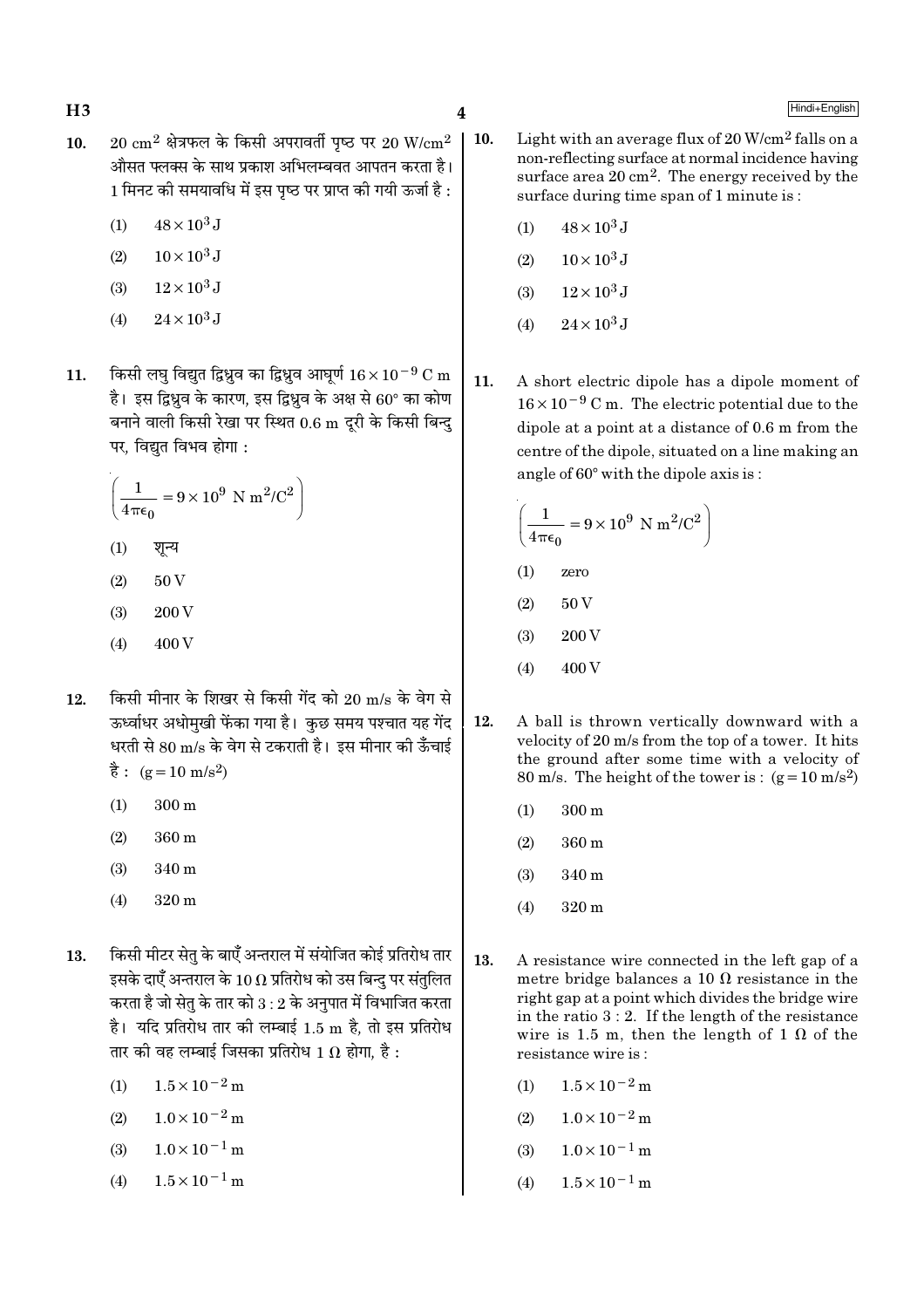- जब यूरेनियम के किसी समस्थानिक  $^{235}_{92}$ U पर न्यूट्रॉन बमबारी | 14. 14. करता है, तो  $^{89}_{36}\rm{Kr}$  और तीन न्यूट्रॉनों के साथ उत्पन्न होने वाला नाभिक है:
	- $^{103}_{36}$ Kr  $(1)$
	- $^{144}_{\phantom{1}56}Ba$  $(2)$
	- $\frac{91}{40}Zr$  $(3)$
	- $\frac{101}{36}\mathrm{Kr}$  $(4)$
- $50 \text{ cm}$  लम्बी किसी परिनालिका, जिसमें  $100 \text{ \text{ }\hat{ } \, \hat{ } \, \hat{ } \, \hat{ }$  हैं, से 15.  $2.5$  A धारा प्रवाहित हो रही है। इस परिनालिका के केन्द्र पर चुम्बकीय क्षेत्र है:

 $(\mu_0 = 4\pi \times 10^{-7} \text{ T m A}^{-1})$ 

- $3.14 \times 10^{-5}$  T  $(1)$
- $6.28 \times 10^{-4}$  T  $(2)$
- $3.14 \times 10^{-4}$  T  $(3)$
- $6.28 \times 10^{-5}$  T  $(4)$
- किसी एकपरमाणुक गैस की औसत तापीय ऊर्जा होती है: 16. (बोल्ट्समान नियतांक $=$  ${\rm k_B}$  तथा निरपेक्ष ताप $=$   ${\rm T}$ )
	- $\frac{7}{2}$  k<sub>B</sub>T  $(1)$ (2)  $\frac{1}{2} k_B T$ (3)  $\frac{3}{2} k_B T$  $rac{5}{2}$  k<sub>B</sub>T  $(4)$
- त्रिज्या  $r$  की कोई केशिका नली जल में डूबी है और इसमें जल 17. ऊँचाई h तक चढ गया है। केशिका नली में भरे जल का द्रव्यमान 5 g है। त्रिज्या  $2r$  की कोई अन्य केशिका नली जल में ड़बी है। इस नली में ऊपर चढे जल का द्रव्यमान है :
	- $(1)$  $20.0 \text{ g}$
	- $(2)$  $2.5 g$
	- $(3)$  $5.0 g$
	- $(4)$  $10.0<sub>g</sub>$
- When a uranium isotope  $\frac{235}{92}U$  is bombarded with a neutron, it generates  $^{39}_{36}\text{Kr}$ , three neutrons and:
	- $\frac{103}{36}\mathrm{Kr}$  $(1)$
	- $\frac{144}{56}$ Ba  $(2)$
	- $^{91}_{40} \text{Zr}$  $(3)$
	- $^{101}_{36}$ Kr  $(4)$
- 15. A long solenoid of 50 cm length having 100 turns carries a current of 2.5 A. The magnetic field at the centre of the solenoid is:

$$
(\mu_0 = 4\pi \times 10^{-7} \text{ T m A}^{-1})
$$

- $3.14\times10^{-5}\,\mathrm{T}$  $(1)$
- $(2)$  $6.28 \times 10^{-4}$  T
- $(3)$  $3.14 \times 10^{-4}$  T
- $6.28 \times 10^{-5}$  T  $(4)$
- 16. The average thermal energy for a mono-atomic gas is :  $(k_B$  is Boltzmann constant and T, absolute temperature)

(1) 
$$
\frac{7}{2}
$$
 k<sub>B</sub>T  
\n(2)  $\frac{1}{2}$  k<sub>B</sub>T  
\n(3)  $\frac{3}{2}$  k<sub>B</sub>T  
\n(4)  $\frac{5}{2}$  k<sub>B</sub>T

- 17. A capillary tube of radius r is immersed in water and water rises in it to a height h. The mass of the water in the capillary is 5 g. Another capillary tube of radius 2r is immersed in water. The mass of water that will rise in this tube is:
	- $(1)$  $20.0 g$
	- $(2)$  $2.5 g$
	- $(3)$  $5.0 g$
	- $(4)$  $10.0<sub>g</sub>$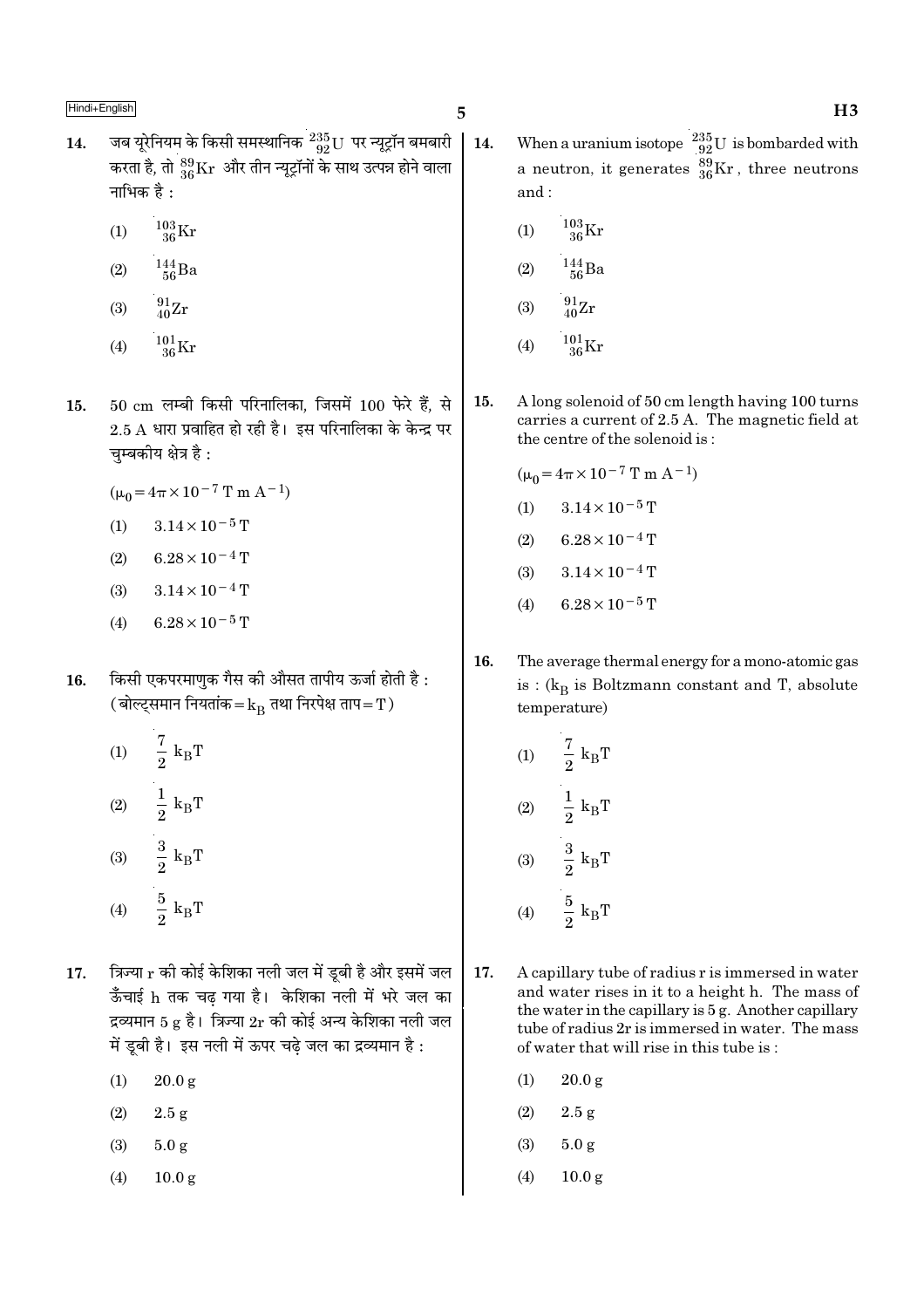$H<sub>3</sub>$ 

- किसी विद्युत चुम्बकीय तरंग में चुंबकीय क्षेत्र और विद्युत क्षेत्र 18. के घटकों की तीव्रताओं के योगदानों का अनुपात होता है:  $(c = \bar{c}$ विद्युत चुम्बकीय तरंगों का वेग)
	- $1 : c<sup>2</sup>$  $(1)$
	- $(2)$  $c:1$
	- $1:1$  $(3)$
	- $(4)$  $1 : c$
- यह मानिए कि किसी तारे से 600 nm तरंगदैर्ध्य का प्रकाश आ 19. रहा है। उस दरदर्शक जिसके अभिदृश्यक का व्यास 2 m है, के विभेदन की सीमा है :
	- $6.00 \times 10^{-7}$  rad  $(1)$
	- $3.66 \times 10^{-7}$  rad  $(2)$
	- $1.83 \times 10^{-7}$  rad  $(3)$
	- $7.32 \times 10^{-7}$  rad  $(4)$
- अनुप्रस्थ काट क्षेत्रफल  $A$  तथा लम्बाई  $L$  का कोई तार किसी 20. स्थायी टेक से लटका है। इस तार के मुक्त सिरे से किसी द्रव्यमान M को निलंबित करने पर इसकी लम्बाई  $\mathrm{L_{1}}$  हो जाती है। यंग-गुणांक के लिए व्यंजक है:
	- MgL  $(1)$  $\overline{A(L_1-L)}$  $MgL_1$  $(2)$  $AT$
	- $\frac{Mg(L_1 L)}{AL}$  $(3)$ MgL
	- $(4)$  $\overline{\text{AL}_{1}}$
- DNA में एक बंध को खण्डित करने के लिए आवश्यक ऊर्जा 21.  $10^{-20}$  J है। eV में यह मान है, लगभग:
	- $0.006$  $(1)$
	- $(2)$  $6\phantom{a}$
	- $(3)$  $0.6$
	- $(4)$  $0.06$
- अंतरिक्ष के  $0.2 \text{ m}^3$  आयतन के किसी निश्चित क्षेत्र में हर 22. स्थान पर विद्युत विभव 5 V पाया गया है। इस क्षेत्र में विद्युत क्षेत्र का परिमाण है :
	- $5 N/C$  $(1)$
	- $(2)$ शन्य
	- $0.5$  N/C  $(3)$
	- $(4)$  $1 N/C$
- $\vert$  18. The ratio of contributions made by the electric field and magnetic field components to the intensity of an electromagnetic wave is:  $(c = speed of$ electromagnetic waves)
	- $1 : c<sup>2</sup>$  $(1)$
	- $(2)$  $\ensuremath{\mathbf{c}}\xspace:1$
	- $(3)$  $1:1$
	- $(4)$  $1 : c$
	- 19. Assume that light of wavelength 600 nm is coming from a star. The limit of resolution of telescope whose objective has a diameter of 2 m is:
		- $6.00 \times 10^{-7}$  rad  $(1)$
		- $3.66 \times 10^{-7}$  rad  $(2)$
		- $1.83 \times 10^{-7}$  rad  $(3)$
		- $7.32 \times 10^{-7}$  rad  $(4)$
	- 20. A wire of length L, area of cross section A is hanging from a fixed support. The length of the wire changes to  $L_1$  when mass M is suspended from its free end. The expression for Young's modulus is:

(1) 
$$
\frac{MgL}{A(L_1 - L)}
$$
  
(2) 
$$
\frac{MgL_1}{AL}
$$
  
(2) 
$$
Mg(L_1 - L)
$$

$$
(3) \quad \frac{\text{AL}}{\text{AL}_1}
$$
\n
$$
(4) \quad \frac{\text{MgL}}{\text{AL}_1}
$$

- 21. The energy required to break one bond in DNA is  $10^{-20}$  J. This value in eV is nearly :
	- 0.006  $(1)$
	- $(2)$  $\mathbf{g}$
	- $(3)$  $0.6$
	- $(4)$ 0.06
- 22. In a certain region of space with volume  $0.2 \text{ m}^3$ , the electric potential is found to be 5 V throughout. The magnitude of electric field in this region is:
	- $5 N/C$  $(1)$
	- $(2)$ zero
	- $0.5$  N/C  $(3)$
	- $(4)$  $1 N/C$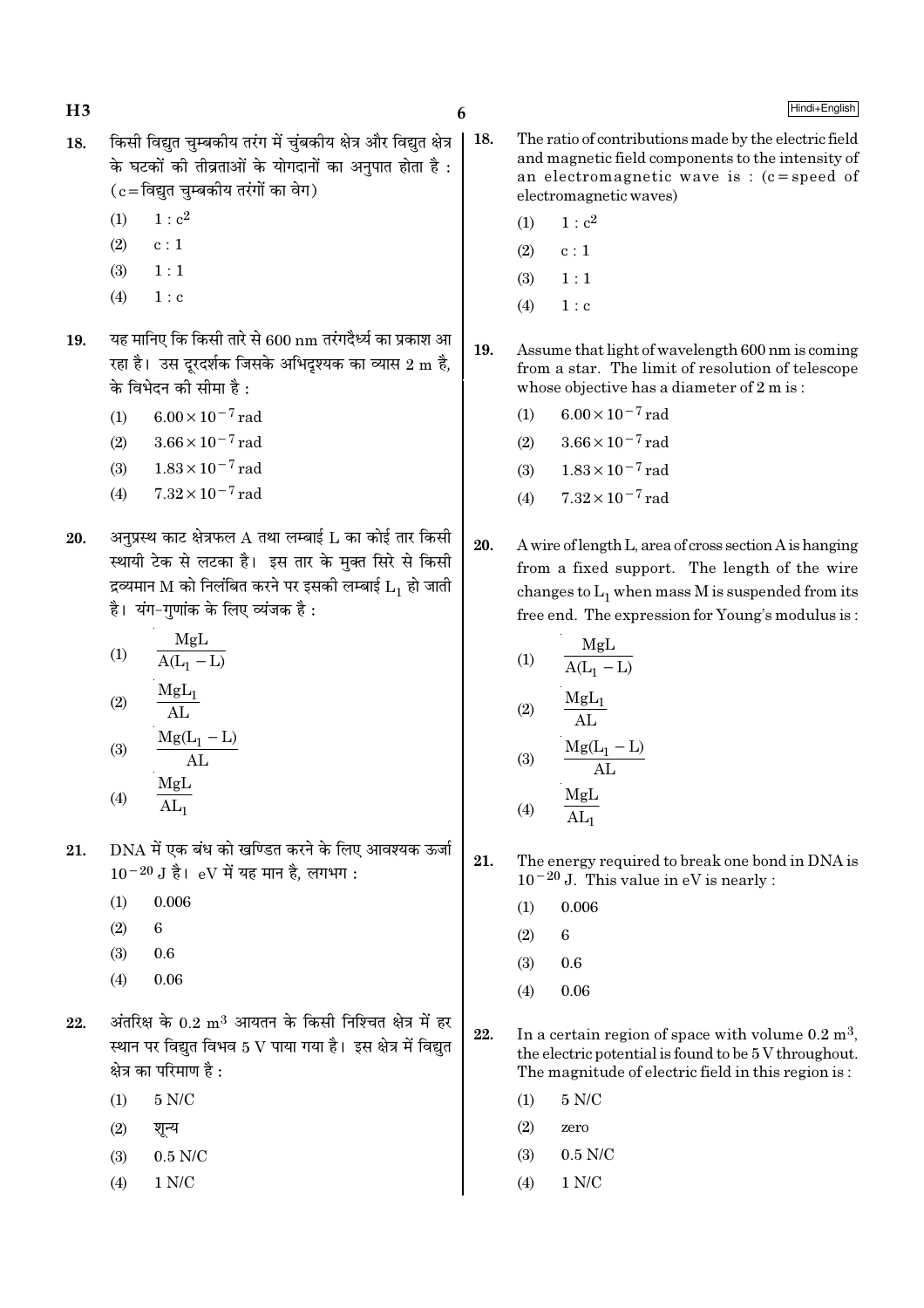किसी गैस के लिए. जिसका आण्विक व्यास d तथा संख्या | 23. घनत्व n है. माध्य मक्त पथ को इस प्रकार व्यक्त किया जा सकता है :

(1) 
$$
\frac{1}{\sqrt{2} n^{2} \pi^{2} d^{2}}
$$
  
(2) 
$$
\frac{1}{\sqrt{2} n \pi d}
$$
  
(3) 
$$
\frac{1}{\sqrt{2} n \pi d^{2}}
$$

- (4)  $\frac{1}{\sqrt{2} n^2 \pi d^2}$
- विरामावस्था के किसी इलेक्ट्रॉन को  ${\rm V}$  वोल्ट के विभवान्तर से 24. त्वरित किया गया है। यदि इस इलेक्टॉन की दे ब्रॉग्ली तरंगदैर्ध्य  $1.227 \times 10^{-2}$  nm है. तो विभवान्तर है:
	- $10<sup>4</sup>$  V  $(1)$
	- $10V$  $(2)$
	- $10^2$  V  $(3)$
	- $10^3$  V  $(4)$
- किसी गिटार में समान पदार्थ की बनी दो डोरियों A और B के 25. स्वर हल्के से मेल नहीं खा रहे हैं और 6 Hz आवृत्ति के विस्पन्द उत्पन्न कर रहे हैं। जब B में तनाव को कुछ कम कर दिया जाता है, तो विस्पन्द आवृत्ति बढ़कर  $7$  Hz हो जाती है। यदि A की आवृत्ति 530 Hz है, तो B की मूल आवृत्ति है:
	- 537 Hz  $(1)$
	- 523 Hz  $(2)$
	- 524 Hz  $(3)$
	- 536 Hz  $(4)$
- $40 \mu$ F के किसी संधारित्र को  $200 \text{ V}$ ,  $50 \text{ Hz}$  की ac आपूर्ति 26. से संयोजित किया गया है। इस परिपथ में धारा का वर्ग माध्य मूल (rms) मान है, लगभग:
	- $(1)$ 25.1 A
	- $1.7A$  $(2)$
	- $(3)$  $2.05A$
	- $2.5A$  $(4)$
- किसी p-n संधि डायोड में अवक्षय-क्षेत्र की चौड़ाई में वृद्धि 27. का कारण है :
	- अग्रदिशिक धारा (current) में वृद्धि  $(1)$
	- केवल अग्रदिशिक बायस  $(2)$
	- केवल पश्चदिशिक बायस  $(3)$
	- अग्रदिशिक और पश्चदिशिक बायस दोनों  $(4)$

23. The mean free path for a gas, with molecular diameter d and number density n can be expressed as:

(1) 
$$
\frac{1}{\sqrt{2} n^2 \pi^2 d^2}
$$
  
\n(2) 
$$
\frac{1}{\sqrt{2} n \pi d}
$$
  
\n(3) 
$$
\frac{1}{\sqrt{2} n \pi d^2}
$$
  
\n(4) 
$$
\frac{1}{\sqrt{2} n^2 \pi d^2}
$$

- 24. An electron is accelerated from rest through a potential difference of V volt. If the de Broglie wavelength of the electron is  $1.227 \times 10^{-2}$  nm, the potential difference is:
	- $10^4$  V  $(1)$
	- $10\,\mathrm{V}$  $(2)$
	- $10^2$  V  $(3)$
	- $10^3$  V  $(4)$
- $2.5^{\circ}$ In a guitar, two strings A and B made of same material are slightly out of tune and produce beats of frequency 6 Hz. When tension in B is slightly decreased, the beat frequency increases to 7 Hz. If the frequency of A is  $530$  Hz, the original frequency of B will be:
	- $537\,\mathrm{Hz}$  $(1)$
	- $(2)$ 523 Hz
	- $(3)$ 524 Hz
	- 536 Hz  $(4)$
- 26. A 40  $\mu$ F capacitor is connected to a 200 V, 50 Hz ac supply. The rms value of the current in the circuit is, nearly :
	- 25.1 A  $(1)$
	- $(2)$  $1.7A$
	- $2.05A$  $(3)$
	- $2.5A$  $(4)$
- 27. The increase in the width of the depletion region in a p-n junction diode is due to:
	- increase in forward current  $(1)$
	- $(2)$ forward bias only
	- reverse bias only  $(3)$
	- both forward bias and reverse bias  $(4)$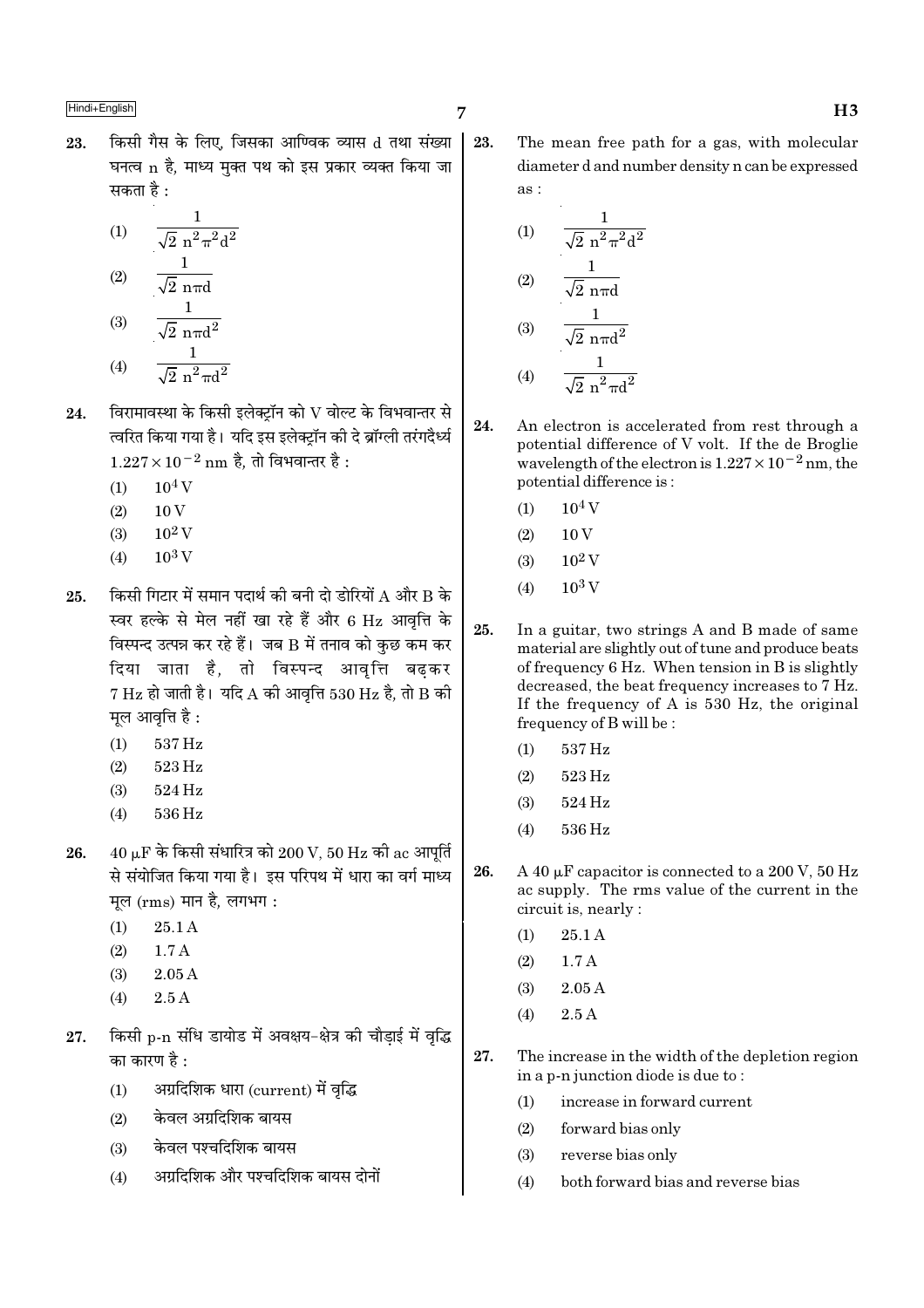$$
\mathbf{H3}
$$

किसी अन्तरापृष्ठ के लिए ब्रूस्टर कोण  $i_h$  होना चाहिए : 28.

$$
(1) \qquad i_b = 90^\circ
$$

- $0^{\circ} < i_b < 30^{\circ}$  $(2)$
- $30^{\circ} < i_h < 45^{\circ}$  $(3)$
- $45^{\circ} < i_h < 90^{\circ}$  $(4)$
- सरल आवर्ती गति करते किसी कण के विस्थापन और त्वरण के 29. बीच कलान्तर होता है :
	- $(1)$ शून्य
	- $(2)$  $\pi$  rad
	- $\frac{3\pi}{2}$  rad  $(3)$  $\frac{\pi}{2}$  rad  $(4)$
- $10 \text{ cm}$  त्रिज्या के किसी गोलीय चालक पर  $3.2 \times 10^{-7} \text{ C}$ 30. आवेश एकसमान रूप से वितरित है। इस गोले के केन्द्र से 15 cm दूरी पर विद्युत क्षेत्र का परिमाण क्या है ?

$$
\left(\frac{1}{4\pi\epsilon_0} = 9 \times 10^9 \text{ N m}^2/\text{C}^2\right)
$$
  
(1) 1.28 × 10<sup>7</sup> N/C  
(2) 1.28 × 10<sup>4</sup> N/C  
(3) 1.28 × 10<sup>5</sup> N/C  
(4) 1.28 × 10<sup>6</sup> N/C

- किसी समान्तर पट्टिका संधारित्र, जिसमें माध्यम के रूप में वायु 31. भरी है. की धारिता 6 LF है। कोई परावैद्यत माध्यम भरने पर इसकी धारिता 30  $\mu$ F हो जाती है। इस माध्यम का परावैद्युतांक है :
	- $(\epsilon_0 = 8.85 \times 10^{-12} \text{ C}^2 \text{ N}^{-1} \text{ m}^{-2})$
	- $5.00 \text{ C}^2 \text{ N}^{-1} \text{ m}^{-2}$  $(1)$
	- $0.44 \times 10^{-13}$  C<sup>2</sup> N<sup>-1</sup> m<sup>-2</sup>  $(2)$
	- $1.77 \times 10^{-12}$  C<sup>2</sup> N<sup>-1</sup> m<sup>-2</sup>  $(3)$
	- $0.44 \times 10^{-10}$  C<sup>2</sup> N<sup>-1</sup> m<sup>-2</sup>  $(4)$
- सार्थक अंकों को महत्व देते हुए 9.99 m  $-0.0099$  m का मान 32. क्या है ?
	- $(1)$  $9.9<sub>m</sub>$
	- 9.9801 m  $(2)$
	- $(3)$  $9.98<sub>m</sub>$
	- $(4)$  $9.980 \text{ m}$

28. The Brewsters angle  $i_h$  for an interface should be:

- $i_h = 90^{\circ}$  $(1)$
- $0^{\circ} < i_b < 30^{\circ}$  $(2)$
- $30^{\circ} < i_b < 45^{\circ}$  $(3)$
- $45^{\circ} < i_h < 90^{\circ}$  $(4)$
- The phase difference between displacement and 29. acceleration of a particle in a simple harmonic motion is:
	- $(1)$ zero
	- $(2)$  $\pi$  rad

$$
(3) \qquad \frac{3\pi}{2} \text{ rad}
$$

$$
(4) \qquad \frac{\pi}{2} \text{ rad}
$$

30. A spherical conductor of radius 10 cm has a charge of  $3.2 \times 10^{-7}$  C distributed uniformly. What is the magnitude of electric field at a point 15 cm from the centre of the sphere?

$$
\left(\frac{1}{4\pi\epsilon_0} = 9 \times 10^9 \text{ N m}^2/\text{C}^2\right)
$$
  
(1) 1.28×10<sup>7</sup> N/C  
(2) 1.28×10<sup>4</sup> N/C  
(3) 1.28×10<sup>5</sup> N/C  
(4) 1.28×10<sup>6</sup> N/C

31. The capacitance of a parallel plate capacitor with air as medium is  $6 \mu$ F. With the introduction of a dielectric medium, the capacitance becomes  $30 \mu$ F. The permittivity of the medium is:

$$
(\epsilon_0 = 8.85 \times 10^{-12} \, \text{C}^2 \, \text{N}^{-1} \, \text{m}^{-2})
$$

- $5.00 C^2 N^{-1} m^{-2}$  $(1)$
- $0.44 \times 10^{-13}$  C<sup>2</sup> N<sup>-1</sup> m<sup>-2</sup>  $(2)$
- $1.77 \times 10^{-12}$  C<sup>2</sup> N<sup>-1</sup> m<sup>-2</sup>  $(3)$
- $0.44 \times 10^{-10}$  C<sup>2</sup> N<sup>-1</sup> m<sup>-2</sup>  $(4)$
- 32. Taking into account of the significant figures, what is the value of  $9.99 \text{ m} - 0.0099 \text{ m}$ ?
	- $(1)$  $9.9<sub>m</sub>$
	- $(2)$  $9.9801 m$
	- $(3)$  $9.98 \text{ m}$
	- $(4)$ 9.980 m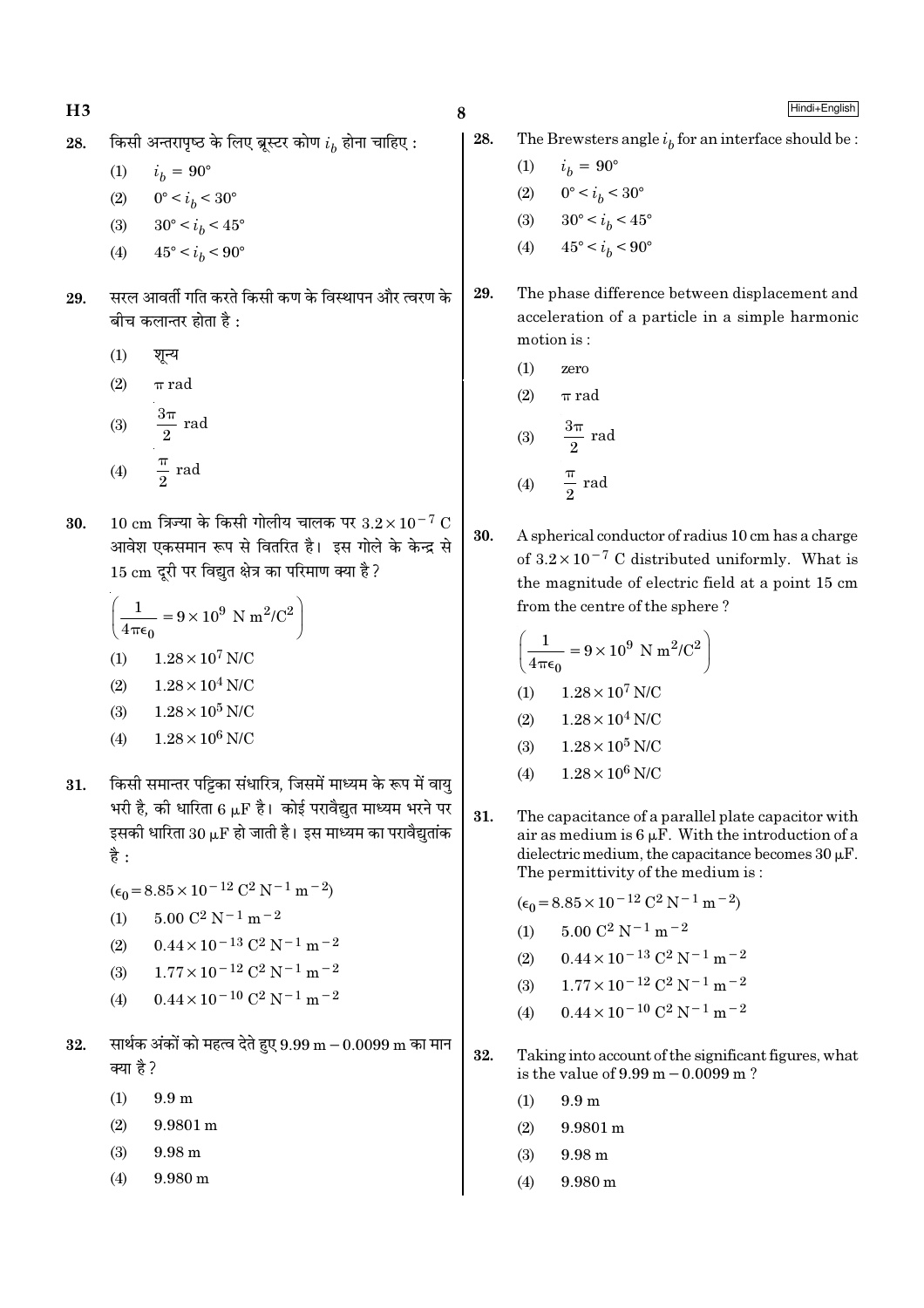$\overline{\text{Hindi+English}}$  and  $\overline{\text{H3}}$ 

- $33.$  कोई श्रेणी  $LCR$  परिपथ किसी ए.सी. वोल्टता स्रोत से संयोजित  $\dot{\tilde{\epsilon}}$ । जब  $L$  को हटा लिया जाता है. तो धारा और वोल्टता के बीच $\:\frac{\pi}{3}\:$  का कलान्तर होता है। यदि इसके स्थान पर परिपथ से  ${\rm C}$  को हटाते हैं, तो भी धारा और वोल्टता के बीच कलान्तर  $\frac{\pi}{3}$ ही रहता है। इस परिपथ का शक्ति गुणक है:
	- $(1)$  −1.0
	- $(2)$  शन्य
	- (3) 0.5
	- $(4)$  1.0
- $34.$  प्रतिबल की विमाएँ हैं :
	- (1)  $[ML^{-1}T^{-2}]$
	- (2)  $[MLT^{-2}]$
	- (3)  $[ML^2T^{-2}]$
	- (4)  $[ML^0T^{-2}]$
- $35.$  देहली आवृत्ति की  $1.5$  गुनी आवृत्ति का प्रकाश, प्रकाश सुग्राही पदार्थ पर आपतन करता है। यदि प्रकाश की आवत्ति आधी तथा उसकी तीव्रता दो गुनी कर दी जाए, तो प्रकाश विद्युत धारा कितनी होगी ?
	- $(1)$  शून्य
	- $(2)$  दो गुनी
	- $(3)$  वार गुनी
	- $(4)$  एक−चौथाई
- $36.$  प्रतिरोध के ऋणात्मक ताप गुणांक वाले ठोस होते हैं :
	- $(1)$  रोधी और अर्धचालक
	- $(2)$  धातएँ
	- $(3)$  केवल रोधी
	- $(4)$  केवल अर्धचालक
- $37.$  किसी आवेशित कण, जिसका  $3 \times 10^{-10}$  Vm $^{-1}$  तीव्रता के विद्युत क्षेत्र में अपवाह वेग 7.5×10<sup>-4</sup> m s<sup>-1</sup> है, की  $m^2$  V<sup>−1</sup> s<sup>−1</sup> में गतिशीलता है:
	- $(1)$  2.25×10<sup>-15</sup>
	- $(2)$  2.25  $\times$  10<sup>15</sup>
	- (3)  $2.5 \times 10^6$
	- (4)  $2.5 \times 10^{-6}$
- 33. A series LCR circuit is connected to an ac voltage source. When L is removed from the circuit, the phase difference between current and voltage  $is \frac{1}{3}$ π . If instead C is removed from the circuit, the phase difference is again  $\frac{1}{3}$ π between current and voltage. The power factor of the circuit is :
	- $(1)$  −1.0
	- (2) zero
	- (3) 0.5
	- (4) 1.0
	- 34. Dimensions of stress are :
		- (1)  $[ML^{-1}T^{-2}]$
		- (2)  $[MLT^{-2}]$
		- (3)  $[ML^2T^{-2}]$
		- (4)  $[ML^0T^{-2}]$
- 35. Light of frequency 1.5 times the threshold frequency is incident on a photosensitive material. What will be the photoelectric current if the frequency is halved and intensity is doubled ?
	- (1) zero
	- (2) doubled
	- (3) four times
	- (4) one-fourth
- 36. The solids which have the negative temperature coefficient of resistance are :
	- (1) insulators and semiconductors
	- (2) metals
	- (3) insulators only
	- (4) semiconductors only
- 37. A charged particle having drift velocity of  $7.5 \times 10^{-4}$  m s<sup>-1</sup> in an electric field of  $3 \times 10^{-10}$  Vm<sup>-1</sup>, has a mobility in m<sup>2</sup> V<sup>-1</sup> s<sup>-1</sup> of :
	- $(1)$  2.25×10<sup>-15</sup>
	- $(2)$  2.25  $\times$  10<sup>15</sup>
	- (3)  $2.5 \times 10^6$
	- (4)  $2.5 \times 10^{-6}$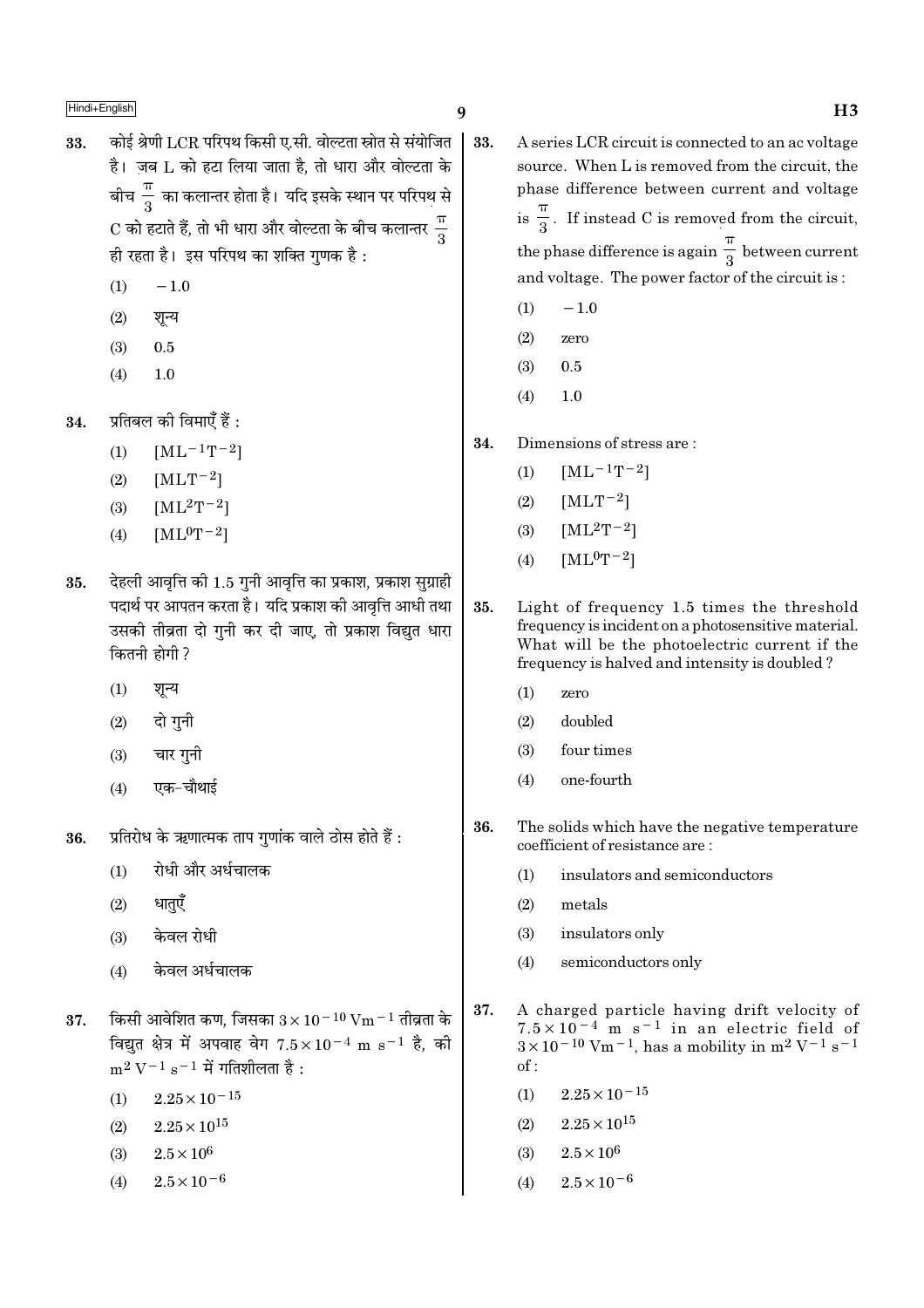38.

 $H3$ 





4 kg और 6 kg द्रव्यमान के दो पिण्डों के सिरों को किसी 39. द्रव्यमानरहित डोरी से बांधा गया है। यह डोरी किसी घर्षणरहित घिरनी से गुजरती है (आरेख देखिए)। गुरुत्वीय त्वरण (g) के पदों में इस निकाय का त्वरण है :



- $(2)$ g
- $(3)$  $g/2$
- $(4)$  $g/5$
- किसी स्क्रू गेज़ का अल्पतमांक  $0.01\,\mathrm{mm}$  है तथा इसके वृत्तीय 40. पैमाने पर 50 भाग हैं।

इस स्क्रू गेज़ का चूड़ी अन्तराल (पिच) है:

- $(1)$  $1.0 \text{ mm}$
- $(2)$  $0.01$  mm
- $(3)$  $0.25$  mm
- $0.5 \text{ mm}$  $(4)$

Which of the following graph represents the variation of resistivity  $(\rho)$  with temperature (T) for copper?



39. Two bodies of mass 4 kg and 6 kg are tied to the ends of a massless string. The string passes over a pulley which is frictionless (see figure). The acceleration of the system in terms of acceleration due to gravity  $(g)$  is:



- $(4)$  $g/5$
- 40. A screw gauge has least count of 0.01 mm and there are 50 divisions in its circular scale.

The pitch of the screw gauge is:

- $(1)$  $1.0 \text{ mm}$
- $(2)$  $0.01$  mm
- $(3)$  $0.25$  mm
- $(4)$  $0.5 \text{ mm}$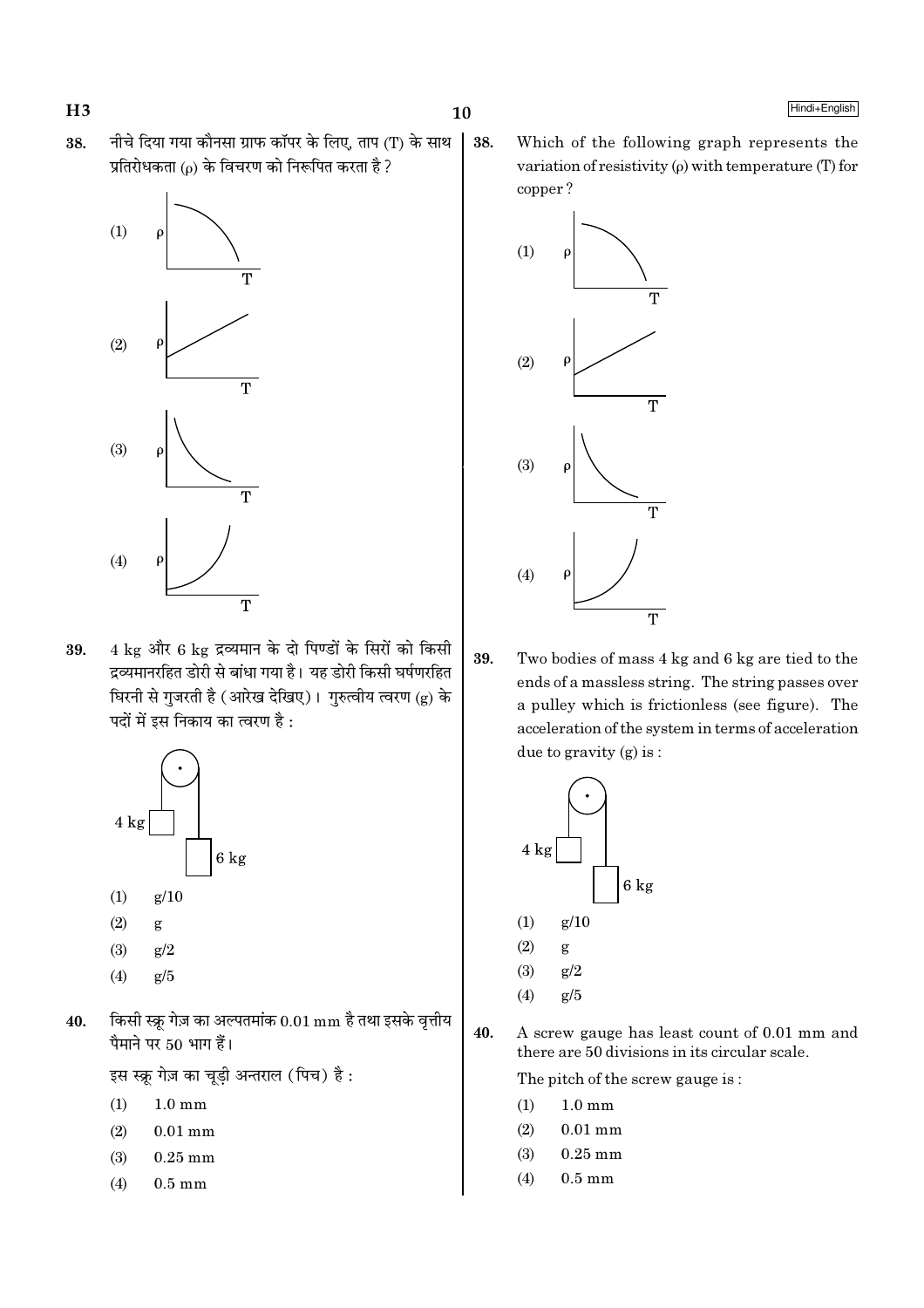43.

44.

- यंग के द्विझिरी प्रयोग में, यदि कलासंबद्ध स्रोतों के बीच का  $41.$ पृथकन आधा तथा पर्दे से कलासंबद्ध स्रोतों की दरी को दो गुना कर दिया जाए, तो फ्रिंज चौड़ाई हो जाएगी :
	- एक-चौथाई  $(1)$
	- दो गनी  $(2)$
	- आधी  $(3)$
	- $(4)$ चार गुनी
- दर्शाए गए तर्क परिपथ के लिए, सत्यमान सारणी है: 42.

| Α   |                  |                                   |                                                          |  |
|-----|------------------|-----------------------------------|----------------------------------------------------------|--|
|     |                  |                                   | Y                                                        |  |
| B   |                  |                                   |                                                          |  |
| (1) | A                | B                                 | Y                                                        |  |
|     | $\boldsymbol{0}$ | $\boldsymbol{0}$                  | $\mathbf 1$                                              |  |
|     | $\boldsymbol{0}$ | $\mathbf 1$                       | $\boldsymbol{0}$                                         |  |
|     | $\mathbf{1}$     | $\boldsymbol{0}$                  | $\boldsymbol{0}$                                         |  |
|     | $\mathbf{1}$     | $\mathbf 1$                       | 0                                                        |  |
| (2) | A                | B                                 | Y                                                        |  |
|     | $\boldsymbol{0}$ | $\boldsymbol{0}$                  | 0                                                        |  |
|     | $\boldsymbol{0}$ | $\mathbf{1}$                      | $\boldsymbol{0}$                                         |  |
|     | $\mathbf{1}$     | $\boldsymbol{0}$                  | 0                                                        |  |
|     | $\mathbf{1}$     | $\mathbf 1$                       | $\mathbf{1}$                                             |  |
| (3) | A                | B                                 | Y                                                        |  |
|     | $\boldsymbol{0}$ | $\boldsymbol{0}$                  | 0                                                        |  |
|     | $\boldsymbol{0}$ | $\mathbf{1}$                      | $\mathbf{1}$                                             |  |
|     | $\mathbf{1}$     | $\boldsymbol{0}$                  | $\mathbf{1}$                                             |  |
|     | $\mathbf{1}$     | $\mathbf 1$                       | $\mathbf{1}$                                             |  |
| (4) | A                | B                                 | Y                                                        |  |
|     | $\boldsymbol{0}$ | $\boldsymbol{0}$                  | $\mathbf{1}$                                             |  |
|     | $\boldsymbol{0}$ | $\mathbf 1$                       | $\mathbf 1$                                              |  |
|     | $\mathbf{1}$     | 0                                 | 1                                                        |  |
|     | $\mathbf{1}$     | $\mathbf{1}$                      | $\boldsymbol{0}$                                         |  |
|     |                  |                                   | किसी पदार्थ के $0.5$ g के तुल्यांक ऊर्जा है :            |  |
| (1) |                  | $0.5 \!\times\! 10^{13}\,{\rm J}$ |                                                          |  |
| (2) |                  | $4.5 \times 10^{16}\,\mathrm{J}$  |                                                          |  |
| (3) |                  | $4.5 \times 10^{13}$ J            |                                                          |  |
| (4) |                  | $1.5 \times 10^{13}$ J            |                                                          |  |
|     |                  |                                   | निम्नलिखित में से किसके लिए बोर मॉडल वैध <b>नहीं</b> है? |  |
| (1) |                  |                                   | एकधा आयनित नियॉन परमाणु (Ne+)                            |  |
| (2) |                  | हाइड्रोजन परमाणु                  |                                                          |  |
| (3) |                  |                                   | एकधा आयनित हीलियम परमाणु (He+)                           |  |
| (4) |                  | ड्यूटरॉन परमाणु                   |                                                          |  |

- $\vert$  41. In Young's double slit experiment, if the separation between coherent sources is halved and the distance of the screen from the coherent sources is doubled, then the fringe width becomes:
	- one-fourth  $(1)$
	- double  $(2)$
	- $(3)$ half
	- four times  $(4)$
	- 42. For the logic circuit shown, the truth table is :



43. The energy equivalent of  $0.5$  g of a substance is:

- $0.5\times10^{13}\,\mathrm{J}$  $(1)$
- $4.5 \times 10^{16}$  J  $(2)$
- $4.5\times10^{13}\,\mathrm{J}$  $(3)$
- $1.5\times10^{13}\,\mathrm{J}$  $(4)$
- 44. For which one of the following, Bohr model is not valid?
	- $(1)$ Singly ionised neon atom  $(Ne^+)$
	- $(2)$ Hydrogen atom
	- $(3)$ Singly ionised helium atom  $(He<sup>+</sup>)$
	- $(4)$ Deuteron atom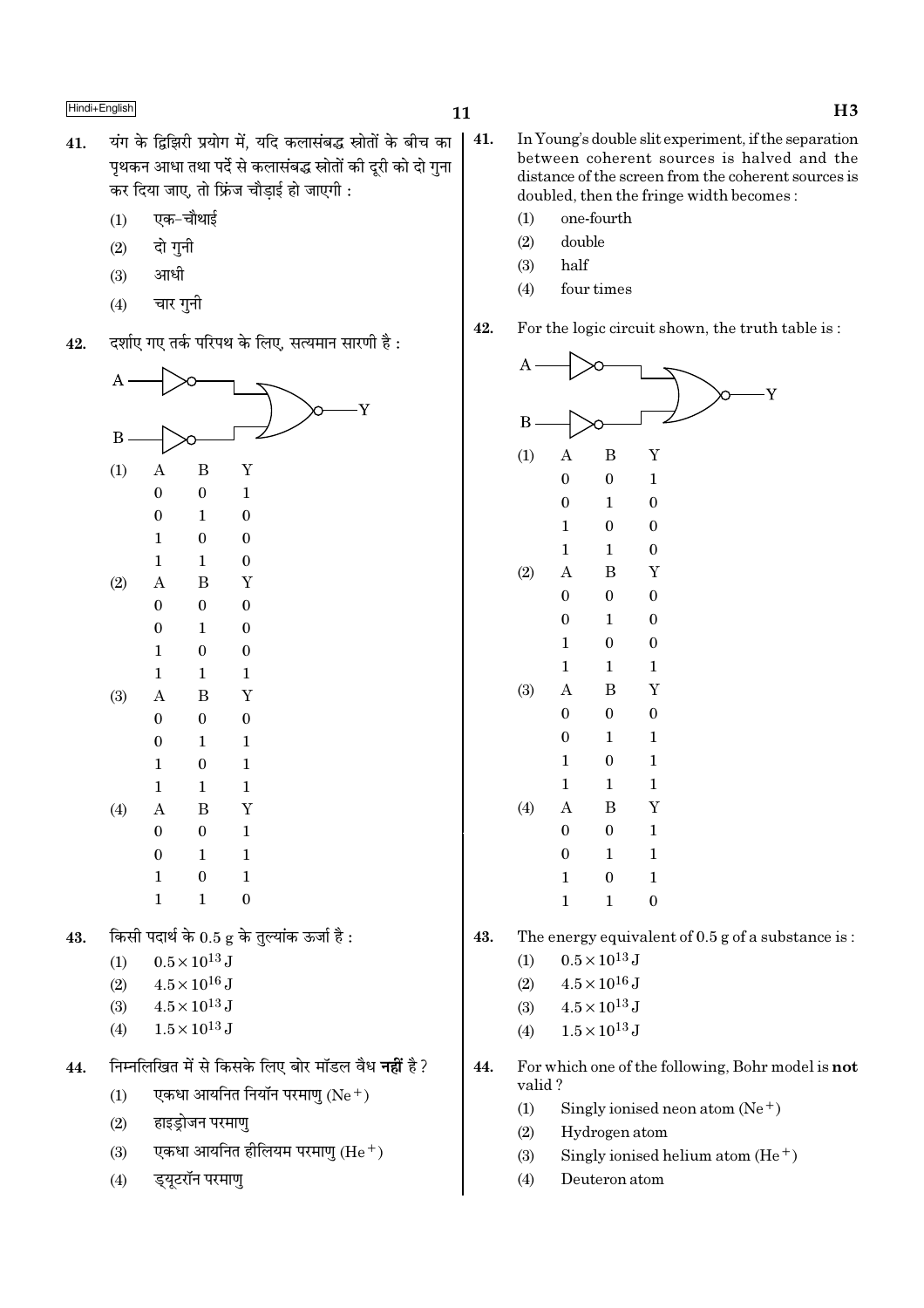- $r_1$  और  $r_2$  त्रिज्याओं ( $r_1 = 1.5 r_2$ ) के दो कॉपर के ठोस गोलों 45. के ताप में 1 K की वद्धि करने के लिए आवश्यक ऊष्माओं की मात्राओं का अनुपात है :
	- $(1)$

 $H<sub>3</sub>$ 

- $(2)$
- $\frac{5}{3}$   $\frac{27}{8}$   $\frac{9}{4}$   $\frac{3}{3}$   $\frac{3}{2}$
- $(3)$
- $(4)$
- एक पादप की अनुप्रस्थ काट में निम्नलिखित शारीरिक लक्षण 46. दर्शाये गये :
	- $(a)$ अधिक संख्या में बिखरे हुए संवहन बंडल जो पुलाच्छाद से घिरे हैं।
	- स्पष्ट बहुत मदतकीय भरण ऊतक।  $(h)$
	- संयुक्त और अवर्धी संवहन बंडल।  $(c)$
	- पोषवाह मृदुतक का अभाव।  $(d)$
	- इस पादप की श्रेणी और उसके भाग को पहचानिए :
	- द्विबीजपत्री जड  $(1)$
	- $(2)$ एकबीजपत्री तना
	- एकबीजपत्री जड  $(3)$
	- दिबीजपत्री तना  $(4)$
- निम्न में कौन मूत्रवृद्धि को रोकने में सहायता करेगा ? 47.
	- .ाG कोशिकाओं द्रारा रेनिन का स्रावण कम होना  $(1)$
	- $ADH$  के अल्पस्रवण से अधिक जल का पुनरावशोषण  $(2)$
	- एल्डोस्टेरान के कारण वृक्क नलिका से  $\rm Na^+$  एवं जल  $(3)$ का पनरावशोषण
	- एट्रियल नेट्रियुरेटिक कारक द्वारा वाहिकाओं का संकीर्णन  $(4)$ होना
- निम्न में कौनसा कथन **सही नहीं** है ? 48.
	- आनवशिक इंजीनियरी इंसुलिन *ई-कोलाई* द्वारा उत्पादित  $(1)$ होता है।
	- मनुष्य में इंसुलिन प्राक्-इंसुलिन से संश्लेषित होता है।  $(2)$
	- प्राक-इंसलिन में एक अतिरिक्त पेप्टाइड, जिसे  $(3)$ सी-पेप्टाइड कहते हैं. होती है।
	- कार्यात्मक इंसुलिन में  $A$  एवं B शृंखलाएँ होती है जो  $(4)$ हाइड़ोजन बंध द्वारा जुडी होती है।
- 45. The quantities of heat required to raise the temperature of two solid copper spheres of radii  $r_1$  and  $r_2$  ( $r_1$ =1.5  $r_2$ ) through 1 K are in the ratio:
	- $\frac{5}{3}$  $(1)$  $(2)$  $\frac{9}{4}$  $\frac{3}{2}$  $(3)$
	- $(4)$
- 46. The transverse section of a plant shows following anatomical features:
	- Large number of scattered vascular bundles  $(a)$ surrounded by bundle sheath.
	- $(b)$ Large conspicuous parenchymatous ground tissue.
	- $\left( \text{c} \right)$ Vascular bundles conjoint and closed.
	- Phloem parenchyma absent.  $(d)$
	- Identify the category of plant and its part:
	- Dicotyledonous root  $(1)$
	- $(2)$ Monocotyledonous stem
	- Monocotyledonous root  $(3)$
	- Dicotyledonous stem  $(4)$
- 47. Which of the following would help in prevention of diuresis?
	- Decrease in secretion of renin by JG cells  $(1)$
	- More water reabsorption due to  $(2)$ undersecretion of ADH
	- $(3)$ Reabsorption of Na<sup>+</sup> and water from renal tubules due to aldosterone
	- Atrial natriuretic factor  $(4)$ causes vasoconstriction
- 48. Which of the following statements is not correct?
	- $(1)$ Genetically engineered insulin is produced in  $E\text{-}Coli.$
	- In man insulin is synthesised as a  $(2)$ proinsulin.
	- The proinsulin has an extra peptide called  $(3)$ C-peptide.
	- $(4)$ The functional insulin has A and B chains linked together by hydrogen bonds.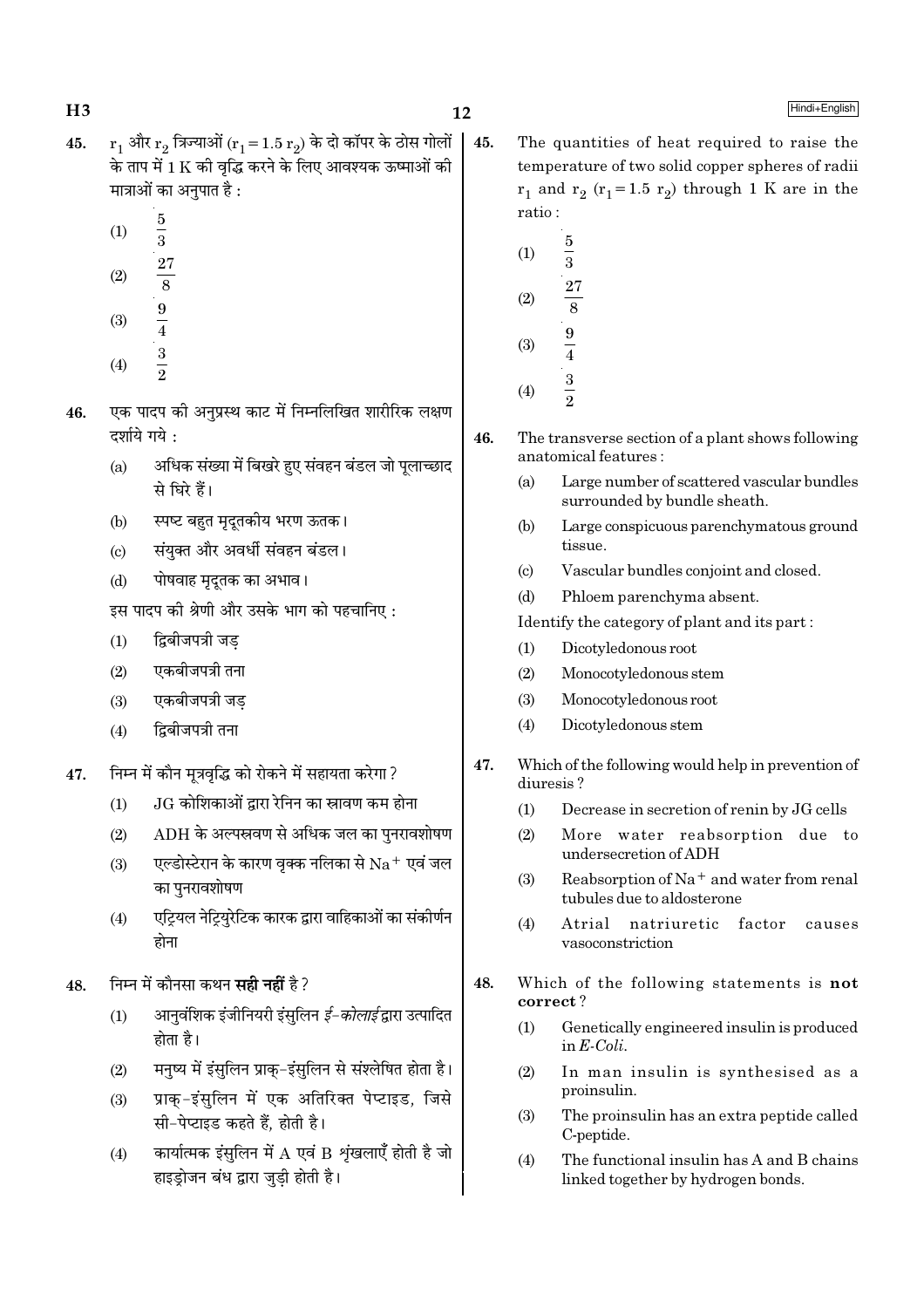| Embryological support for evolution was<br>49.<br>क्रमागत उन्नति के लिए भ्रूणीय प्रमाण को किसने अस्वीकार<br>49.<br>disapproved by:<br>किया था ?<br>Oparin<br>(1)<br>ओपेरिन<br>(1)<br>Karl Ernst von Baer<br>(2)<br>कार्ल अर्नस्ट वॉन बेयर<br>(2)<br>Alfred Wallace<br>(3)<br>अल्फ्रेड वालस<br>(3)<br>Charles Darwin<br>(4)<br>चार्ल्स डार्विन<br>(4)<br>50.<br>Goblet cells of alimentary canal are modified<br>आहार नाल की गोब्लेट कोशिकाएँ रूपांतरित होती हैं :<br>50. |  |
|--------------------------------------------------------------------------------------------------------------------------------------------------------------------------------------------------------------------------------------------------------------------------------------------------------------------------------------------------------------------------------------------------------------------------------------------------------------------------|--|
|                                                                                                                                                                                                                                                                                                                                                                                                                                                                          |  |
|                                                                                                                                                                                                                                                                                                                                                                                                                                                                          |  |
|                                                                                                                                                                                                                                                                                                                                                                                                                                                                          |  |
|                                                                                                                                                                                                                                                                                                                                                                                                                                                                          |  |
|                                                                                                                                                                                                                                                                                                                                                                                                                                                                          |  |
| from:                                                                                                                                                                                                                                                                                                                                                                                                                                                                    |  |
| संयुक्त उपकला कोशिकाओं से<br>(1)<br>(1)<br>Compound epithelial cells                                                                                                                                                                                                                                                                                                                                                                                                     |  |
| शल्की उपकला कोशिकाओं से<br>(2)<br>Squamous epithelial cells<br>(2)                                                                                                                                                                                                                                                                                                                                                                                                       |  |
| स्तंभाकार उपकला कोशिकाओं से<br>(3)<br>Columnar epithelial cells<br>(3)                                                                                                                                                                                                                                                                                                                                                                                                   |  |
| उपास्थि कोशिकाओं से<br>(4)<br>Chondrocytes<br>(4)                                                                                                                                                                                                                                                                                                                                                                                                                        |  |
| मानक ई.सी.जी. का क्यू.आर.एस. सम्मिश्र दर्शाता है:<br>51.                                                                                                                                                                                                                                                                                                                                                                                                                 |  |
| 51.<br>The QRS complex in a standard ECG represents:<br>निलयों का पुनर्ध्रुवण<br>(1)                                                                                                                                                                                                                                                                                                                                                                                     |  |
| Repolarisation of ventricles<br>(1)<br>आलिंदों का पुनर्ध्रुवण<br>(2)                                                                                                                                                                                                                                                                                                                                                                                                     |  |
| Repolarisation of auricles<br>(2)<br>आलिंदों का विध्रुवण<br>(3)                                                                                                                                                                                                                                                                                                                                                                                                          |  |
| Depolarisation of auricles<br>(3)<br>निलयों का विध्रुवण<br>(4)                                                                                                                                                                                                                                                                                                                                                                                                           |  |
| Depolarisation of ventricles<br>(4)                                                                                                                                                                                                                                                                                                                                                                                                                                      |  |
| प्रकाश अभिक्रिया में, इलेक्ट्रॉनों के स्थानांतरण को प्लास्टोक्विनोन<br>52.<br>52.<br>In light reaction, plastoquinone facilitates the<br>कहाँ से सुगम बनाता है ?<br>transfer of electrons from:                                                                                                                                                                                                                                                                          |  |
| PS-I से ATP सिन्थेज<br>(1)<br>(1)<br>PS-I to ATP synthase                                                                                                                                                                                                                                                                                                                                                                                                                |  |
| $PS-II$ से $\mathrm{Cytb}_6$ f सम्मिश्र<br>(2)<br>PS-II to $\mathrm{Cytb}_6$ f complex<br>(2)                                                                                                                                                                                                                                                                                                                                                                            |  |
| $\mathrm{Cytb}_6$ f सम्मिश्र से PS-I<br>(3)<br>$Cytb_6f$ complex to PS-I<br>(3)                                                                                                                                                                                                                                                                                                                                                                                          |  |
| PS-I से NADP+<br>(4)<br>PS-I to NADP+<br>(4)                                                                                                                                                                                                                                                                                                                                                                                                                             |  |
| फलीदार फलों वाले पादपों की जड़ ग्रन्थिकाओं में नाइट्रोजिनेज<br>53.<br>53.<br>The product(s) of reaction catalyzed by nitrogenase<br>द्वारा उत्प्रेरित अभिक्रिया का/के उत्पाद कौन सा/से है/हैं ?<br>in root nodules of leguminous plants is/are:                                                                                                                                                                                                                          |  |
| अमोनिया और हाइड्रोजन<br>(1)<br>(1) Ammonia and hydrogen                                                                                                                                                                                                                                                                                                                                                                                                                  |  |
| केवल अमोनिया<br>(2)<br>(2)<br>Ammonia alone                                                                                                                                                                                                                                                                                                                                                                                                                              |  |
| केवल नाइट्रेट<br>(3)<br>Nitrate alone<br>(3)                                                                                                                                                                                                                                                                                                                                                                                                                             |  |
| अमोनिया और ऑक्सीजन<br>(4)<br>Ammonia and oxygen<br>(4)                                                                                                                                                                                                                                                                                                                                                                                                                   |  |
| अर्द्धसूत्री विभाजन के संदर्भ में निम्नलिखित को सुमेलित<br>54.<br>Match the following with respect to meiosis:<br>54.<br>कोजिए:                                                                                                                                                                                                                                                                                                                                          |  |
| Terminalization<br>Zygotene<br>(i)<br>(a)<br>उपान्तीभवन                                                                                                                                                                                                                                                                                                                                                                                                                  |  |
| युग्मपट्ट अवस्था<br>(a)<br>(i)<br>Chiasmata<br>(b)<br>Pachytene<br>(ii)<br>काइऐज़्मेटा<br>स्थूलपट्ट अवस्था<br>(ii)<br>(b)                                                                                                                                                                                                                                                                                                                                                |  |
| Diplotene<br>(iii)<br>Crossing over<br>$\left( \circ \right)$<br>जीन विनिमय<br>द्विपट्ट अवस्था<br>(iii)<br>(c)                                                                                                                                                                                                                                                                                                                                                           |  |
| Diakinesis<br>(d)<br>Synapsis<br>(iv)<br>पारगतिक्रम<br>(d)<br>(iv)<br>सूत्रयुग्मन                                                                                                                                                                                                                                                                                                                                                                                        |  |
| (डायाकाइनेसिस)<br>Select the <b>correct</b> option from the following:                                                                                                                                                                                                                                                                                                                                                                                                   |  |
| निम्नलिखित में से <b>सही</b> विकल्प चुनिए:<br>(b)<br>(a)<br>$\left( \mathbf{c} \right)$<br>(d)                                                                                                                                                                                                                                                                                                                                                                           |  |
| (b)<br>$\left( \mathrm{c}\right)$<br>(d)<br>(a)<br>(ii)<br>(iv)<br>(iii)<br>(i)<br>(1)                                                                                                                                                                                                                                                                                                                                                                                   |  |
| (iii)<br>(1)<br>(ii)<br>(iv)<br>(i)<br>(2)<br>(ii)<br>(iii)<br>(iv)<br>(i)                                                                                                                                                                                                                                                                                                                                                                                               |  |
| (i)<br>(ii)<br>(2)<br>(iii)<br>(iv)<br>(3)<br>(iii)<br>(i)<br>(iv)<br>(ii)<br>(i)<br>(3)<br>(iii)<br>(ii)<br>(iv)                                                                                                                                                                                                                                                                                                                                                        |  |
| (4)<br>(iii)<br>(i)<br>(ii)<br>(iv)<br>(4)<br>(iv)<br>(iii)<br>(ii)<br>(i)                                                                                                                                                                                                                                                                                                                                                                                               |  |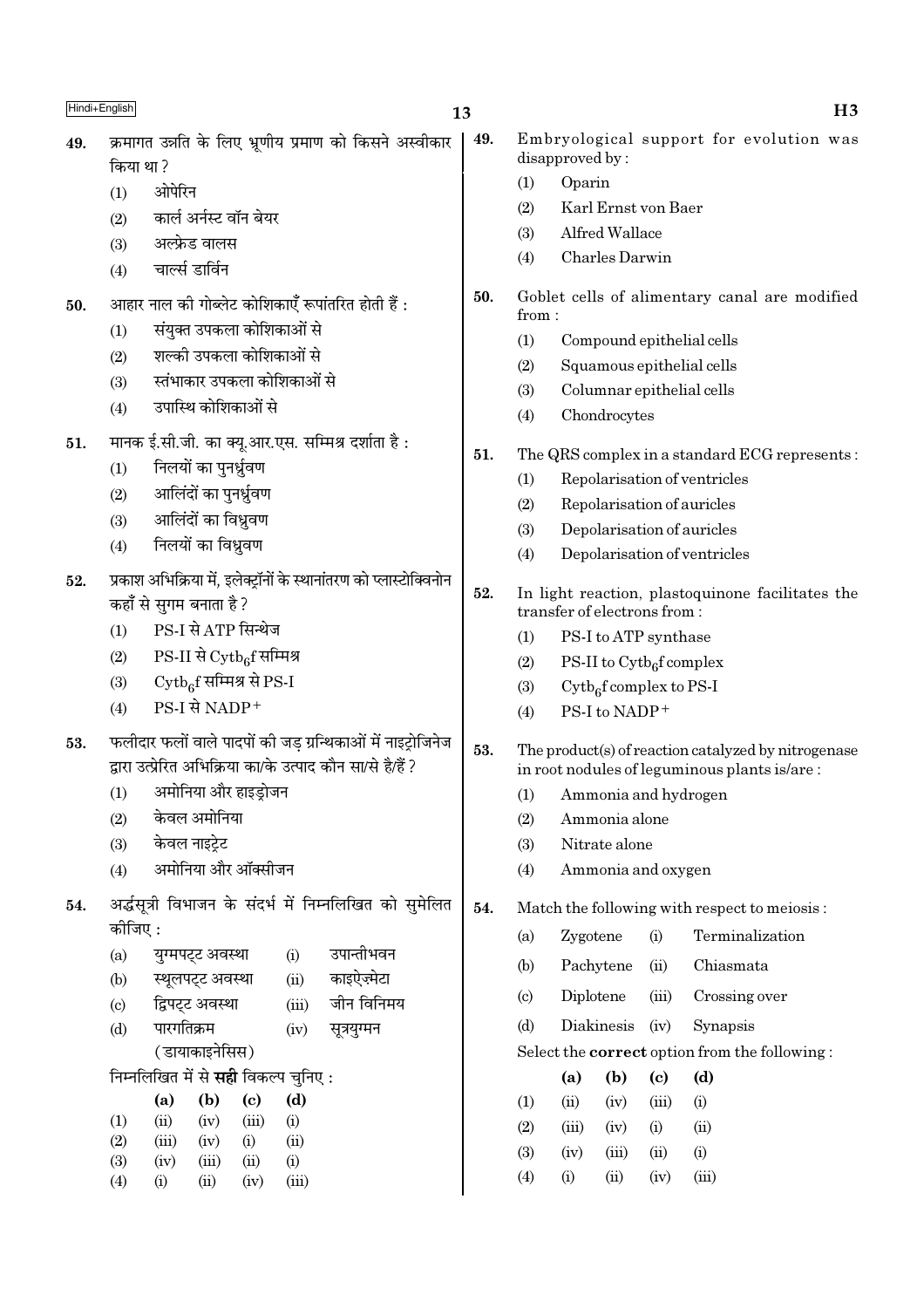| H <sub>3</sub> |                            |                                            |                     |                            |             |                                                            | 14  |                             |                 |                                    |                             |       | Hindi+English                                      |
|----------------|----------------------------|--------------------------------------------|---------------------|----------------------------|-------------|------------------------------------------------------------|-----|-----------------------------|-----------------|------------------------------------|-----------------------------|-------|----------------------------------------------------|
| 55.            |                            |                                            |                     |                            |             | निम्न स्तंभों का मिलान कर <b>सही</b> विकल्प का चयन करो।    | 55. |                             | correct option. |                                    |                             |       | Match the following columns and select the         |
|                |                            | स्तंभ - I                                  |                     |                            |             | स्तंभ - II                                                 |     |                             |                 | Column-I                           |                             |       | Column-II                                          |
|                | (a)                        | युग्म                                      |                     | क्लोम छिद्रों के 6-15 (i)  |             | ट्राइगोन                                                   |     | (a)                         | gill slits      | $6 - 15$ pairs of                  |                             | (i)   | Trygon                                             |
|                | (b)                        |                                            |                     | हैटरोसर्कल पुच्छ पख        | (ii)        | साइक्लोस्टोम्स                                             |     |                             |                 | Heterocercal                       |                             |       | Cyclostomes                                        |
|                | $\left( \mathrm{c}\right)$ | वायु कोष                                   |                     |                            | (iii)       | कांड्रीक्थीज                                               |     | (b)                         |                 | caudal fin                         |                             | (ii)  |                                                    |
|                | (d)                        | विष दंश                                    |                     |                            | (iv)        | ओस्टिक्थीज                                                 |     | $\left( \text{c} \right)$   |                 | Air Bladder                        |                             | (iii) | Chondrichthyes                                     |
|                |                            | (a)<br>(i)                                 | (b)                 | $\left( \mathrm{c}\right)$ | (d)         |                                                            |     | (d)                         |                 | Poison sting                       |                             | (iv)  | Osteichthyes                                       |
|                | (1)<br>(2)                 | (ii)                                       | (iv)<br>(iii)       | (iii)<br>(iv)              | (ii)<br>(i) |                                                            |     |                             | (a)             | (b)                                | $\left( \mathrm{e}\right)$  | (d)   |                                                    |
|                | (3)                        | (iii)                                      | (iv)                | (i)                        | (ii)        |                                                            |     | (1)                         | (i)             | (iv)                               | (iii)                       | (ii)  |                                                    |
|                | (4)                        | (iv)                                       | (ii)                | (iii)                      | (i)         |                                                            |     | (2)                         | (ii)            | (iii)                              | (iv)                        | (i)   |                                                    |
|                |                            |                                            |                     |                            |             |                                                            |     | (3)                         | (iii)           | (iv)                               | (i)                         | (ii)  |                                                    |
| 56.            |                            |                                            |                     |                            |             | सुकेन्द्रकी कोशिकाओं में ग्लाइकोप्रोटीन और ग्लाइकोलिपिड के |     | (4)                         | (iv)            | (ii)                               | (iii)                       | (i)   |                                                    |
|                |                            | निर्माण का मुख्य स्थल कौन सा है?           |                     |                            |             |                                                            | 56. |                             |                 |                                    |                             |       | Which is the important site of formation of        |
|                | (1)                        | पालीसोम                                    |                     |                            |             |                                                            |     |                             |                 |                                    |                             |       | glycoproteins and glycolipids in eukaryotic cells? |
|                | (2)                        |                                            | अंतर्द्रव्यी जालिका |                            |             |                                                            |     | (1)                         |                 | Polysomes                          |                             |       |                                                    |
|                | (3)                        | पेरोक्सीसोम                                |                     |                            |             |                                                            |     | (2)                         |                 | Endoplasmic reticulum              |                             |       |                                                    |
|                | (4)                        | गाल्जी काय                                 |                     |                            |             |                                                            |     | (3)                         |                 | Peroxisomes                        |                             |       |                                                    |
|                |                            |                                            |                     |                            |             |                                                            |     | (4)                         |                 | Golgi bodies                       |                             |       |                                                    |
| 57.            |                            |                                            |                     |                            |             | जीव को उनके जैवप्रौद्योगिकी में उपयोग के लिए सुमेलित       | 57. |                             |                 |                                    |                             |       | Match the organism with its use in biotechnology.  |
|                | कोजिए।                     |                                            |                     |                            |             |                                                            |     |                             |                 |                                    |                             |       |                                                    |
|                | (a)                        |                                            |                     | बैसिलस थुर्रिजिनिसिस (i)   |             | क्लोनिक वेक्टर                                             |     | (a)                         | <b>Bacillus</b> | thuringiensis                      |                             | (i)   | Cloning vector                                     |
|                | (b)                        |                                            | थर्मस एक्वेटिकस     |                            | (ii)        | प्रथम rDNA अणु का<br>निर्माण                               |     | (b)                         |                 | <i>Thermus</i><br>aquaticus        |                             | (ii)  | Construction of<br>first rDNA                      |
|                | (c)                        |                                            | एग्रोबैक्टीरियम     |                            | (iii)       | डी.एन.ए. पॉलिमरेज                                          |     |                             |                 |                                    |                             |       | molecule                                           |
|                | (d)                        | साल्मोनेला                                 | ट्युमिफेसिएंस       |                            | (iv)        | $Cry$ प्रोटीन                                              |     | $\left( \mathrm{c} \right)$ |                 | Agrobacterium<br>tumefaciens       |                             | (iii) | DNA polymerase                                     |
|                |                            |                                            | टाइफीम्युरियम       |                            |             |                                                            |     | (d)                         |                 | Salmonella                         |                             | (iv)  | Cry proteins                                       |
|                |                            | निम्नलिखित में से <b>सही</b> विकल्प चुनिए: |                     |                            |             |                                                            |     |                             |                 | typhimurium                        |                             |       |                                                    |
|                |                            | (a)                                        | (b)                 | $\left( \mathrm{c}\right)$ | (d)         |                                                            |     |                             |                 |                                    |                             |       | Select the correct option from the following:      |
|                | (1)                        | (iii)                                      | (iv)                | (i)                        | (ii)        |                                                            |     |                             | (a)             | (b)                                | $\left( \mathbf{c} \right)$ | (d)   |                                                    |
|                | (2)                        | (ii)                                       | (iv)                | (iii)                      | (i)         |                                                            |     | (1)                         | (iii)           | (iv)                               | (i)                         | (ii)  |                                                    |
|                | (3)                        | (iv)                                       | (iii)               | (i)                        | (ii)        |                                                            |     | (2)                         | (ii)            | (iv)                               | (iii)                       | (i)   |                                                    |
|                | (4)                        | (iii)                                      | (ii)                | (iv)                       | (i)         |                                                            |     | (3)                         | (iv)            | (iii)                              | (i)                         | (ii)  |                                                    |
| 58.            |                            |                                            |                     |                            |             | वंशागति के गुणसूत्र सिद्धान्त का प्रायोगिक प्रमाणन किसने   |     | (4)                         | (iii)           | (ii)                               | (iv)                        | (i)   |                                                    |
|                | किया था ?                  |                                            |                     |                            |             |                                                            | 58. |                             |                 | theory of inheritance was done by: |                             |       | Experimental verification of the chromosomal       |
|                | (1)                        | मॉर्गन                                     |                     |                            |             |                                                            |     | (1)                         | Morgan          |                                    |                             |       |                                                    |
|                | (2)                        | मेंडल                                      |                     |                            |             |                                                            |     | (2)                         | Mendel          |                                    |                             |       |                                                    |
|                | (3)                        | सटन                                        |                     |                            |             |                                                            |     | (3)                         | Sutton          |                                    |                             |       |                                                    |
|                | (4)                        | बोवेरी                                     |                     |                            |             |                                                            |     | (4)                         | Boveri          |                                    |                             |       |                                                    |
|                |                            |                                            |                     |                            |             |                                                            |     |                             |                 |                                    |                             |       |                                                    |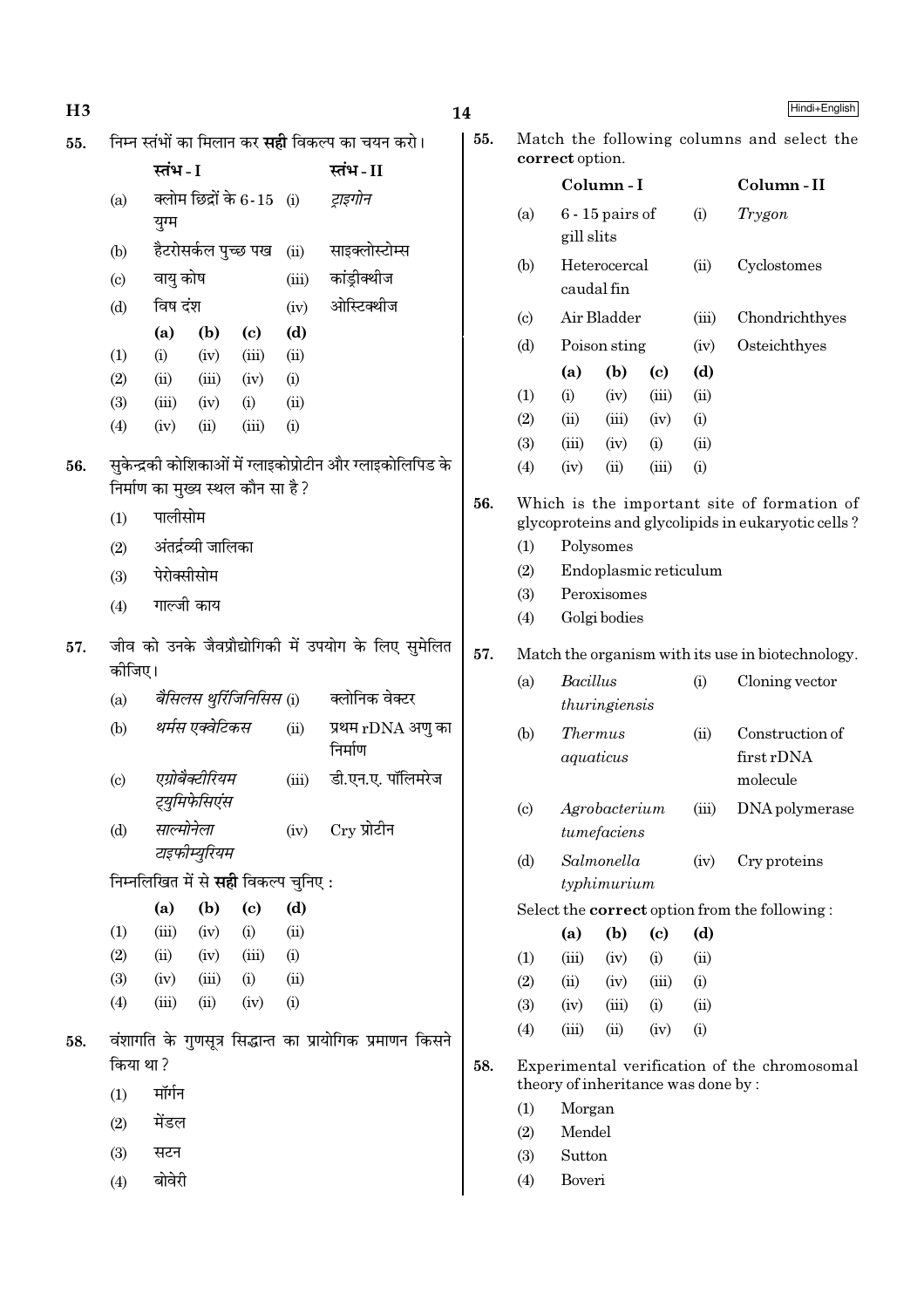- $59.$  निम्नलिखित को समेलित कीजिए:
	- (a)  $\overline{3}$ दप्रेरक क्रिया का निरोधक (i) सिसिन (b) पेप्टाइड बंध धारक (ii) मैलोनेट
	- (c) ∑ कवकों में कोशिका भित्ति (iii) ∑काइटिन पदार्थ
	- (d) ÁmÃËÿ∑§ ©¬Ê¬øÿ¡ (iv) ∑§Ê‹Ò¡Ÿ
	- निम्नलिखित में से **सही** विकल्प चुनिए :

|                   | (a)   | (b)   | (c)               | (d)                |
|-------------------|-------|-------|-------------------|--------------------|
| (1)               | (ii)  | (iii) | (i)               | (iv)               |
| (2)               | (ii)  | (iv)  | (iii)             | $\rm(i)$           |
| (3)               | (iii) | (i)   | (iv)              | (ii)               |
| $\left( 4\right)$ | (iii) | (iv)  | $\left( 1\right)$ | $\dot{\mathrm{u}}$ |

- 60. fgपार्श्व सममिति एवं अगुहीय जन्तुओं के उदाहरण किस संघ में हैं ?
	- $(1)$  ऐनेलिडा
	- $(2)$  टीनोफोरा
	- $(3)$  प्लेटीहैल्मिंथीज
	- (4) एस्कहैल्मिंथीज
- $61$  vलोरीडियन माँड की संरचना किसके समान होती है ?
	- (1) लैमिनेरिन और सेलुलोज
	- $(2)$  मॉॅंड और सेललोज
	- (3) एमाइलोपेक्टीन और ग्लाइकोजन
	- (4) मैनीटॉल और एल्जिन
- ${\bf 62.} \quad$  अंतरावस्था की  ${\rm G}^{}_1$  प्रावस्था ( गैप  $1$  ) के बारे में **सही** कथन का चयन करो।
	- $(1)$  केन्द्रक विभाजन होता है।
	- (2) डी.एन.ए. संश्लेषण या प्रतिकृतिकरण होता है।
	- (3) सभी कोशिका अवयवों का पुनर्गठन होता है।
	- (4) कोशिका उपापचयी सक्रिय होती है, वृद्धि करती है  $\overline{R}$ केन DNA की प्रतिकति नहीं करती ।
- 63. यदि तिलचट्टे का सिर हटा दिया जाए तो यह कुछ दिनों तक जीवित रह सकता है क्योंकि :
	- $(1)$  सिर में तंत्रिका तंत्र का 1/3 भाग होता है जबकि शेष शरीर के पष्ठ भाग में होता है।
	- (2) तिलचट्टे के अधिग्रसिका गच्छिका उदर के अधर भाग में स्थित होते हैं।
	- $(3)$  तिलचट्टे में तंत्रिका तंत्र नहीं होता।
	- $(4)$  ि सिर में तंत्रिका तंत्र का केवल छोटा भाग होता है जबकि <u>शेष शरीर के अधर भाग में स्थित होता है।</u>

|     | Hindi+English |                               |          |                       | 15  |     |                        |      | H3       |  |
|-----|---------------|-------------------------------|----------|-----------------------|-----|-----|------------------------|------|----------|--|
| 59. |               | निम्नलिखित को सुमेलित कीजिए : |          |                       | 59. |     | Match the following:   |      |          |  |
|     | (a)           | उत्प्रेरक क्रिया का निरोधक    | (i)      | रिसिन                 |     | (a) | Inhibitor of catalytic | (i)  | Ricin    |  |
|     | (b)           | पेप्टाइड बंध धारक             | (ii)     | मैलोनेट               |     |     | activity               |      |          |  |
|     | $\sqrt{2}$    | नानानें में नौलितन शिनी       | $\cdots$ | <del>- 1771 177</del> |     | (b) | Possess peptide bonds  | (11) | Malonate |  |

- (c) Cell wall material in (iii) Chitin fungi
- (d) Secondary metabolite (iv) Collagen Choose the correct option from the following :

|                   | (a)   | (b)   | (c)       | (d)  |
|-------------------|-------|-------|-----------|------|
| (1)               | (ii)  | (iii) | (i)       | (iv) |
| (2)               | (ii)  | (iv)  | (iii)     | (i)  |
| (3)               | (iii) | (i)   | (iv)      | (ii) |
| $\left( 4\right)$ | (iii) | (iv)  | $\rm (i)$ | (ii) |

- 60. Bilaterally symmetrical and acoelomate animals are exemplified by :
	- (1) Annelida
	- (2) Ctenophora
	- (3) Platyhelminthes
	- (4) Aschelminthes
- $61$ . Floridean starch has structure similar to :
	- (1) Laminarin and cellulose
	- (2) Starch and cellulose
	- (3) Amylopectin and glycogen
	- (4) Mannitol and algin
- 62. Identify the correct statement with regard to  $G_1$  phase (Gap 1) of interphase.
	- (1) Nuclear Division takes place.
	- (2) DNA synthesis or replication takes place.
	- (3) Reorganisation of all cell components takes place.
	- (4) Cell is metabolically active, grows but does not replicate its DNA.
- 63. If the head of cockroach is removed, it may live for few days because :
	- (1) the head holds a  $1/3^{rd}$  of a nervous system while the rest is situated along the dorsal part of its body.
	- (2) the supra-oesophageal ganglia of the cockroach are situated in ventral part of abdomen.
	- (3) the cockroach does not have nervous system.
	- (4) the head holds a small proportion of a nervous system while the rest is situated along the ventral part of its body.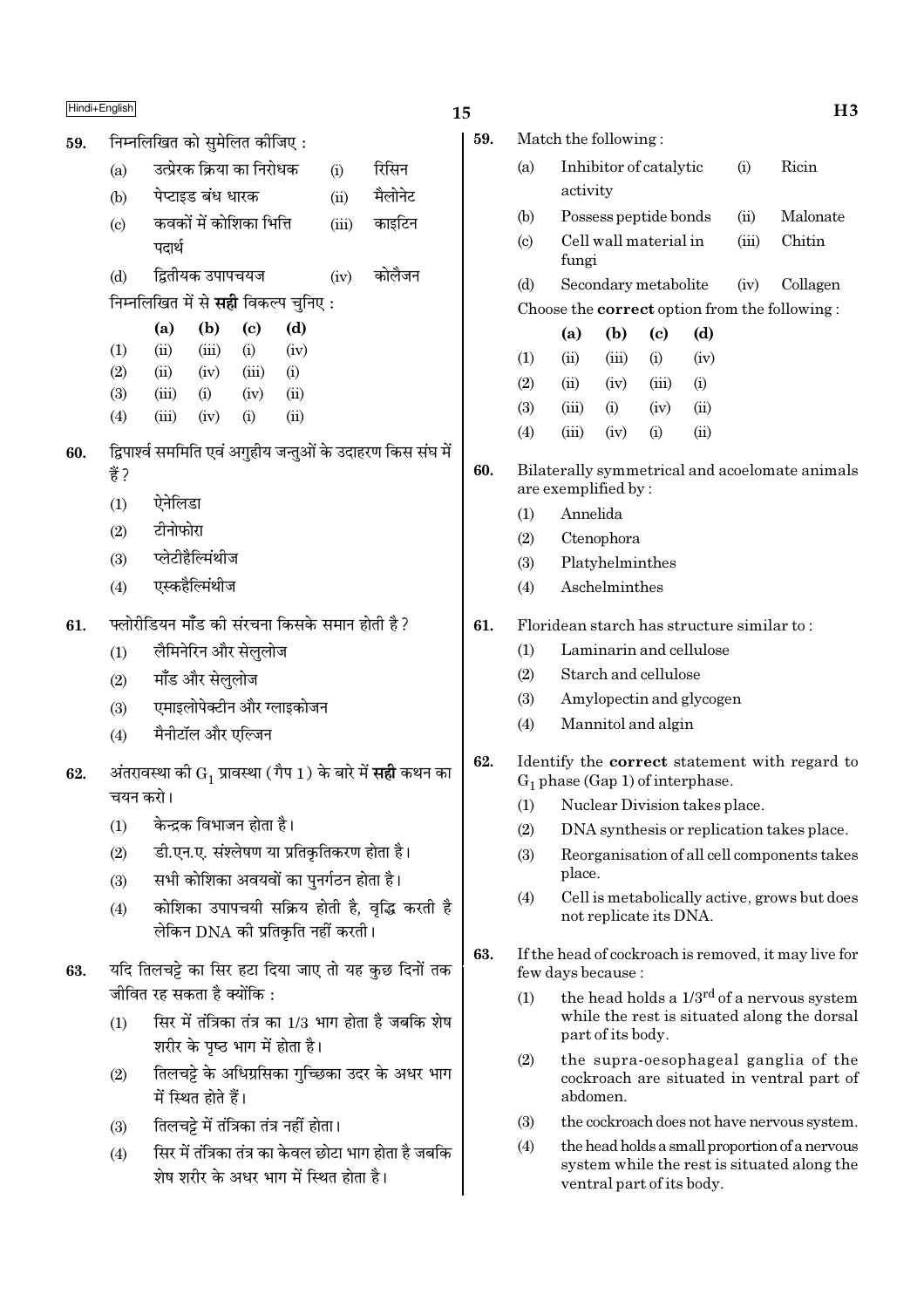| H3  |            |               |                    |                               |               |                                                                                                          | 16  |            |                         |                                    |                                 |       | Hindi+English                                                                                                                          |
|-----|------------|---------------|--------------------|-------------------------------|---------------|----------------------------------------------------------------------------------------------------------|-----|------------|-------------------------|------------------------------------|---------------------------------|-------|----------------------------------------------------------------------------------------------------------------------------------------|
| 64. |            |               |                    |                               |               | ऐंटेरोकाइनेज किसको बदलने में सहायता करता है ?                                                            | 64. |            |                         |                                    |                                 |       | The enzyme enterokinase helps in conversion of:                                                                                        |
|     | (1)        |               |                    | पेप्सिनोजन को पेप्सिन में     |               |                                                                                                          |     | (1)        |                         |                                    | pepsinogen into pepsin          |       |                                                                                                                                        |
|     | (2)        |               |                    | प्रोटीन को पॉलीपेप्टाइड में   |               |                                                                                                          |     | (2)        |                         |                                    | protein into polypeptides       |       |                                                                                                                                        |
|     | (3)        |               |                    | ट्रिप्सिनोजन को ट्रिप्सिन में |               |                                                                                                          |     | (3)        |                         |                                    | trypsinogen into trypsin        |       |                                                                                                                                        |
|     | (4)        |               |                    | कैसीनोजन को कैसीन में         |               |                                                                                                          |     | (4)        |                         |                                    | caseinogen into casein          |       |                                                                                                                                        |
|     |            |               |                    |                               |               |                                                                                                          | 65. |            |                         |                                    |                                 |       | Match the following columns and select the                                                                                             |
| 65. |            |               |                    |                               |               | निम्न स्तंभों का मिलान कर <b>उचित</b> विकल्प का चयन करो।                                                 |     |            | correct option.         |                                    |                                 |       |                                                                                                                                        |
|     |            | स्तंभ - I     |                    |                               |               | स्तंभ-II                                                                                                 |     |            |                         | Column-I                           |                                 |       | Column-II                                                                                                                              |
|     | (a)        |               | आर्गन ऑफ कार्टाई   |                               | (i)           | मध्य कर्ण एवं फेरिंक्स<br>को जोडती है                                                                    |     | (a)        |                         | Organ of Corti                     |                                 | (i)   | Connects middle<br>ear and pharynx                                                                                                     |
|     | (b)        | कोक्लिया      |                    |                               | (ii)          | लेबरिंथ का घुमावदार<br>भाग                                                                               |     | (b)        | Cochlea                 |                                    |                                 | (ii)  | Coiled part of the<br>labyrinth                                                                                                        |
|     | (c)        |               | यूस्टेकीयन नलिका   |                               | (iii)         | अंडाकार खिड़की से<br>जुड़ी होती है                                                                       |     | (c)        |                         | Eustachian tube                    |                                 | (iii) | Attached to the<br>oval window                                                                                                         |
|     | (d)        | स्टेपीज       |                    |                               | (iv)          | बेसिलर झिल्ली में<br>स्थित होती है                                                                       |     | (d)        | <b>Stapes</b>           |                                    |                                 | (iv)  | Located on the<br>basilar                                                                                                              |
|     |            | (a)           | (b)                | $\left( \mathrm{c}\right)$    | (d)           |                                                                                                          |     |            |                         |                                    |                                 |       | membrane                                                                                                                               |
|     | (1)        | (i)           | (ii)               | (iv)                          | (iii)         |                                                                                                          |     |            | (a)                     | (b)                                | $\left( \mathrm{c}\right)$      | (d)   |                                                                                                                                        |
|     | (2)        | (ii)          | (iii)              | (i)                           | (iv)          |                                                                                                          |     | (1)        | (i)                     | (ii)                               | (iv)                            | (iii) |                                                                                                                                        |
|     | (3)<br>(4) | (iii)<br>(iv) | (i)<br>(ii)        | (iv)<br>(i)                   | (ii)<br>(iii) |                                                                                                          |     | (2)        | (ii)                    | (iii)                              | (i)                             | (iv)  |                                                                                                                                        |
|     |            |               |                    |                               |               |                                                                                                          |     | (3)        | (iii)                   | (i)                                | (iv)                            | (ii)  |                                                                                                                                        |
| 66. |            |               |                    |                               |               | ऑक्सीजन के परिवहन के संदर्भ में <b>गलत</b> कथन को पहचानो।                                                |     | (4)        | (iv)                    | (ii)                               | (i)                             | (iii) |                                                                                                                                        |
|     | (1)        |               | में सहायक होती है। |                               |               | वायु कूपिका में कम $\rm{pCO}_{2}$ ऑक्सीहीमोग्लोबिन बनने                                                  | 66. |            | transport of oxygen.    |                                    |                                 |       | Identify the wrong statement with reference to                                                                                         |
|     | (2)        |               |                    | आंशिक दाब से संबंधित है।      |               | ऑक्सीजन की हीमोग्लोबिन से बंधता मुख्यत: $\mathrm{O}_2$ के                                                |     | (1)        |                         |                                    | of oxyhaemoglobin.              |       | Low $pCO2$ in alveoli favours the formation                                                                                            |
|     | (3)        |               |                    | $O_2$ में बाधा डाल सकता है।   |               | $CO2$ का आंशिक दाब हीमोग्लोबिन से बंधने वाली                                                             |     | (2)<br>(3) |                         |                                    |                                 |       | Binding of oxygen with haemoglobin is<br>mainly related to partial pressure of $O_2$ .<br>Partial pressure of $CO2$ can interfere with |
|     | (4)        |               |                    |                               |               | वायु कूपिका में $\rm H^+$ की उच्च सांद्रता ऑक्सीहीमोग्लोबिन                                              |     |            |                         |                                    | $O_2$ binding with haemoglobin. |       |                                                                                                                                        |
|     |            |               |                    | बनने में सहायक होती है।       |               |                                                                                                          |     | (4)        |                         |                                    | formation of oxyhaemoglobin.    |       | Higher $H^+$ conc. in alveoli favours the                                                                                              |
| 67. |            |               |                    |                               |               | जलकुम्भी और जललिली में परागण किसके द्वारा होता है?                                                       | 67. |            |                         |                                    |                                 |       | In water hyacinth and water lily, pollination takes                                                                                    |
|     | (1)        |               | कीट और जल द्वारा   |                               |               |                                                                                                          |     |            | place by:               |                                    |                                 |       |                                                                                                                                        |
|     | (2)        |               | कीट या वायु द्वारा |                               |               |                                                                                                          |     | (1)<br>(2) |                         | insects or wind                    | insects and water               |       |                                                                                                                                        |
|     | (3)        |               |                    | केवल जल धाराओं द्वारा         |               |                                                                                                          |     | (3)        |                         |                                    | water currents only             |       |                                                                                                                                        |
|     | (4)        |               | वायु और जल द्वारा  |                               |               |                                                                                                          |     | (4)        |                         | wind and water                     |                                 |       |                                                                                                                                        |
| 68. |            |               |                    |                               |               | Bt कपास की किस्म जो <i>बैसिलस थुरिंजिनिसिस</i> के विष जीन<br>को समाविष्ट करके बनाई गयी है, प्रतिरोधी है: | 68. |            |                         |                                    |                                 |       | Bt cotton variety that was developed by the<br>introduction of toxin gene of Bacillus thuringiensis                                    |
|     | (1)        |               | कीट परभक्षी से     |                               |               |                                                                                                          |     |            | $(Bt)$ is resistant to: |                                    |                                 |       |                                                                                                                                        |
|     | (2)        |               | कीट पीड़कों से     |                               |               |                                                                                                          |     | (1)        |                         | Insect predators                   |                                 |       |                                                                                                                                        |
|     | (3)        |               | कवकीय रोगों से     |                               |               |                                                                                                          |     | (2)        |                         | Insect pests                       |                                 |       |                                                                                                                                        |
|     |            |               |                    |                               |               |                                                                                                          |     | (3)        |                         | Fungal diseases<br>Plant nematodes |                                 |       |                                                                                                                                        |
|     | (4)        |               | पादप सूत्रकृमि से  |                               |               |                                                                                                          |     | (4)        |                         |                                    |                                 |       |                                                                                                                                        |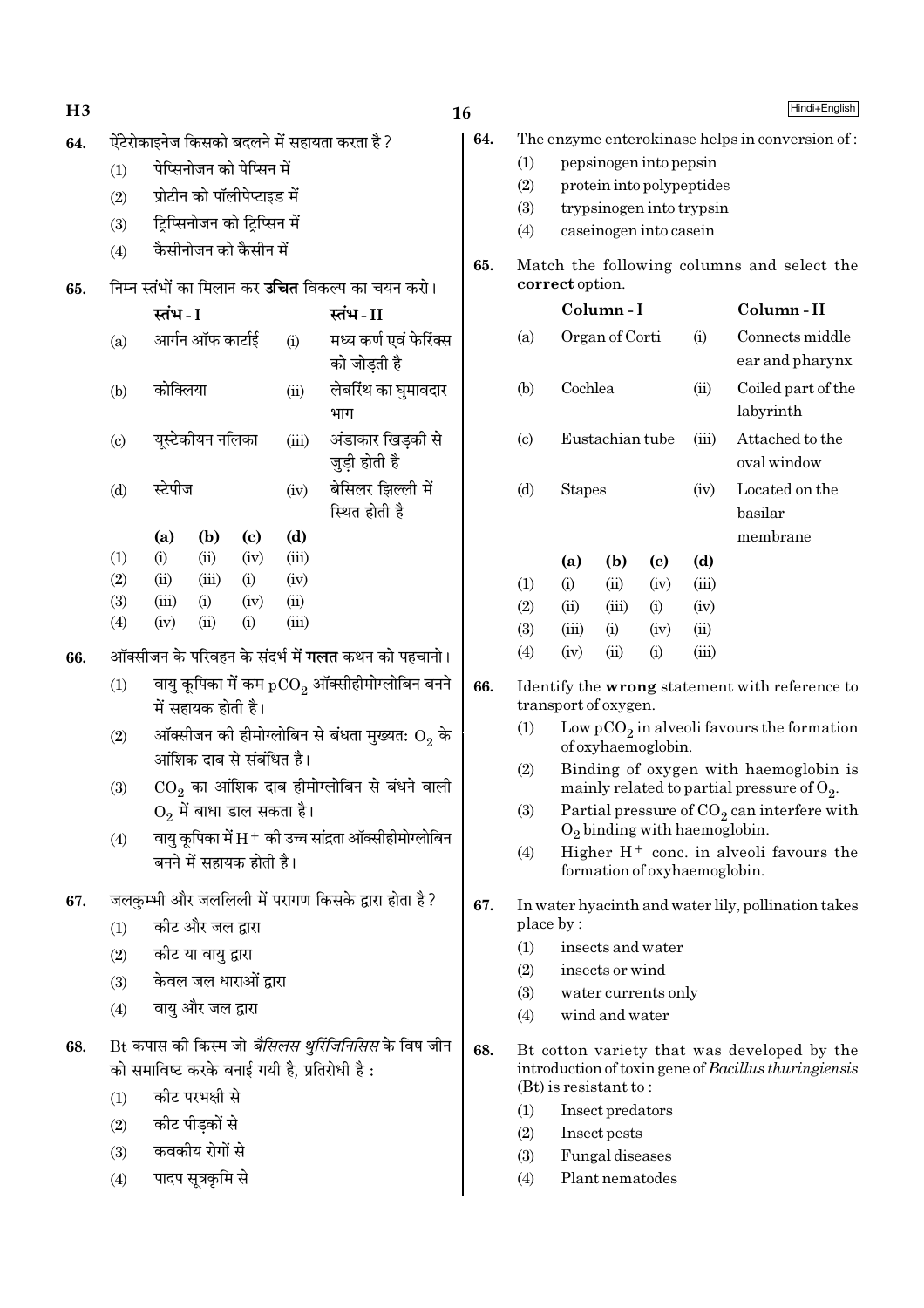- सद्री कथन का चयन करो। 69.
	- इंसलिन हाइपरग्लाइसीमिया से संबंधित है।  $(1)$
	- ग्लकोकॉर्टिकॉइड ग्लुकोनियोजिनेसिस को प्रेरित करते  $(2)$ हैं।
	- ग्लुकगॉन हाइपोग्लाइसीमिया से संबंधित है।  $(3)$
	- इंसलिन अग्न्याशयी कोशिकाओं एवं एडीपोसाइटों पर  $(4)$ क्रिया करता है।
- निम्न में क्षारीय एमीनो अम्ल को पहचानिए। 70.
	- वैलीन  $(1)$
	- टायरोसीन  $(2)$
	- ग्लुटामिक अम्ल  $(3)$
	- लाइसिन  $(4)$
- पेंग्विन एवं डॉलफिन के पक्ष उदाहरण है:  $71.$ 
	- प्राकृतिक वरण का  $(1)$
	- अनुकूली विकिरण का  $(2)$
	- अभिसारी विकास का  $(3)$
	- औद्योगिक मैलेनिज्म का  $(4)$
- एस.एल. मिलर ने अपने प्रयोग में एक बंद फ्लास्क में किसका 72. मिश्रण कर ऐमिनो अम्ल उत्पन्न किये ?
	- $600^{\circ}$ C पर CH<sub>3</sub>, H<sub>2</sub>, NH<sub>3</sub> और जल वाष्प  $(1)$
	- $800^{\circ}$ C पर CH4, H<sub>2</sub>, NH<sub>3</sub> और जल वाष्प  $(2)$
	- $800^{\circ}$ C पर CH<sub>3</sub>, H<sub>2</sub>, NH<sub>4</sub> और जल वाष्प  $(3)$
	- $600^{\circ}$ C पर CH<sub>4</sub>, H<sub>9</sub>, NH<sub>3</sub> और जल वाष्प  $(4)$
- ईको आर I द्वारा पहचाने जाने वाला पैलिन्डोमिक क्रम है : 73.

5' - GGATCC - 3'  $(1)$ 3' - CCTAGG - 5'

- $(2)$ 5' - GAATTC - 3'
	- 3' CTTAAG 5'
- 5' GGAACC 3'  $(3)$
- 3' CCTTGG 5'
- $5'$  CTTAAG  $3'$  $(4)$ 3' - GAATTC - 5'
- द्वितीयक उपापचयज, जैसे कि निकोटीन, स्टिक्नीन और कैफीन 74. को पौधों के द्वारा अपने लिए क्यों उत्पादित किया जाता है ?
	- प्रजनन पर प्रभाव  $(1)$
	- पोषण में उपयोग  $(2)$
	- वद्धि पर प्रभाव  $(3)$
	- रक्षा पर असर  $(4)$
- 17
	- 69. Select the correct statement.
		- $(1)$ Insulin is associated with hyperglycemia.
		- $(2)$ Glucocorticoids stimulate gluconeogenesis.
		- $(3)$ Glucagon is associated with hypoglycemia.
		- $(4)$ Insulin acts on pancreatic cells and adipocytes.
	- 70. Identify the basic amino acid from the following.
		- $(1)$ Valine
		- $(2)$ Tyrosine
		- $(3)$ Glutamic Acid
		- $(4)$ Lysine
	- 71. Flippers of Penguins and Dolphins are examples  $of:$ 
		- $(1)$ Natural selection
		- $(2)$ Adaptive radiation
		- $(3)$ Convergent evolution
		- Industrial melanism  $(4)$
	- 72. From his experiments, S.L. Miller produced amino acids by mixing the following in a closed flask:
		- $CH_3$ ,  $H_2$ , NH<sub>3</sub> and water vapor at 600°C  $(1)$
		- $CH<sub>4</sub>$ ,  $H<sub>2</sub>$ , NH<sub>3</sub> and water vapor at 800 $^{\circ}$ C  $(2)$
		- $CH_3$ ,  $H_2$ , NH<sub>4</sub> and water vapor at 800°C  $(3)$
		- $(4)$  $CH_4$ ,  $H_2$ , NH<sub>3</sub> and water vapor at 600°C
	- The specific palindromic sequence which is 73. recognized by EcoRI is:
		- 5' GGATCC 3'  $(1)$ 
			- 3' CCTAGG 5'
		- $(2)$ 5' - GAATTC - 3'
			- 3' CTTAAG 5'
		- 5' GGAACC 3'  $(3)$ 
			- $3'$  CCTTGG  $5'$
		- 5' CTTAAG 3'  $(4)$ 3' - GAATTC - 5'
	- 74. Secondary metabolites such as nicotine, strychnine and caffeine are produced by plants for their:
		- Effect on reproduction  $(1)$
		- $(2)$ Nutritive value
		- $(3)$ Growth response
		- $(4)$ Defence action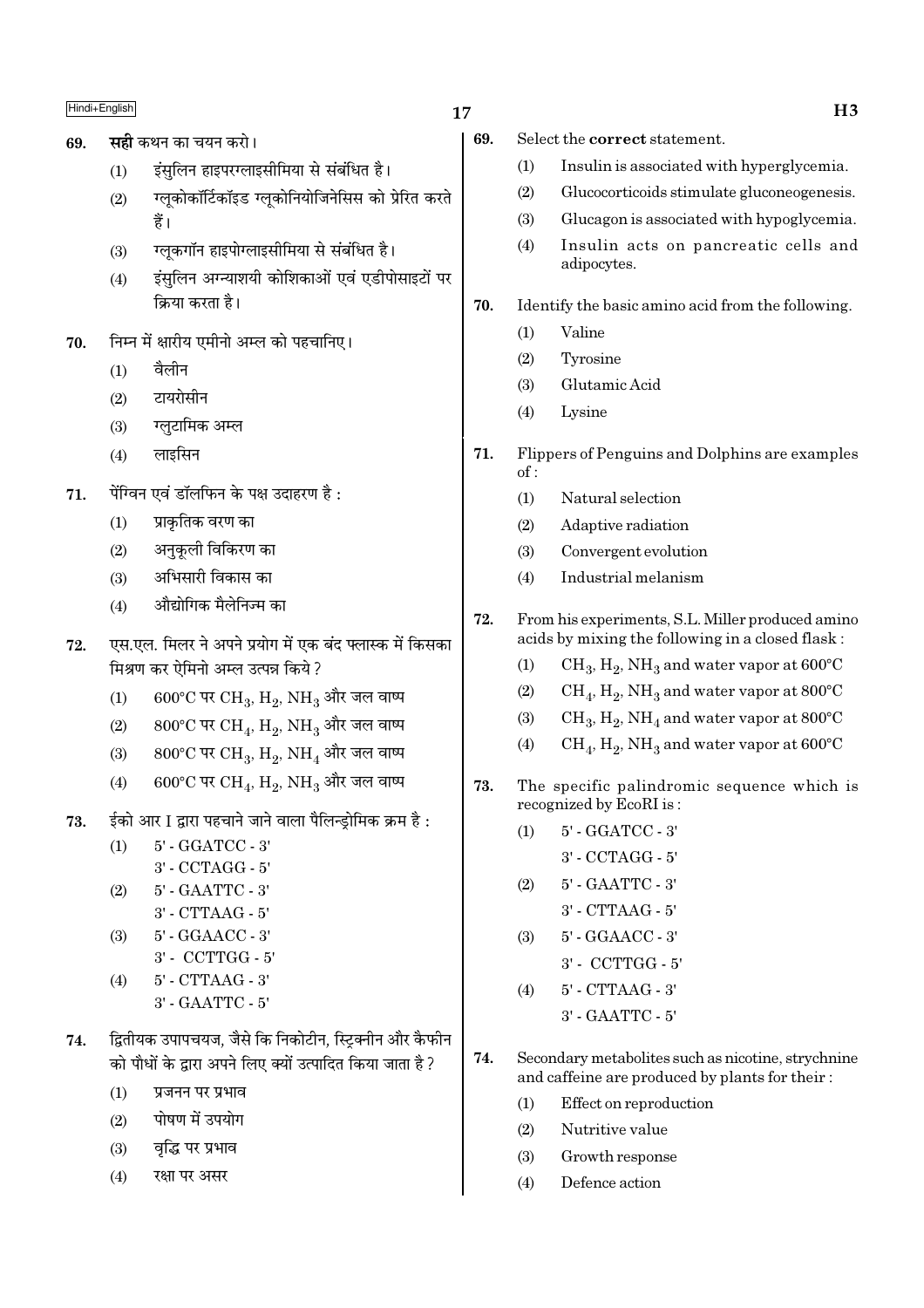$H<sub>3</sub>$ 

75.

- निम्न में मत्र की कौनसी अवस्था डायाबिटीज मेलिटस की ओर 75. संकेत करती है ?
	- रीनल कैल्कुली एवं हाइपरग्लाइसिमिया  $(1)$
	- यरेमिया एवं कीटोनरिया  $(2)$
	- यरेमिया एवं रीनल कैल्कली  $(3)$
	- कीटोनरिया एवं ग्लाइकोसरिया  $(4)$
- संघ कॉर्डेटा के लिए कौन से कथन **सही** हैं ? 76.
	- यरोकॉर्डेटा में पष्ठरज्ज सिर से पंछ तक फैली होती है  $(a)$ और यह जीवन के अंत तक बनी रहती है।
	- वर्टीब्रेटा में पृष्ठरज्जू केवल भ्रणीय काल में उपस्थित  $(b)$ होती है।
	- केन्द्रीय तंत्रिका तंत्र पृष्ठीय एवं खोखला होता है।  $(c)$
	- कॉर्डेटा को तीन उपसंघों में विभाजित किया है:  $(d)$ हेमीकॉर्डेटा, ट्युनिकेटा एवं सेफैलोकॉर्डेटा।
	- $(b)$  एवं  $(c)$  $(1)$
	- (d) एवं (c)  $(2)$
	- (c) एवं  $(a)$  $(3)$
	- $(a)$  एवं  $(b)$  $(4)$
- सुक्ष्मांकरों के ब्रुश बार्डर वाली घनाकार उपकला पायी जाती है : 77.
	- यूस्टेकीयन नलिका में  $(1)$
	- आंत्र के आस्तर में  $(2)$
	- लार ग्रंथि की वाहिका में  $(3)$
	- वक्काण की समीपस्थ संवलित नलिका में  $(4)$
- 78. निम्न स्तंभों का मिलान कर **सही** विकल्प का चयन करो।

|                           | स्तंभ - I |                               |                                      |       | स्तंभ - II                            |
|---------------------------|-----------|-------------------------------|--------------------------------------|-------|---------------------------------------|
| (a)                       |           | क्लोस्ट्रीडियम<br>ब्यूटायलिकम |                                      | (i)   | साइक्लोस्पोरिन-ए                      |
| (b)                       |           |                               | <i>ट्राइकोडर्मा पॉलीस्पोरम (</i> ii) |       | ब्युटिरिक अम्ल                        |
| $\left( \text{c} \right)$ |           |                               | मोनास्कस परप्यूरीअस (iii)            |       | सिट्रिक अम्ल                          |
| (d)                       |           | एस्परजिलस नाइगर               |                                      | (iv)  | रक्त-कोलेस्टेराल कम<br>करने वाला कारक |
|                           | (a)       | (b)                           | (c)                                  | (d)   |                                       |
| (1)                       | (iv)      | (iii)                         | (ii)                                 | (i)   |                                       |
| (2)                       | (iii)     | (iv)                          | (ii)                                 | (i)   |                                       |
| (3)                       | (ii)      | (i)                           | (iv)                                 | (iii) |                                       |
| (4)                       | (i)       | (i)                           | (iv)                                 | (iii) |                                       |

- Presence of which of the following conditions in urine are indicative of Diabetes Mellitus?
	- $(1)$ Renal calculi and Hyperglycaemia
	- $(2)$ Uremia and Ketonuria
	- Uremia and Renal Calculi  $(3)$
	- $(4)$ Ketonuria and Glycosuria
- 76. Which of the following statements are true for the phylum-Chordata?
	- $(a)$ In Urochordata notochord extends from head to tail and it is present throughout their life.
	- In Vertebrata notochord is present during  $(b)$ the embryonic period only.
	- Central nervous system is dorsal and  $(c)$ hollow.
	- Chordata is divided into 3 subphyla :  $(d)$ Hemichordata. Tunicata and Cephalochordata.
	- $(b)$  and  $(c)$  $(1)$
	- $(2)$  $(d)$  and  $(c)$
	- $(3)$  $(c)$  and  $(a)$
	- $(a)$  and  $(b)$  $(4)$
- 77. Cuboidal epithelium with brush border of microvilli is found in:
	- eustachian tube  $(1)$
	- $(2)$ lining of intestine
	- ducts of salivary glands  $(3)$
	- proximal convoluted tubule of nephron  $(4)$
- 78. Match the following columns and select the correct option.

|                             |       | Column - I                |                   |       | Column - II                         |
|-----------------------------|-------|---------------------------|-------------------|-------|-------------------------------------|
| (a)                         |       | Clostridium<br>butylicum  |                   | (i)   | Cyclosporin-A                       |
| (b)                         |       | Trichoderma<br>polysporum |                   | (ii)  | Butyric Acid                        |
| $\left( \mathrm{c} \right)$ |       | Monascus<br>purpureus     |                   | (iii) | Citric Acid                         |
| (d)                         |       |                           | Aspergillus niger | (iv)  | Blood cholesterol<br>lowering agent |
|                             | (a)   | (b)                       | (c)               | (d)   |                                     |
| (1)                         | (iv)  | (iii)                     | (ii)              | (i)   |                                     |
| (2)                         | (iii) | (iv)                      | (ii)              | (i)   |                                     |
| (3)                         | (ii)  | (i)                       | (iv)              | (iii) |                                     |
| $\left( 4\right)$           | (i)   | (ii)                      | (iv)              | (iii) |                                     |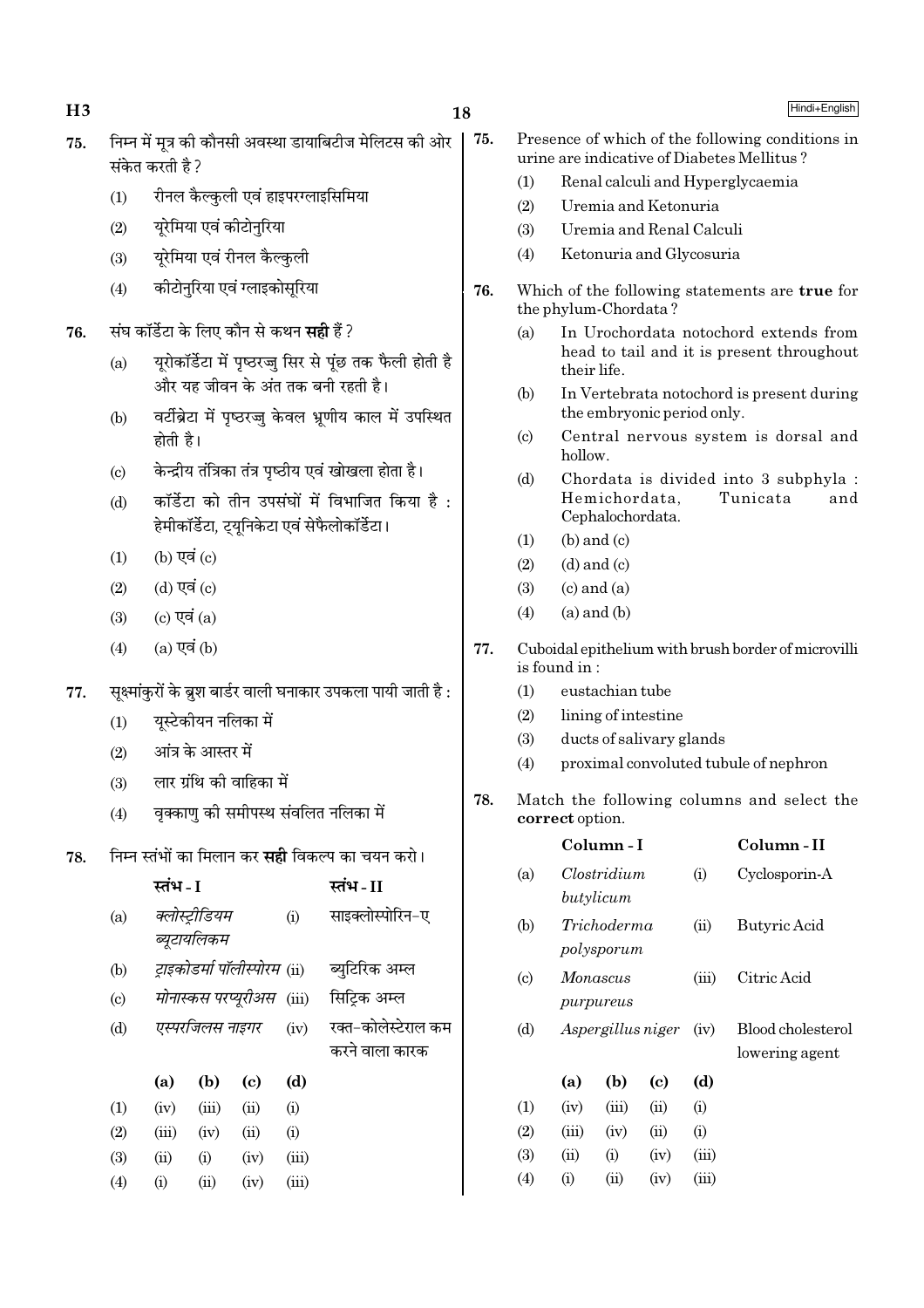| ∩ו ו⊣ +⊓ו<br>19. |
|------------------|
|------------------|

### 19

79.

- वायराइडों के विषय में. निम्नलिखित में से कौन सा कथन **सही** 79.  $\frac{4}{5}$ 
	- उनमें प्रोटीन आवरण के बिना स्वतंत्र डी.एन.ए. होता  $(1)$ है।
	- उनमें आर.एन.ए. के साथ प्रोटीन आवरण होता है।  $(2)$
	- उनमें प्रोटीन आवरण के बिना स्वतंत्र आर.एन.ए. होता  $(3)$ है।
	- उनमें प्रोटीन आवरण के साथ डी.एन.ए. होता है।  $(4)$
- बीजाण्ड का पिंड, बीजाण्ड वृंत से कहाँ पर संलयित होता है ? 80.
	- निभाग  $(1)$
	- $(2)$ नाभिका
	- बीजाण्डद्वार  $(3)$
	- बीजाण्डकाय  $(4)$
- प्रकाशश्वसन में  $\text{RuBisCo}$  एंजाइम की ऑक्सीजनीकरण क्रिया 81. से किसका निर्माण होता है?
	- $4$ -C यौगिक का 1 अणु और 2-C यौगिक का 1 अणु  $(1)$
	- $3$ -C यौगिक के 2 अणु  $(2)$
	- $3$ - $C$  यौगिक का  $1$  अण्  $(3)$
	- $6$ -C यौगिक का 1 अण्  $(4)$
- 82. निम्न स्तंभों का मिलान कर **उचित** विकल्प का चयन करो।

|                            | स्तभ - I    |           |       |       | स्तभ - II              |
|----------------------------|-------------|-----------|-------|-------|------------------------|
| (a)                        |             | इओसिनोफिल |       | (i)   | प्रतिरक्षा प्रतिक्रिया |
| (b)                        | बेसोफिल     |           |       | (ii)  | भक्षण करना             |
| $\left( \mathrm{c}\right)$ | न्यूट्रोफिल |           |       | (iii) | हिस्टामिनेज़,          |
|                            |             |           |       |       | विनाशकारी एंजाइमों     |
|                            |             |           |       |       | का मोचन                |
| (d)                        | लिंफोसाइट   |           |       | (iv)  | कण जिनमें हिस्टामिन    |
|                            |             |           |       |       | होते हैं का मोचन करना  |
|                            | (a)         | (b)       | (c)   | (d)   |                        |
| (1)                        | (ii)        | (i)       | (iii) | (iv)  |                        |
| (2)                        | (iii)       | (iv)      | (ii)  | (i)   |                        |
| (3)                        | (iv)        | (i)       | (ii)  | (iii) |                        |
| (4)                        | (i)         | (ii)      | (iv)  | (iii) |                        |
|                            |             |           |       |       |                        |

- निम्न के कौन ग्राफी पटक से अंडाण का मोचन (अंडोत्सर्ग) 83. करेगा ?
	- FSH की निम्न सांद्रता  $(1)$
	- एस्टोजन की उच्च सांद्रता  $(2)$
	- प्रोजेस्टरोन की उच्च सांद्रता  $(3)$
	- LH को निम्न सांद्रता  $(4)$
- Which of the following is **correct** about viroids?
	- $(1)$ They have free DNA without protein coat.
	- $(2)$ They have RNA with protein coat.
	- They have free RNA without protein coat.  $(3)$
	- They have DNA with protein coat.  $(4)$
- 80. The body of the ovule is fused within the funicle  $at.$ 
	- Chalaza  $(1)$
	- $(2)$ Hilum
	- Micropyle  $(3)$
	- Nucellus  $(4)$
	- 81. The oxygenation activity of RuBisCo enzyme in photorespiration leads to the formation of:
		- 1 molecule of 4-C compound and 1 molecule  $(1)$ of 2-C compound
		- 2 molecules of 3-C compound  $(2)$
		- $(3)$ 1 molecule of 3-C compound
		- 1 molecule of 6-C compound  $(4)$
	- 82. Match the following columns and select the correct option.

|                             |           | Column - I  |                             |       | Column-II                                         |
|-----------------------------|-----------|-------------|-----------------------------|-------|---------------------------------------------------|
| (a)                         |           | Eosinophils |                             | (i)   | Immune response                                   |
| (b)                         | Basophils |             |                             | (ii)  | Phagocytosis                                      |
| $\left( \mathrm{c} \right)$ |           | Neutrophils |                             | (iii) | Release<br>histaminase,<br>destructive<br>enzymes |
| (d)                         |           | Lymphocytes |                             | (iv)  | Release granules<br>containing<br>histamine       |
|                             | (a)       | (b)         | $\left( \mathrm{c} \right)$ | (d)   |                                                   |
| (1)                         | (ii)      | (i)         | (iii)                       | (iv)  |                                                   |
| (2)                         | (iii)     | (iv)        | (ii)                        | (i)   |                                                   |
| (3)                         | (iv)      | (i)         | (ii)                        | (iii) |                                                   |
| $\left( 4\right)$           | (i)       | (ii)        | (iv)                        | (iii) |                                                   |
|                             |           |             |                             |       |                                                   |

- 83. Which of the following hormone levels will cause release of ovum (ovulation) from the graffian follicle?
	- $(1)$ Low concentration of FSH
	- $(2)$ High concentration of Estrogen
	- $(3)$ High concentration of Progesterone
	- Low concentration of LH  $(4)$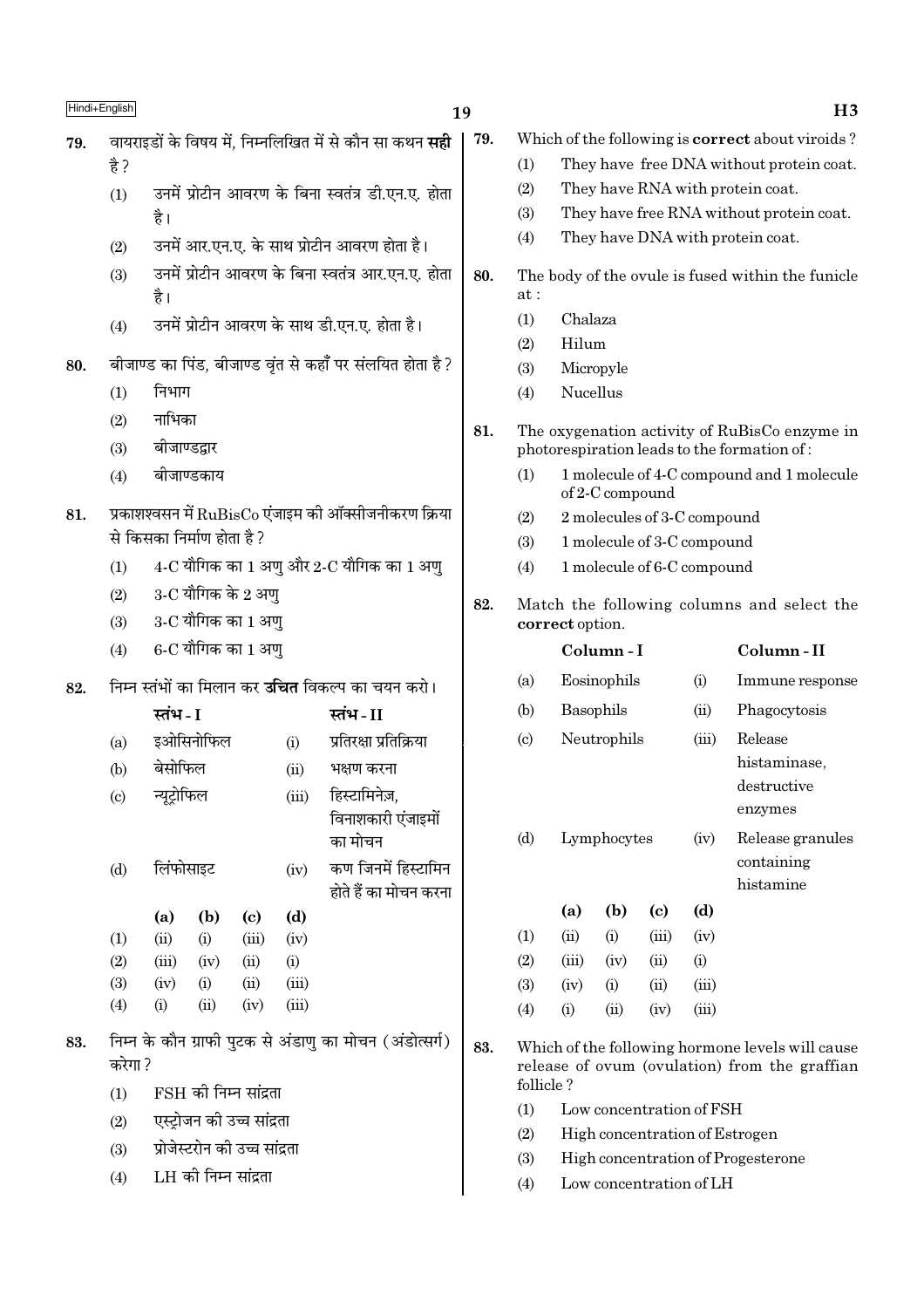| 84. |                            | अंत:श्वसन के दौरान होने वाली <b>सही</b> घटनाओं का चयन करो।                                                         |                          |                                           | 84.                                                                                                            |                           | inspiration.                                             |                                                 |             |                | Select the correct events that occur during           |
|-----|----------------------------|--------------------------------------------------------------------------------------------------------------------|--------------------------|-------------------------------------------|----------------------------------------------------------------------------------------------------------------|---------------------------|----------------------------------------------------------|-------------------------------------------------|-------------|----------------|-------------------------------------------------------|
|     | (a)                        | डायाफ्राम का संकुचन                                                                                                |                          |                                           |                                                                                                                | (a)                       |                                                          | Contraction of diaphragm                        |             |                |                                                       |
|     | (b)                        | बाह्य अंतरपर्शुक पेशियों का संकुचन                                                                                 |                          |                                           |                                                                                                                | (b)                       |                                                          |                                                 |             |                | Contraction of external inter-costal muscles          |
|     | $\left( \mathrm{c}\right)$ | फुप्फुस का आयतन कम होना                                                                                            |                          |                                           |                                                                                                                | $\left( \text{c} \right)$ |                                                          | Pulmonary volume decreases                      |             |                |                                                       |
|     | (d)                        | अंतरा फुप्फुसी दाब का बढ़ना                                                                                        |                          |                                           |                                                                                                                |                           |                                                          |                                                 |             |                |                                                       |
|     | (1)                        | केवल (d)                                                                                                           |                          |                                           |                                                                                                                | (d)<br>(1)                | only (d)                                                 |                                                 |             |                | Intra pulmonary pressure increases                    |
|     | (2)                        | $(a)$ एवं $(b)$                                                                                                    |                          |                                           |                                                                                                                | (2)                       |                                                          |                                                 |             |                |                                                       |
|     | (3)                        | (c) एवं $(d)$                                                                                                      |                          |                                           |                                                                                                                | (3)                       |                                                          |                                                 |             |                |                                                       |
|     | (4)                        | $(a)$ , $(b)$ एवं $(d)$                                                                                            |                          |                                           |                                                                                                                | (4)                       |                                                          |                                                 |             |                |                                                       |
| 85. |                            | निम्न में किस तकनीक की सहायता से ऐसी स्त्रियाँ जो गर्भधारण<br>नहीं कर सकती, में भ्रूण को स्थानांतरित किया जाता है? |                          |                                           | 85.<br>In which of the following techniques, the embryos<br>are transferred to assist those females who cannot |                           |                                                          |                                                 |             |                |                                                       |
|     |                            |                                                                                                                    |                          | conceive?                                 |                                                                                                                |                           |                                                          |                                                 |             |                |                                                       |
|     | (1)                        | GIFT एवं ICSI                                                                                                      |                          |                                           |                                                                                                                | (1)<br>(2)                |                                                          | GIFT and ICSI<br>ZIFT and IUT                   |             |                |                                                       |
|     | (2)                        | ZIFT एवं IUT                                                                                                       |                          |                                           |                                                                                                                | (3)                       |                                                          | GIFT and ZIFT                                   |             |                |                                                       |
|     | (3)                        | GIFT एवं ZIFT                                                                                                      |                          |                                           |                                                                                                                | (4)                       |                                                          | ICSI and ZIFT                                   |             |                |                                                       |
|     | (4)                        | ICSI एवं ZIFT                                                                                                      |                          |                                           | 86.                                                                                                            |                           |                                                          |                                                 |             |                | The infectious stage of <i>Plasmodium</i> that enters |
| 86. |                            | <i>प्लेज्मोडियम</i> की संक्रमक अवस्था जो मानव शरीर में प्रवेश                                                      |                          |                                           |                                                                                                                |                           |                                                          | the human body is:                              |             |                |                                                       |
|     |                            | करती है, है :                                                                                                      |                          | (1)                                       |                                                                                                                | Male gametocytes          |                                                          |                                                 |             |                |                                                       |
|     | (1)                        | नर युग्मकजनक                                                                                                       |                          | Trophozoites<br>(2)<br>Sporozoites<br>(3) |                                                                                                                |                           |                                                          |                                                 |             |                |                                                       |
|     | (2)                        | पोषाण्                                                                                                             |                          |                                           |                                                                                                                | (4)                       |                                                          | Female gametocytes                              |             |                |                                                       |
|     | (3)                        | जीवाणुज                                                                                                            |                          |                                           |                                                                                                                |                           |                                                          |                                                 |             |                |                                                       |
|     | (4)                        | मादा युग्मकजनक                                                                                                     |                          |                                           | 87.                                                                                                            |                           | correct option.                                          |                                                 |             |                | Match the following columns and select the            |
| 87. |                            | निम्न स्तंभों का मिलान कर <b>सही</b> विकल्प का चयन करो।                                                            |                          |                                           |                                                                                                                |                           | Column-I                                                 | Column-II                                       |             |                |                                                       |
|     |                            | स्तंभ - I                                                                                                          |                          | स्तंभ-II                                  |                                                                                                                | Placenta<br>(a)<br>(i)    |                                                          |                                                 |             |                | Androgens                                             |
|     | (a)                        | अपरा                                                                                                               | (i)                      | एंड्रोजन                                  |                                                                                                                | (b)                       |                                                          | Zona pellucida                                  |             | (ii)           | Human Chorionic                                       |
|     | (b)                        | ज़ोना पेल्युसिडा                                                                                                   | (ii)                     | मानव जरायु<br>गोनैडोट्रोपिन               |                                                                                                                |                           |                                                          |                                                 |             |                | Gonadotropin<br>(hCG)                                 |
|     | $\left( \mathrm{c}\right)$ | बल्बो-यूरेथ्रल ग्रंथियाँ                                                                                           | (iii)                    | अंडाणु की परत                             |                                                                                                                | (c)                       |                                                          | Bulbo-urethral                                  |             | (iii)          | Layer of the ovum                                     |
|     | (d)                        | लीडिंग कोशिकाएँ                                                                                                    | (iv)                     | शिश्न का स्नेहन                           |                                                                                                                |                           | glands                                                   |                                                 |             |                |                                                       |
|     |                            | (b)<br>(a)<br>$\left( \mathrm{e}\right)$                                                                           | (d)                      |                                           |                                                                                                                | (d)                       |                                                          | Leydig cells                                    |             | (iv)           | Lubrication of the                                    |
|     | (1)                        | (ii)<br>(iii)<br>(iv)                                                                                              | (i)                      |                                           |                                                                                                                |                           |                                                          |                                                 |             |                | Penis                                                 |
|     | (2)                        | (iii)<br>(iv)<br>(i)                                                                                               | (ii)                     |                                           |                                                                                                                |                           | (a)                                                      | (b)                                             | (c)         | (d)            |                                                       |
|     | (3)                        | (ii)<br>(i)<br>(iv)                                                                                                | (iii)                    |                                           |                                                                                                                | (1)<br>(2)                | (ii)<br>(iv)                                             | (iii)<br>(iii)                                  | (iv)        | (i)<br>(ii)    |                                                       |
|     | (4)                        | (iii)<br>(ii)<br>(iv)                                                                                              | (i)                      |                                           |                                                                                                                | (3)                       | (i)                                                      | (iv)                                            | (i)<br>(ii) | (iii)          |                                                       |
| 88. |                            | <b>सही</b> मिलान का चयन करो।                                                                                       |                          |                                           |                                                                                                                | (4)                       | (iii)                                                    | (ii)                                            | (iv)        | (i)            |                                                       |
|     | (1)                        | थैलेसीमिया                                                                                                         | $\overline{\phantom{a}}$ | $X$ संलग्न                                | 88.                                                                                                            |                           |                                                          | Select the correct match.                       |             |                |                                                       |
|     | (2)                        | हीमोफीलिया                                                                                                         |                          | $Y$ संलग्न                                |                                                                                                                | (1)                       |                                                          | Thalassemia                                     |             | $\overline{a}$ | X linked                                              |
|     | (3)                        | फ़ेनिलकीटोन्यूरिया                                                                                                 |                          | अलिंग क्रोमोसोम                           |                                                                                                                | Haemophilia<br>(2)        |                                                          |                                                 | Y linked    |                |                                                       |
|     |                            |                                                                                                                    |                          | प्रभावी लक्षण                             |                                                                                                                | (3)                       | Phenylketonuria<br>Autosomal<br>$\overline{\phantom{m}}$ |                                                 |             |                |                                                       |
|     | (4)                        | दात्र कोशिका अरक्तता                                                                                               |                          | Sickle cell anaemia -<br>(4)              |                                                                                                                |                           |                                                          | dominant trait<br>Autosomal<br>recessive trait. |             |                |                                                       |

क्रोमोसोम-11

 $20$ 

 $H3$ 

Hindi+English

 $\,$  recessive trait,

 $chromosome-11$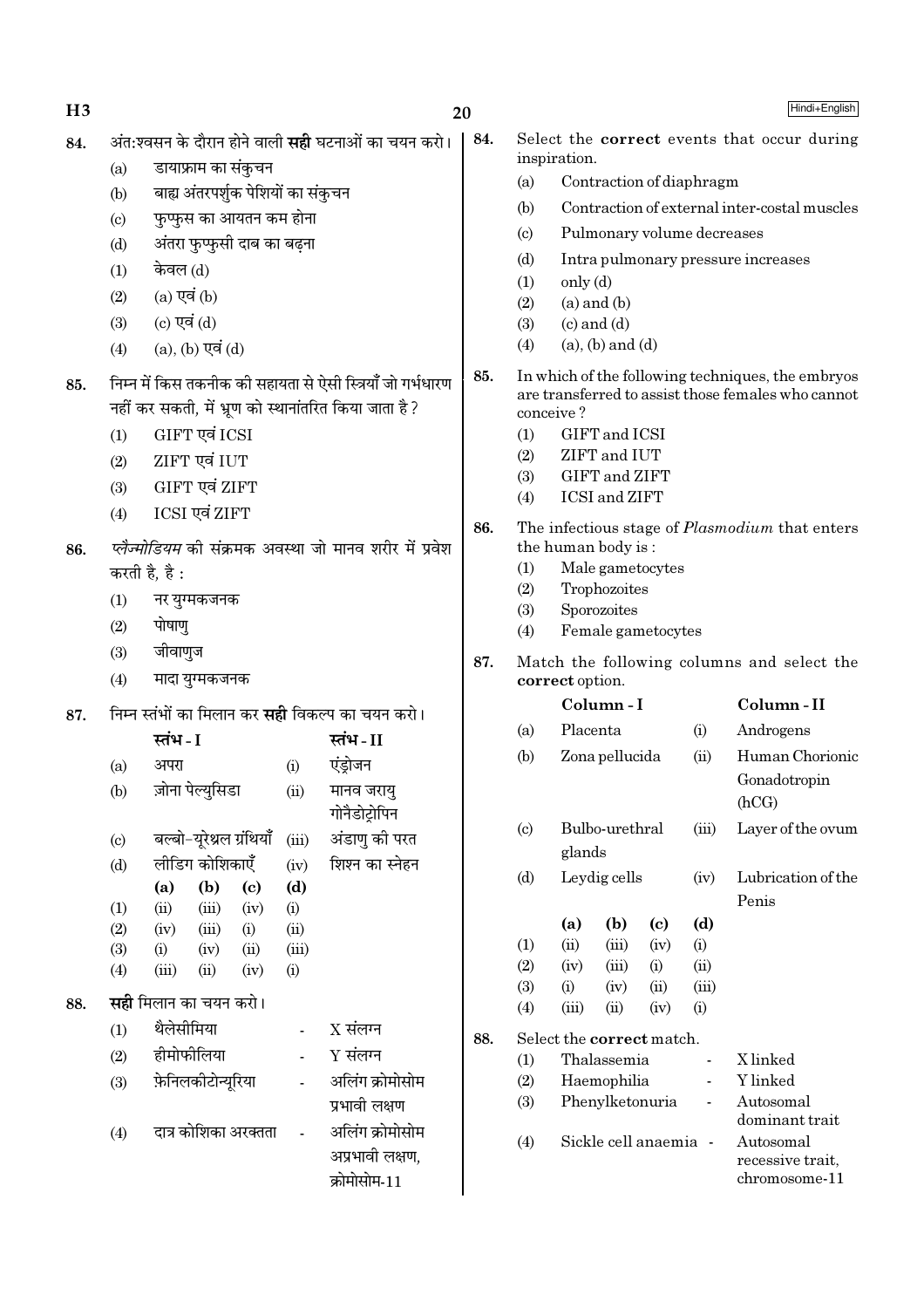|     | Hindi+English |                                                                                 | 21  |                           | H <sub>3</sub>                                                                    |
|-----|---------------|---------------------------------------------------------------------------------|-----|---------------------------|-----------------------------------------------------------------------------------|
| 89. |               | निम्नलिखित में से कौन सा कथन <b>सही</b> है?                                     | 89. |                           | Which of the following statements is correct?                                     |
|     | (1)           | एडिनीन, थायमीन के साथ युग्म नहीं बनाता।                                         |     | (1)                       | Adenine does not pair with thymine.                                               |
|     | (2)           | एडिनीन दो H-बंधों के द्वारा थायमीन के साथ युग्म<br>बनाता है।                    |     | (2)                       | Adenine pairs with thymine through two<br>H-bonds.                                |
|     | (3)           | एडिनीन एक H-बंध के द्वारा थायमीन के साथ युग्म                                   |     | (3)                       | Adenine pairs with thymine through one<br>H-bond.                                 |
|     | (4)           | बनाता है।<br>एडिनीन तीन H-बंधों के द्वारा थायमीन के साथ युग्म<br>बनाता है।      |     | (4)                       | Adenine pairs with thymine through three<br>H-bonds.                              |
| 90. |               | निम्न में कौनसी प्रोटीन जन्तुओं में बहुतायत से होती है ?                        | 90. |                           | Which one of the following is the most abundant<br>protein in the animals?        |
|     | (1)           | इंसुलिन                                                                         |     | (1)                       | Insulin                                                                           |
|     | (2)           | हीमोग्लोबिन                                                                     |     | (2)                       | Haemoglobin                                                                       |
|     | (3)           | कोलेजन                                                                          |     | (3)                       | Collagen                                                                          |
|     | (4)           | लैक्टिन                                                                         |     | (4)                       | Lectin                                                                            |
| 91. | है ?          | निम्नलिखित में से कौन सा युग्म एक कोशिकीय शैवालों का                            | 91. | algae?                    | Which of the following pairs is of unicellular                                    |
|     | (1)           | क्लोरेला और स्पाइरुलीना                                                         |     | (1)                       | Chlorella and Spirulina                                                           |
|     | (2)           | लैमिनेरिया और सारगासम                                                           |     | (2)                       | Laminaria and Sargassum                                                           |
|     | (3)           | जेलिडियम और ग्रासिलेरिया                                                        |     | (3)                       | Gelidium and Gracilaria                                                           |
|     | (4)           | ऐनाबीनाओर वॉल्वॉक्स                                                             |     | (4)                       | Anabaena and Volvox                                                               |
| 92. |               | पादप का वह भाग कौन-सा है जिसमें दो पीढ़ी - एक पीढ़ी<br>दूसरे के अन्दर होती है ? | 92. |                           | The plant parts which consist of two generations -<br>one within the other:       |
|     | (a)           | परागकोश के अन्दर परागकण                                                         |     | (a)                       | Pollen grains inside the anther                                                   |
|     | (b)           | दो नर युग्मकों वाली अंकुरित परागकण                                              |     | (b)                       | Germinated pollen grain with two male                                             |
|     | (c)           | फल के अन्दर बीज                                                                 |     |                           | gametes                                                                           |
|     | (d)           | बीजाण्ड के अन्दर भ्रूण-कोष                                                      |     | $\left( \text{c} \right)$ | Seed inside the fruit                                                             |
|     | (1)           | (a) और (d)                                                                      |     | (d)                       | Embryo sac inside the ovule                                                       |
|     | (2)           | केवल $(a)$                                                                      |     | (1)                       | $(a)$ and $(d)$                                                                   |
|     | (3)           | (a), (b) और (c)                                                                 |     | (2)                       | $(a)$ only                                                                        |
|     | (4)           | (c) और (d)                                                                      |     | (3)                       | $(a)$ , $(b)$ and $(c)$                                                           |
| 93. |               | <b>गलत</b> कथन को चुनिए।                                                        |     | (4)                       | $(c)$ and $(d)$                                                                   |
|     | (1)           | टैनिन, रेजिन, तैल आदि के जमा होने के कारण अंत:काष्ठ                             | 93. |                           | Identify the incorrect statement.                                                 |
|     |               | गहरे रंग की होती है।<br>अंत:काष्ठ जल का चालन नहीं करती, परन्तु यांत्रिक         |     | (1)                       | Due to deposition of tannins, resins, oils etc.,<br>heart wood is dark in colour. |
|     | (2)           | सहायता प्रदान करती है।                                                          |     | (2)                       | Heart wood does not conduct water but gives                                       |
|     | (3)           | रसदारू जड़ से पत्ती तक जल के चालन में और खनिजों<br>के चालन में शामिल होती है।   |     | (3)                       | mechanical support.<br>Sapwood is involved in conduction of water                 |
|     | (4)           | रसदारू सबसे भीतरी द्वितीयक दारू होता है और यह                                   |     | (4)                       | and minerals from root to leaf.<br>Sapwood is the innermost secondary xylem       |
|     |               | अपेक्षाकृत हल्के रंग की होती है।                                                |     |                           | and is lighter in colour.                                                         |

 $H3$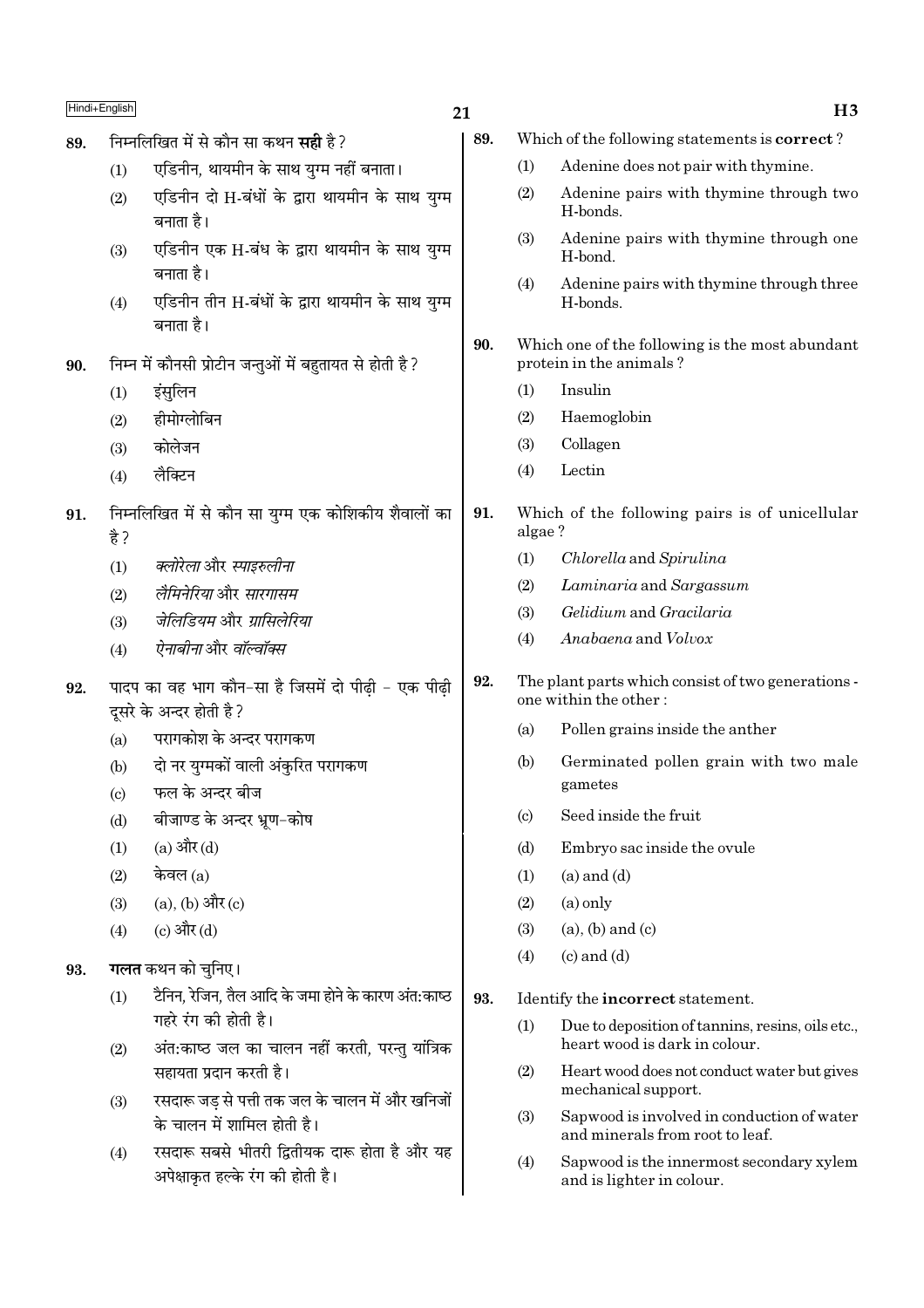$H<sub>3</sub>$ 

- किस विधि द्वारा बीकानेरी ऐवीज एवं मैरीनो रेम्स से भेड की 94. नई नस्ल 'हिसारडेल' तैयार की गयी है ?
	- $(1)$ अंत:प्रजनन
	- $(2)$ बहि:प्रजनन
	- उत्परिवर्तन प्रजनन  $(3)$
	- $(4)$ संकरण
- कुछ विभाजित हो रही कोशिकायें कोशिका चक्रण से बाहर 95. निकल जाती हैं और कायिक निष्क्रियता अवस्था में प्रवेश कर जाती है। इसे शांत अवस्था (Go) कहा जाता है। यह प्रक्रिया किसके अन्त में होती है?
	- G. प्रावस्था  $(1)$
	- $(2)$ M प्रावस्था
	- $(3)$  $G_1$  प्रावस्था
	- S प्रावस्था  $(4)$
- मानव पाचन तंत्र से संदर्भित **सही** कथन का चयन करो। 96.
	- कुमिरूप परिशेषिका ग्रहणी से उत्पन्न होता है।  $(1)$
	- क्षद्रांत्र छोटी आंत में खलता है।  $(2)$
	- सिरोसा आहार नाल का सबसे अन्दर वाली परत होती  $(3)$ है।
	- क्षद्रांत्र अत्याधिक कुंडलित भाग होता है।  $(4)$
- निम्न में कौन. ऐसे जीवों के **सही** उदाहरणों को संदर्भित करता है 97. जो मानव की क्रियाओं द्वारा वातावरण में बदलाव के कारण विकसित हुए है ?
	- गैलापैगो दीप में डार्विन की फिंचें  $(a)$
	- खरपतवारों में शाकनाशी का प्रतिरोध  $(b)$
	- ससीमकेन्द्रकों में दवाइयों का प्रतिरोध  $(c)$
	- मनष्य द्वारा बनायी पालत पश जैसे कत्तों की नस्लें  $(d)$
	- केवल (d)  $(1)$
	- केवल (a)  $(2)$
	- $(a)$  एवं  $(c)$  $(3)$
	- (b), (c) एवं (d)  $(4)$
- 94. By which method was a new breed 'Hisardale' of sheep formed by using Bikaneri ewes and Marino rams?
	- $(1)$ Inbreeding
	- $(2)$ Out crossing
	- $(3)$ Mutational breeding
	- $(4)$ Cross breeding
- 95. Some dividing cells exit the cell cycle and enter vegetative inactive stage. This is called quiescent stage  $(G_0)$ . This process occurs at the end of:
	- $G_2$  phase  $(1)$
	- **M** phase  $(2)$
	- $(3)$  $G_1$  phase
	- $(4)$ S phase
- 96. Identify the correct statement with reference to human digestive system.
	- $(1)$ Vermiform appendix arises from duodenum.
	- $(2)$ Ileum opens into small intestine.
	- Serosa is the innermost layer of the  $(3)$ alimentary canal.
	- $(4)$ Ileum is a highly coiled part.
- 97. Which of the following refer to **correct** example(s) of organisms which have evolved due to changes in environment brought about by anthropogenic action?
	- $(a)$ Darwin's Finches of Galapagos islands.
	- $(b)$ Herbicide resistant weeds.
	- $(c)$ Drug resistant eukaryotes.
	- Man-created breeds of domesticated animals  $(d)$ like dogs.
	- $(1)$  $\text{only (d)}$
	- $(2)$ only (a)
	- $(a)$  and  $(c)$  $(3)$
	- $(b)$ ,  $(c)$  and  $(d)$  $(4)$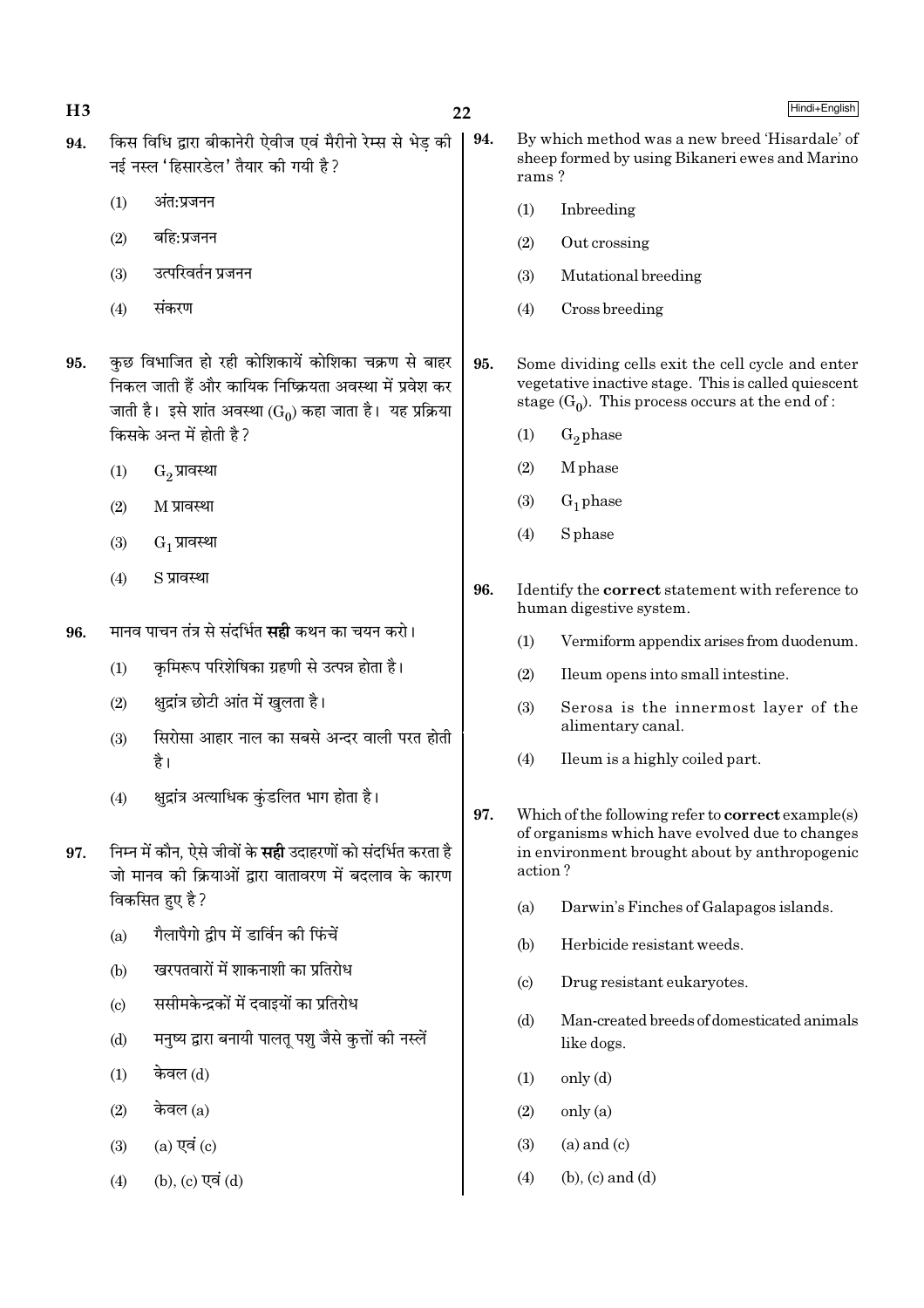| 98.  |     |                          |                  |                             |                                  | निम्न स्तंभों का मिलान कर <b>सही</b> विकल्प का चयन करो।         | 98.  |                        | correct option.                                                   |                                                | Match the following columns and select the |                              |                                                  |  |
|------|-----|--------------------------|------------------|-----------------------------|----------------------------------|-----------------------------------------------------------------|------|------------------------|-------------------------------------------------------------------|------------------------------------------------|--------------------------------------------|------------------------------|--------------------------------------------------|--|
|      |     | स्तंभ - I                |                  |                             |                                  | स्तंभ-II                                                        |      |                        |                                                                   | Column-I                                       |                                            |                              | Column-II                                        |  |
|      | (a) | पीयूष ग्रंथि             |                  |                             | (i)                              | ग्रेवस रोग                                                      |      |                        |                                                                   |                                                |                                            |                              |                                                  |  |
|      | (b) |                          | थायरॉइड ग्रंथि   |                             | (ii)                             | डायाबिटीज मेलिटस                                                |      | (a)                    |                                                                   | Pituitary gland                                |                                            | (i)                          | Grave's disease                                  |  |
|      | (c) |                          | अधिवृक्क ग्रंथि  |                             | (iii)                            | डायाबिटीज                                                       |      | (b)                    | Thyroid gland                                                     |                                                |                                            | (ii)                         | Diabetes mellitus                                |  |
|      |     |                          |                  |                             |                                  | इन्सीपिडस                                                       |      | $\left( \circ \right)$ | Adrenal gland<br>(iii)                                            |                                                |                                            | Diabetes insipidus           |                                                  |  |
|      | (d) | अग्न्याशय                |                  |                             | (iv)                             | एडीसन रोग                                                       |      | (d)                    | Pancreas                                                          |                                                |                                            | (iv)                         | Addison's disease                                |  |
|      |     | (a)                      | (b)              | $\left( \mathbf{c} \right)$ | (d)                              |                                                                 |      |                        | (a)                                                               | (b)                                            | $\left( \mathbf{c} \right)$                | (d)                          |                                                  |  |
|      | (1) | (ii)                     | (i)              | (iv)                        | (iii)                            |                                                                 |      | (1)                    | (ii)                                                              | (i)                                            | (iv)                                       | (iii)                        |                                                  |  |
|      | (2) | (iv)                     | (iii)            | (i)                         | (ii)                             |                                                                 |      | (2)                    | (iv)                                                              | (iii)                                          | (i)                                        | (ii)                         |                                                  |  |
|      | (3) | (iii)                    | (ii)             | (i)                         | (iv)                             |                                                                 |      | (3)                    | (iii)                                                             | (ii)                                           | (i)                                        | (iv)                         |                                                  |  |
|      | (4) | (iii)                    | (i)              | (iv)                        | (ii)                             |                                                                 |      | (4)                    | (iii)                                                             | (i)                                            | (iv)                                       | (ii)                         |                                                  |  |
| 99.  |     |                          |                  |                             |                                  | यौन संचरित रोगों के <b>सही</b> विकल्प का चयन करो।               |      |                        |                                                                   |                                                |                                            |                              |                                                  |  |
|      | (1) |                          |                  | कैंसर, AIDS, सिफिलिस        |                                  |                                                                 | 99.  |                        | Select the option including all sexually transmitted<br>diseases. |                                                |                                            |                              |                                                  |  |
|      | (2) |                          |                  |                             | सुजाक, सिफिलिस, जननिक परिसर्प    |                                                                 |      | (1)                    |                                                                   | Cancer, AIDS, Syphilis                         |                                            |                              |                                                  |  |
|      | (3) |                          |                  |                             | सुजाक, मलेरिया, जननिक परिसर्प    |                                                                 |      | (2)                    |                                                                   |                                                |                                            |                              | Gonorrhoea, Syphilis, Genital herpes             |  |
|      | (4) |                          |                  | AIDS, मलेरिया, फाइलेरिया    |                                  |                                                                 |      | (3)                    |                                                                   |                                                |                                            |                              | Gonorrhoea, Malaria, Genital herpes              |  |
|      |     |                          |                  |                             |                                  |                                                                 |      | (4)                    | AIDS, Malaria, Filaria                                            |                                                |                                            |                              |                                                  |  |
| 100. |     | की संख्या क्या होती है?  |                  |                             |                                  | सिट्रिक अम्ल चक्र के एक घुमाव में कार्यद्रव स्तर फास्फोरिलेशनों |      |                        |                                                                   |                                                |                                            |                              |                                                  |  |
|      | (1) | तीन                      |                  |                             |                                  |                                                                 | 100. |                        | in one turn of citric acid cycle is:                              | The number of substrate level phosphorylations |                                            |                              |                                                  |  |
|      | (2) | शून्य                    |                  |                             |                                  |                                                                 |      | (1)                    | Three                                                             |                                                |                                            |                              |                                                  |  |
|      |     |                          |                  |                             |                                  |                                                                 |      | (2)                    | Zero                                                              |                                                |                                            |                              |                                                  |  |
|      | (3) | एक                       |                  |                             |                                  |                                                                 |      | (3)                    | <b>One</b>                                                        |                                                |                                            |                              |                                                  |  |
|      | (4) | दो                       |                  |                             |                                  |                                                                 |      | (4)                    | Two                                                               |                                                |                                            |                              |                                                  |  |
| 101. |     | हस्ताक्षरित किया गया था? |                  |                             |                                  | सन् 1987 में मॉन्ट्रियल प्रोटोकॉल किस पर नियंत्रण के लिए        | 101. | of:                    |                                                                   |                                                |                                            |                              | Montreal protocol was signed in 1987 for control |  |
|      | (1) |                          |                  |                             | e-वेस्ट (e-कूड़ा करकट) का निपटान |                                                                 |      | (1)                    |                                                                   | Disposal of e-wastes                           |                                            |                              |                                                  |  |
|      | (2) |                          | के परिवहन के लिए |                             |                                  | एक देश से दूसरे देश में आनुवंशिकत: रूपांतरित जीवों              |      | (2)                    |                                                                   |                                                |                                            | from one country to another  | Transport of Genetically modified organisms      |  |
|      | (3) |                          |                  |                             |                                  | ओज़ोन को क्षति पहुँचाने वाले पदार्थों का उत्सर्जन               |      | (3)                    |                                                                   | Emission of ozone depleting substances         |                                            |                              |                                                  |  |
|      | (4) |                          |                  | हरित गृह गैसों का छोड़ना    |                                  |                                                                 |      | (4)                    |                                                                   |                                                |                                            | Release of Green House gases |                                                  |  |

 $H3$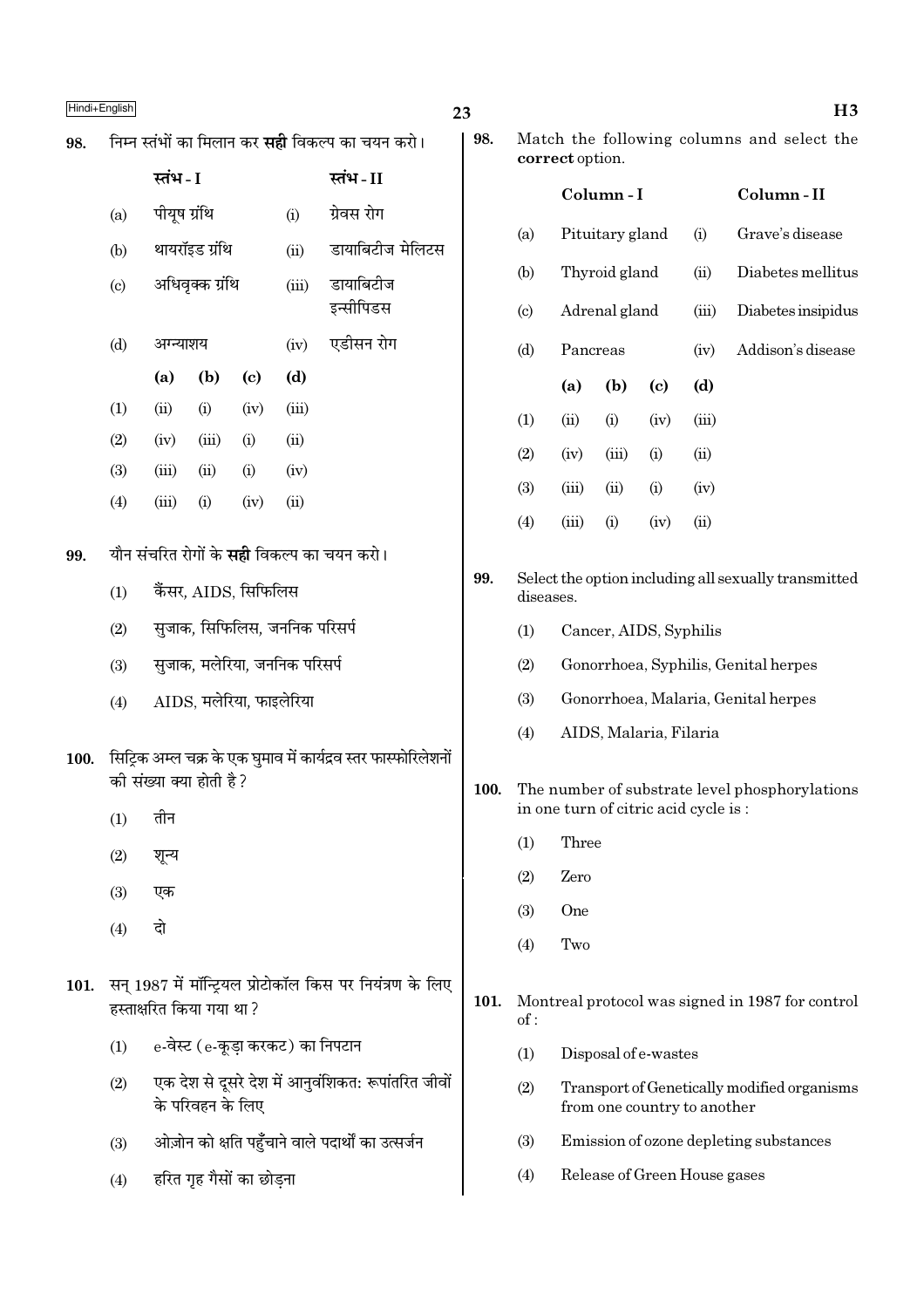| H3   |                            |                           |                               |                             |                              |                      |                                                                   | 24   |                             |                                |                                         |                            |       |                                          | Hindi+English                                     |
|------|----------------------------|---------------------------|-------------------------------|-----------------------------|------------------------------|----------------------|-------------------------------------------------------------------|------|-----------------------------|--------------------------------|-----------------------------------------|----------------------------|-------|------------------------------------------|---------------------------------------------------|
| 102. |                            |                           | को सुमेलित कीजिए :            |                             |                              |                      | अनिवार्य तत्वों और पादपों में उनके कार्यों के विषय में निम्नलिखित | 102. |                             | and their functions in plants: |                                         |                            |       |                                          | Match the following concerning essential elements |
|      | (a)                        | लोह                       |                               | (i)                         |                              |                      | जल का प्रकाश अपघटन                                                |      | (a)                         | Iron                           |                                         | (i)                        |       |                                          | Photolysis of water                               |
|      | (b)                        | जिंक                      |                               | (ii)                        |                              | पराग का अंकुरण       |                                                                   |      | (b)                         | Zinc                           |                                         | (ii)                       |       |                                          | Pollen germination                                |
|      | $\left( \mathrm{c}\right)$ | बोरॉन                     |                               | (iii)                       |                              |                      | क्लोरोफिल के जैव संश्लेषण                                         |      | (c)                         |                                | <b>Boron</b>                            |                            |       | Required for chlorophyll<br>biosynthesis |                                                   |
|      |                            |                           |                               |                             |                              | के लिए आवश्यक        |                                                                   |      | (d)                         |                                | Manganese (iv)                          |                            |       | IAA biosynthesis                         |                                                   |
|      | (d)                        | मैंगनीज                   |                               | (iv)                        |                              | आई.ए.ए. जैव संश्लेषण |                                                                   |      |                             | Select the correct option:     |                                         |                            |       |                                          |                                                   |
|      |                            | <b>सही</b> विकल्प चुनिए : |                               |                             |                              |                      |                                                                   |      |                             | (a)                            | (b)                                     | $\left( \mathrm{c}\right)$ | (d)   |                                          |                                                   |
|      |                            | (a)                       | (b)                           | $\left( \mathrm{c}\right)$  | (d)                          |                      |                                                                   |      | (1)                         | (iv)                           | (i)                                     | (ii)                       | (iii) |                                          |                                                   |
|      | (1)                        | (iv)                      | (i)                           | (ii)                        | (iii)                        |                      |                                                                   |      | (2)                         | (ii)                           | (i)                                     | (iv)                       | (iii) |                                          |                                                   |
|      | (2)                        | (ii)                      | (i)                           | (iv)                        | (iii)                        |                      |                                                                   |      | (3)                         | (iv)                           | (iii)                                   | (ii)                       | (i)   |                                          |                                                   |
|      | (3)                        | (iv)                      | (iii)                         | (ii)                        | (i)                          |                      |                                                                   |      | (4)                         | (iii)                          | (iv)                                    | (ii)                       | (i)   |                                          |                                                   |
|      | (4)                        | (iii)                     | (iv)                          | (ii)                        | (i)                          |                      |                                                                   | 103. |                             |                                |                                         |                            |       |                                          |                                                   |
| 103. |                            |                           |                               |                             |                              |                      | निम्न स्तंभों का मिलान कर <b>सही</b> विकल्प का चयन करो।           |      |                             | correct option.                |                                         |                            |       |                                          | Match the following columns and select the        |
|      |                            | स्तंभ - I                 |                               |                             |                              |                      | स्तंभ - II                                                        |      |                             |                                | Column-I                                |                            |       |                                          | Column - II                                       |
|      | (a)                        |                           | यूथ, बहुहारी पीडक             |                             |                              | (i)                  | एस्टेरियस                                                         |      | (a)                         | pest                           | Gregarious, polyphagous (i)             |                            |       |                                          | Asterias                                          |
|      | (b)                        |                           | लार्वा में द्विपार्श्व सममिति |                             | व्यस्कों में अरीय सममिति एवं | (ii)                 | बिच्छ्                                                            |      | (b)                         |                                | Adult with radial<br>symmetry and larva |                            |       | (ii)                                     | Scorpion                                          |
|      | $\left( \circ \right)$     | पुस्त फुप्फुस             |                               |                             |                              | (iii)                | टीनोप्लाना                                                        |      |                             |                                | with bilateral symmetry                 |                            |       |                                          |                                                   |
|      | (d)                        | जीवसंदीप्ति               |                               |                             |                              | (iv)                 | लोकस्टा                                                           |      | $\left( \mathrm{c} \right)$ |                                | Book lungs                              |                            |       | (iii)                                    | Ctenoplana                                        |
|      |                            | (a)                       | (b)                           | $\left( \mathbf{c} \right)$ | (d)                          |                      |                                                                   |      | (d)                         |                                | Bioluminescence                         |                            |       | (iv)                                     | Locusta                                           |
|      | (1)                        | (ii)                      | (i)                           | (iii)                       | (iv)                         |                      |                                                                   |      |                             | (a)                            | (b)                                     | $\left( \mathrm{c}\right)$ | (d)   |                                          |                                                   |
|      | (2)                        | (i)                       | (iii)                         | (ii)                        | (iv)                         |                      |                                                                   |      | (1)                         | (ii)                           | (i)                                     | (iii)                      | (iv)  |                                          |                                                   |
|      | (3)                        | (iv)                      | (i)                           | (ii)                        | (iii)                        |                      |                                                                   |      | (2)                         | (i)                            | (iii)                                   | (ii)                       | (iv)  |                                          |                                                   |
|      | (4)                        | (iii)                     | (ii)                          | (i)                         | (iv)                         |                      |                                                                   |      | (3)                         | (iv)                           | (i)                                     | (ii)                       | (iii) |                                          |                                                   |
| 104. |                            |                           |                               |                             |                              |                      | राबर्ट मे के अनुसार, विश्व में जाति विविधता लगभग कितनी            |      | (4)                         | (iii)                          | (ii)                                    | (i)                        | (iv)  |                                          |                                                   |
|      | है ?<br>(1)                | 7 मिलियन                  |                               |                             |                              |                      |                                                                   | 104. |                             | diversity is about:            |                                         |                            |       |                                          | According to Robert May, the global species       |
|      | (2)                        |                           | $1.5$ मिलियन                  |                             |                              |                      |                                                                   |      | (1)                         | 7 million                      |                                         |                            |       |                                          |                                                   |
|      | (3)                        |                           | $20$ मिलियन                   |                             |                              |                      |                                                                   |      | (2)                         |                                | 1.5 million                             |                            |       |                                          |                                                   |
|      | (4)                        | $50$ मिलियन               |                               |                             |                              |                      |                                                                   |      | (3)                         | 20 million                     |                                         |                            |       |                                          |                                                   |
|      |                            |                           |                               |                             |                              |                      |                                                                   |      | (4)                         | 50 million                     |                                         |                            |       |                                          |                                                   |
| 105. |                            |                           | अर-पुष्पक में क्या होता है ?  |                             |                              |                      |                                                                   | 105. |                             | Ray florets have:              |                                         |                            |       |                                          |                                                   |
|      | (1)                        |                           | अर्द्ध अधोवर्ती अंडाशय        |                             |                              |                      |                                                                   |      | (1)                         |                                | Half inferior ovary                     |                            |       |                                          |                                                   |
|      | (2)                        |                           | अधोवर्ती अंडाशय               |                             |                              |                      |                                                                   |      | (2)                         |                                | Inferior ovary                          |                            |       |                                          |                                                   |
|      | (3)                        |                           | ऊर्ध्ववर्ती अंडाशय            |                             |                              |                      |                                                                   |      | (3)                         |                                | Superior ovary                          |                            |       |                                          |                                                   |
|      | (4)                        |                           | जायांगाधर अंडाशय              |                             |                              |                      |                                                                   |      | (4)                         |                                | Hypogynous ovary                        |                            |       |                                          |                                                   |
|      |                            |                           |                               |                             |                              |                      |                                                                   |      |                             |                                |                                         |                            |       |                                          |                                                   |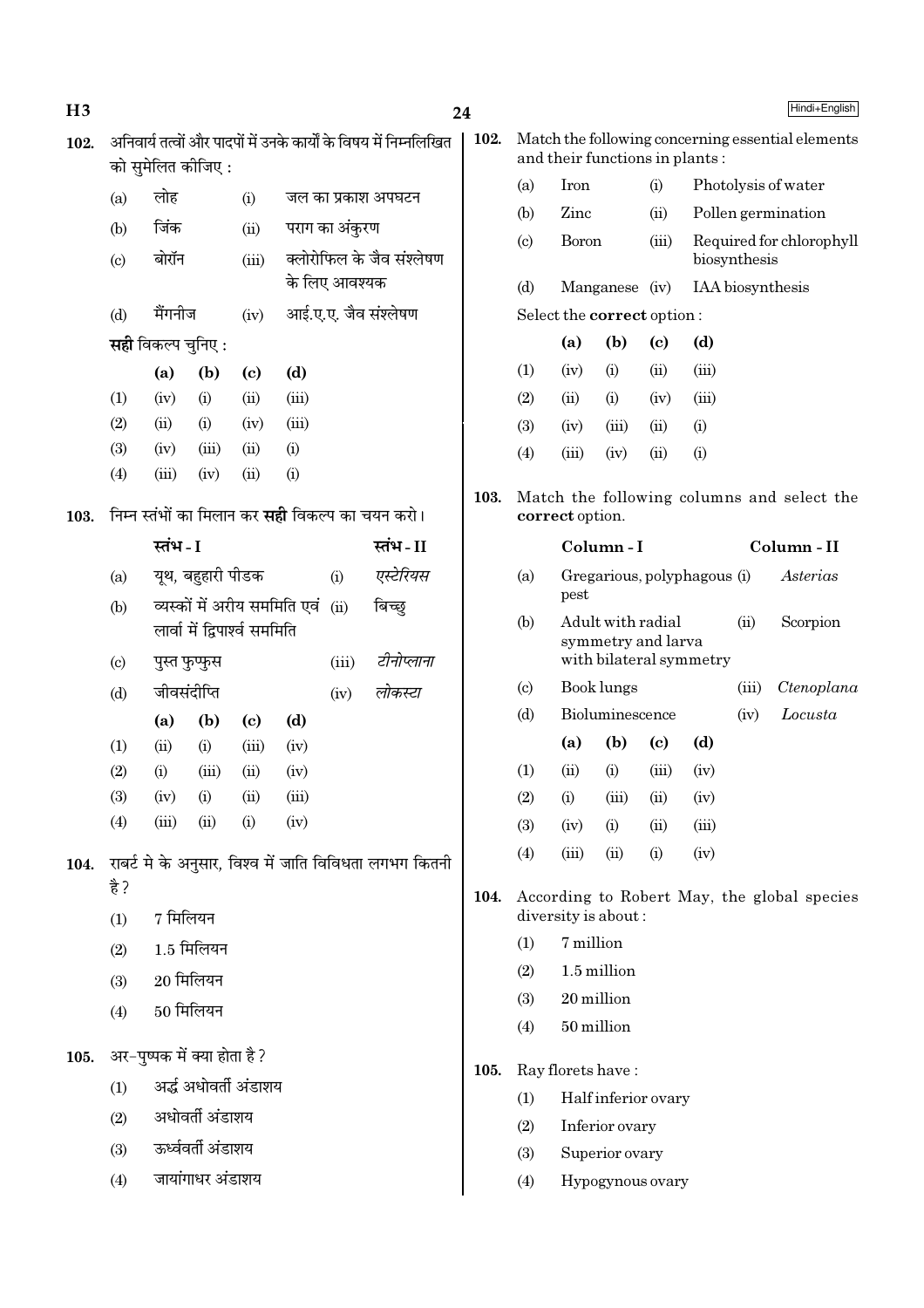- 25
- 106. यदि दो लगातार क्षार युग्मों के बीच की दूरी  $0.34 \text{ nm}$  है और | 106. एक स्तनपायी कोशिका की DNA की द्विकंडली में क्षार युग्मों की कुल संख्या  $6.6 \times 10^9$  bp है। तब DNA की लम्बाई होगी लगभग:
	- $2.7$  मीटर  $(1)$
	- $2.0$  मीटर  $(2)$
	- $2.5$  मीटर  $(3)$
	- $2.2$  मीटर  $(4)$

107. निम्न स्तंभों का मिलान कर **सही** विकल्प का चयन करो।

|      |                             | स्तंभ - I                 |                   |                            |       | स्तंभ - II                        |                                                                  |  |  |  |  |
|------|-----------------------------|---------------------------|-------------------|----------------------------|-------|-----------------------------------|------------------------------------------------------------------|--|--|--|--|
|      | (a)                         | बीटी कपास                 |                   |                            | (i)   |                                   | जीन चिकित्सा                                                     |  |  |  |  |
|      | (b)                         | की कमी                    | एडीनोसीन डिएमीनेज |                            | (ii)  |                                   | कोशिकीय सुरक्षा                                                  |  |  |  |  |
|      | $\left( \mathrm{c} \right)$ |                           | आर.एन.ए.आई        |                            | (iii) | $\rm HIV$ संक्रमण का पता<br>लगाना |                                                                  |  |  |  |  |
|      | (d)                         | पी.सी.आर.                 |                   |                            | (iv)  | बैसिलस                            | थुर्रिजिनिसिस                                                    |  |  |  |  |
|      |                             | (a)                       | (b)               | $\left( \mathrm{c}\right)$ | (d)   |                                   |                                                                  |  |  |  |  |
|      | (1)                         | (i)                       | (ii)              | (iii)                      | (iv)  |                                   |                                                                  |  |  |  |  |
|      | (2)                         | (iv)                      | (i)               | (ii)                       | (iii) |                                   |                                                                  |  |  |  |  |
|      | (3)                         | (iii)                     | (i)<br>(ii)       |                            | (iv)  |                                   |                                                                  |  |  |  |  |
|      | (4)                         | (ii)                      | (iii)             | (iv)                       | (i)   |                                   |                                                                  |  |  |  |  |
| 108. |                             | उदाहरण को सुमेलित कीजिए।  |                   |                            |       |                                   | घास भूमि पारितन्त्र में पोषी स्तरों के साथ जातियों के <b>सही</b> |  |  |  |  |
|      | (a)                         |                           | चतुर्थ पोषी स्तर  |                            |       | (i)                               | कौवा                                                             |  |  |  |  |
|      | (b)                         |                           | द्वितीय पोषी स्तर |                            |       | (ii)                              | गिद्ध                                                            |  |  |  |  |
|      | $\left( \mathrm{c}\right)$  |                           | प्रथम पोषी स्तर   |                            |       | (iii)                             | खरगोश                                                            |  |  |  |  |
|      | (d)                         |                           | तृतीय पोषी स्तर   |                            |       | (iv)                              | घास                                                              |  |  |  |  |
|      |                             | <b>सही</b> विकल्प चुनिए : |                   |                            |       |                                   |                                                                  |  |  |  |  |
|      |                             | (a)                       | (b)               | $\left( \mathrm{c}\right)$ | (d)   |                                   |                                                                  |  |  |  |  |
|      | (1)                         | (i)                       | (ii)              | (iii)                      | (iv)  |                                   |                                                                  |  |  |  |  |
|      | (2)                         | (ii)                      | (iii)             | (iv)                       | (i)   |                                   |                                                                  |  |  |  |  |
|      | (3)                         | (iii)                     | (ii)              | (i)                        | (iv)  |                                   |                                                                  |  |  |  |  |
|      | (4)                         | (iv)                      | (iii)             | (ii)                       | (i)   |                                   |                                                                  |  |  |  |  |

- If the distance between two consecutive base pairs is 0.34 nm and the total number of base pairs of a DNA double helix in a typical mammalian cell is  $6.6 \times 10^9$  bp, then the length of the DNA is approximately:
	- 2.7 meters  $(1)$
	- $(2)$ 2.0 meters
	- $(3)$ 2.5 meters
	- $(4)$ 2.2 meters
- 107. Match the following columns and select the correct option.

|                            |           | Column - I                           |                            |       | Column-II                                                 |
|----------------------------|-----------|--------------------------------------|----------------------------|-------|-----------------------------------------------------------|
| (a)                        | Bt cotton |                                      |                            | (i)   | Gene therapy                                              |
| (b)                        |           | Adenosine<br>deaminase<br>deficiency |                            | (ii)  | Cellular defence                                          |
| $\left( \mathrm{c}\right)$ | RNAi      |                                      |                            | (iii) | Detection of HIV<br>infection                             |
| (d)                        | PCR       |                                      |                            | (iv)  | Bacillus<br>thuringiensis                                 |
|                            | (a)       | (b)                                  | $\left( \mathrm{e}\right)$ | (d)   |                                                           |
| (1)                        | (i)       | (ii)                                 | (iii)                      | (iv)  |                                                           |
| (2)                        | (iv)      | (i)                                  | (ii)                       | (iii) |                                                           |
| (3)                        | (iii)     | (ii)                                 | (i)                        | (iv)  |                                                           |
| (4)                        | (ii)      | (iii)                                | (iv)                       | (i)   |                                                           |
|                            |           |                                      |                            |       | Match the trophic levels with their <b>correct</b> specie |

108. 'S examples in grassland ecosystem.

| (a)                         |                                   | Fourth trophic level | $\rm(i)$            | Crow    |        |       |
|-----------------------------|-----------------------------------|----------------------|---------------------|---------|--------|-------|
| (b)                         |                                   | Second trophic level | (ii)                | Vulture |        |       |
| $\left( \mathrm{c} \right)$ |                                   | First trophic level  |                     | (iii)   | Rabbit |       |
| (d)                         |                                   |                      | Third trophic level |         | (iv)   | Grass |
|                             | Select the <b>correct</b> option: |                      |                     |         |        |       |
|                             | (a)                               | (b)                  | (c)                 | (d)     |        |       |
| (1)                         | (i)                               | (ii)                 | (iii)               | (iv)    |        |       |
| (2)                         | (ii)                              | (iii)                | (iv)                | (i)     |        |       |
| (3)                         | (iii)                             | (ii)                 | (i)                 | (iv)    |        |       |

 $(4)$ 

 $(iv)$ 

 $(iii)$ 

 $(ii)$ 

 $(i)$ 

### $H3$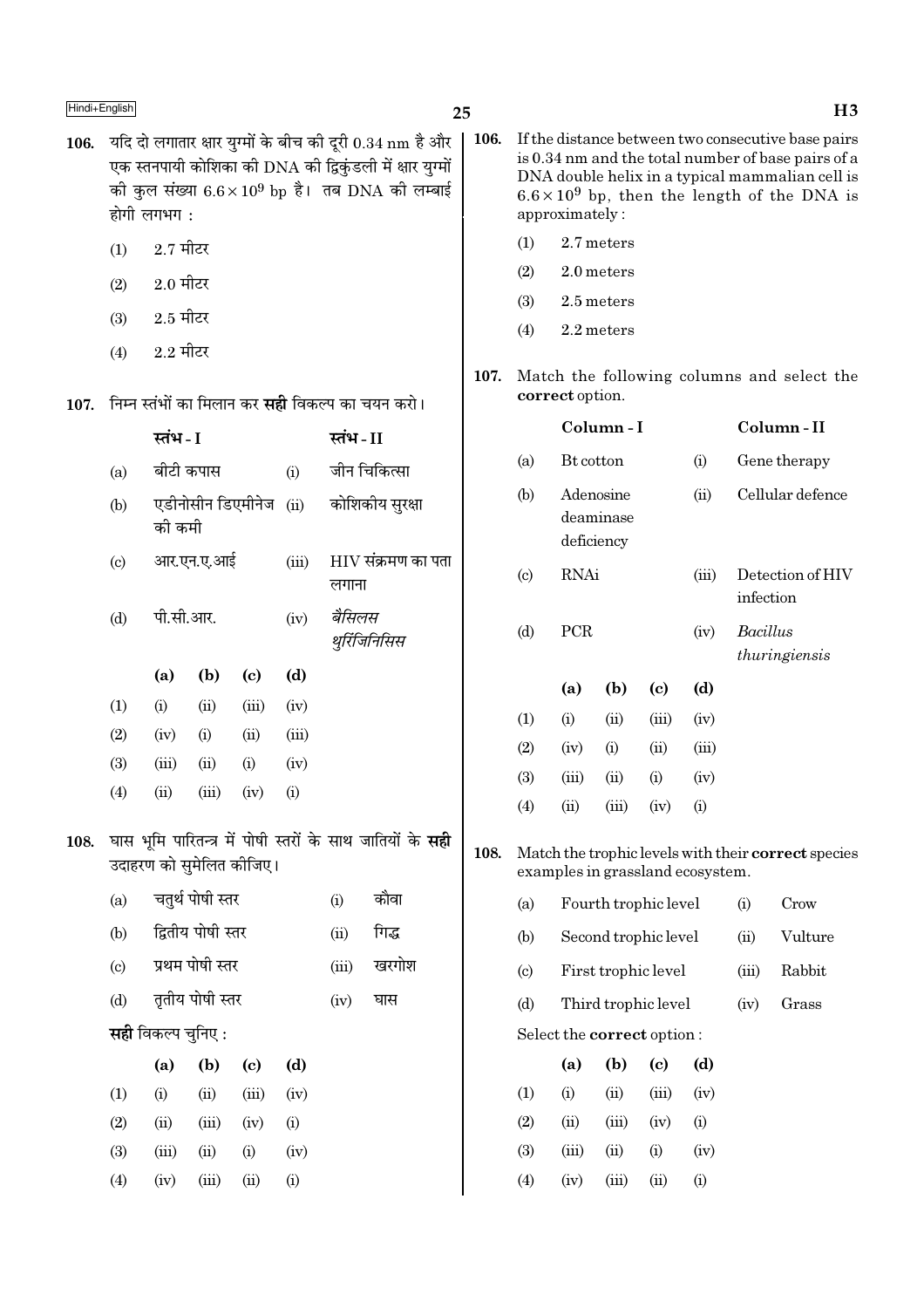|      |      | <b>सही</b> विकल्प का चयन करो। |                                                    |                             |       |                                                                  |      |                                                           |            |                        |                            |                           | organism and select the correct option.                                          |  |
|------|------|-------------------------------|----------------------------------------------------|-----------------------------|-------|------------------------------------------------------------------|------|-----------------------------------------------------------|------------|------------------------|----------------------------|---------------------------|----------------------------------------------------------------------------------|--|
|      |      | स्तंभ - I                     |                                                    |                             |       | स्तंभ - II                                                       |      |                                                           |            | Column-I               |                            |                           | Column-II                                                                        |  |
|      | (a)  | टाइफॉइड                       |                                                    |                             | (i)   | वुचेरेरिया                                                       |      | (a)                                                       | Typhoid    |                        |                            | (i)                       | Wuchereria                                                                       |  |
|      | (b)  | न्यूमोनिया                    |                                                    |                             | (ii)  | प्लैज्मोडियम                                                     |      | (b)                                                       |            | Pneumonia              |                            | (ii)                      | Plasmodium                                                                       |  |
|      | (c)  |                               | फाइलेरिएसिस                                        |                             | (iii) | साल्मोनेला                                                       |      | (c)                                                       | Filariasis |                        |                            | (iii)                     | Salmonella                                                                       |  |
|      | (d)  | मलेरिया                       |                                                    |                             | (iv)  | हीमोफिलस                                                         |      | (d)                                                       | Malaria    |                        |                            | (iv)                      | Haemophilus                                                                      |  |
|      |      | (a)                           | (b)                                                | $\left( \mathbf{c} \right)$ | (d)   |                                                                  |      |                                                           | (a)        | (b)                    | $\left( \mathrm{c}\right)$ | (d)                       |                                                                                  |  |
|      | (1)  | (iv)                          | (i)                                                | (ii)                        | (iii) |                                                                  |      | (1)                                                       | (iv)       | (i)                    | (ii)                       | (iii)                     |                                                                                  |  |
|      | (2)  | (i)                           | (iii)                                              | (ii)                        | (iv)  |                                                                  |      | (2)                                                       | (i)        | (iii)                  | (ii)                       | (iv)                      |                                                                                  |  |
|      | (3)  | (iii)                         | (iv)                                               | (i)                         | (ii)  |                                                                  |      | (3)                                                       | (iii)      | (iv)                   | (i)                        | (ii)                      |                                                                                  |  |
|      | (4)  | (ii)                          | (i)                                                | (iii)                       | (iv)  |                                                                  |      | (4)                                                       | (ii)       | (i)                    | (iii)                      | (iv)                      |                                                                                  |  |
| 110. |      |                               |                                                    |                             |       | तने के आधार से उत्पन्न होने वाली जड़ों को क्या कहा जाता है ?     |      |                                                           |            |                        |                            |                           |                                                                                  |  |
|      | (1)  | पार्श्व जडे                   |                                                    |                             |       |                                                                  | 110. | are:                                                      |            |                        |                            |                           | The roots that originate from the base of the stem                               |  |
|      | (2)  | झकड़ा जड़े                    |                                                    |                             |       |                                                                  |      | (1)                                                       |            | Lateral roots          |                            |                           |                                                                                  |  |
|      | (3)  | प्राथमिक जडे                  |                                                    |                             |       |                                                                  |      | (2)                                                       |            | Fibrous roots          |                            |                           |                                                                                  |  |
|      | (4)  |                               | अवस्तंभ जडे                                        |                             |       |                                                                  |      | (3)                                                       |            | Primary roots          |                            |                           |                                                                                  |  |
|      |      |                               |                                                    |                             |       |                                                                  |      | (4)                                                       |            | Prop roots             |                            |                           |                                                                                  |  |
| 111. |      |                               |                                                    |                             |       | द्वितीयक अंडक का अर्धसूत्री विभाजन पूर्ण होता है:                |      |                                                           |            |                        |                            |                           |                                                                                  |  |
|      | (1)  |                               |                                                    |                             |       | शुक्राणु एवं अंडाणु के संलयन के समय                              | 111. | Meiotic division of the secondary oocyte is<br>completed: |            |                        |                            |                           |                                                                                  |  |
|      | (2)  |                               | अंडोत्सर्ग से पहले                                 |                             |       |                                                                  |      | (1)                                                       |            |                        |                            |                           | At the time of fusion of a sperm with an                                         |  |
|      | (3)  |                               | संभोग के समय                                       |                             |       |                                                                  |      |                                                           | ovum       |                        |                            |                           |                                                                                  |  |
|      | (4)  |                               | युग्मनज बनने के बाद                                |                             |       |                                                                  |      | (2)                                                       |            | Prior to ovulation     |                            |                           |                                                                                  |  |
|      |      |                               |                                                    |                             |       |                                                                  |      | (3)                                                       |            |                        |                            | At the time of copulation |                                                                                  |  |
| 112. |      |                               |                                                    |                             |       | प्रतिबंधन एंजाइमों के विषय में <b>गलत</b> कथन को पहचानिए।        |      | (4)                                                       |            | After zygote formation |                            |                           |                                                                                  |  |
|      | (1)  |                               |                                                    |                             |       | चिपचिपे सिरे डी.एन.ए. लाइगेज द्वारा जोड़े जा सकते                |      |                                                           |            |                        |                            |                           |                                                                                  |  |
|      |      | हैं।                          |                                                    |                             |       |                                                                  | 112. |                                                           |            | Restriction Enzymes.   |                            |                           | Identify the wrong statement with regard to                                      |  |
|      | (2)  |                               |                                                    |                             |       | प्रत्येक प्रतिबंधन एंजाइम डी.एन.ए. क्रम की लम्बाई का             |      | (1)                                                       |            |                        |                            |                           | Sticky ends can be joined by using DNA                                           |  |
|      |      |                               | निरीक्षण करके कार्य करते हैं।                      |                             |       |                                                                  |      |                                                           | ligases.   |                        |                            |                           |                                                                                  |  |
|      | (3)  | काटते हैं।                    |                                                    |                             |       | ये डी.एन.ए. की लड़ी को पैलिन्ड्रोमिक स्थलों पर                   |      | (2)                                                       |            |                        |                            |                           | Each restriction enzyme functions by<br>inspecting the length of a DNA sequence. |  |
|      |      |                               |                                                    |                             |       |                                                                  |      | (3)                                                       |            |                        |                            |                           | They cut the strand of DNA at palindromic                                        |  |
|      | (4)  |                               |                                                    |                             |       | ये आनुवंशिक इंजीनियरिंग में उपयोगी हैं।                          |      |                                                           | sites.     |                        |                            |                           |                                                                                  |  |
| 113. |      |                               |                                                    |                             |       | एक पारितन्त्र में सकल प्राथमिक उत्पादकता और नेट प्राथमिक         |      | (4)                                                       |            |                        |                            |                           | They are useful in genetic engineering.                                          |  |
|      |      |                               |                                                    |                             |       | उत्पादकता के संबन्ध में, निम्नलिखित में से कौन सा कथन <b>सही</b> | 113. |                                                           |            |                        |                            |                           | In relation to Gross primary productivity and Net                                |  |
|      | है ? |                               |                                                    |                             |       |                                                                  |      |                                                           |            |                        |                            |                           | primary productivity of an ecosystem, which one                                  |  |
|      | (1)  |                               |                                                    |                             |       | सकल प्राथमिक उत्पादकता और नेट प्राथमिक उत्पादकता                 |      |                                                           |            |                        |                            |                           | of the following statements is <b>correct</b> ?                                  |  |
|      |      |                               | के बीच कोई सम्बन्ध नहीं है।                        |                             |       |                                                                  |      | (1)                                                       |            |                        |                            |                           | There is no relationship between Gross                                           |  |
|      | (2)  |                               |                                                    |                             |       | सकल प्राथमिक उत्पादकता सदैव नेट प्राथमिक उत्पादकता               |      |                                                           |            | productivity.          |                            |                           | primary productivity and Net primary                                             |  |
|      |      |                               | से कम होती है।                                     |                             |       |                                                                  |      | (2)                                                       |            |                        |                            |                           | Gross primary productivity is always less                                        |  |
|      | (3)  |                               | सकल प्राथमिक उत्पादकता सदैव नेट प्राथमिक उत्पादकता |                             |       |                                                                  |      |                                                           |            |                        |                            |                           | than net primary productivity.                                                   |  |
|      |      |                               | से अधिक होती है।                                   |                             |       |                                                                  |      | (3)                                                       |            |                        |                            |                           | Gross primary productivity is always more<br>than net primary productivity.      |  |
|      | (4)  |                               |                                                    |                             |       | सकल प्राथमिक उत्पादकता और नेट प्राथमिक उत्पादकता                 |      | (4)                                                       |            |                        |                            |                           | Gross primary productivity and Net primary                                       |  |
|      |      |                               | एक ही है और अभिन्न है।                             |                             |       |                                                                  |      |                                                           |            |                        |                            |                           | productivity are one and same.                                                   |  |
|      |      |                               |                                                    |                             |       |                                                                  |      |                                                           |            |                        |                            |                           |                                                                                  |  |

 $26$ 109. निम्न रोगों को उनके पैदा करने वाले जीवों के साथ मिलान कर | 109. Match the following diseases with the causative

 $H3$ 

Hindi+English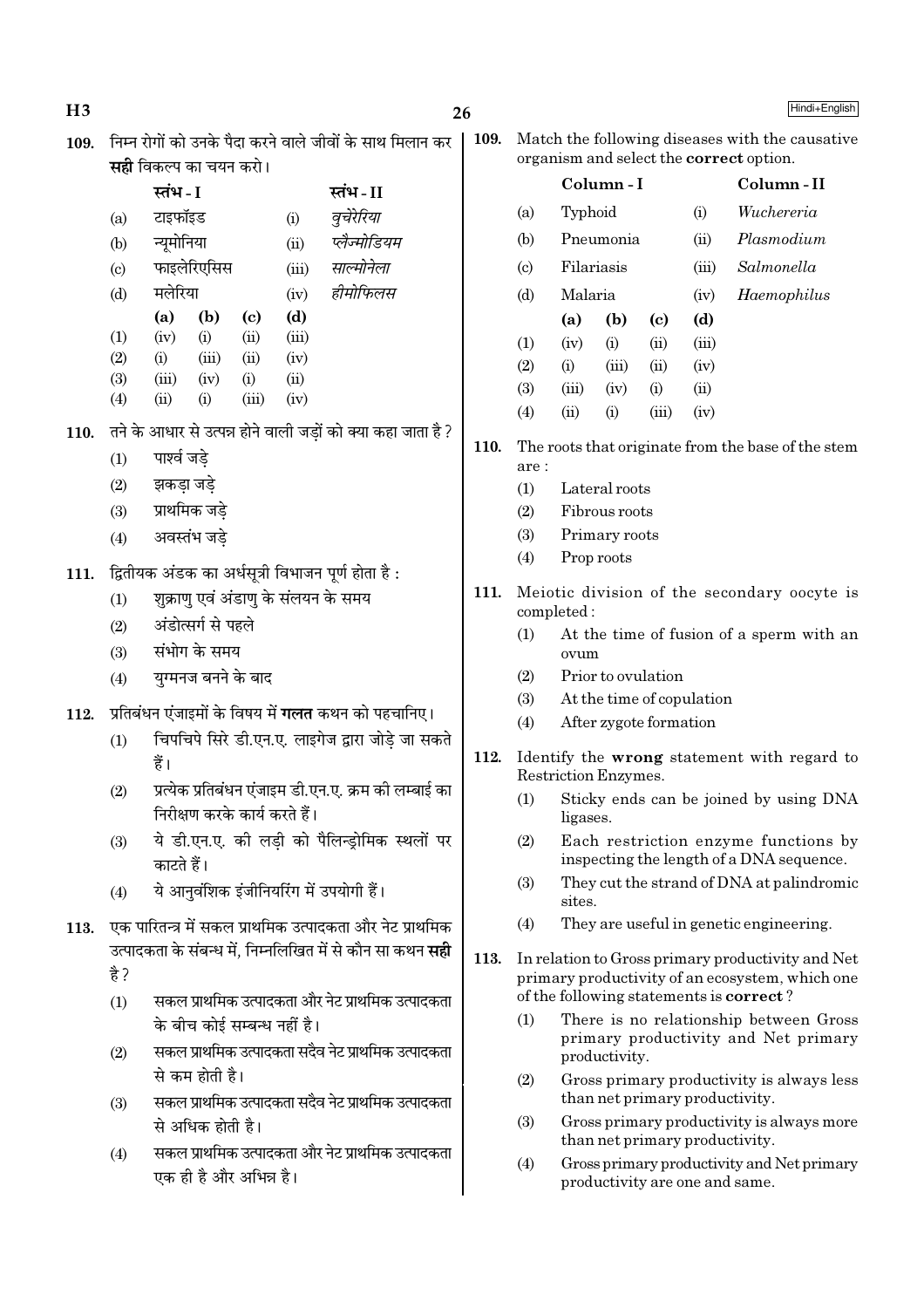- $27$
- 114. वद्भि की प्रक्रिया अधिकतम किस दौरान होती है ?
	- प्रसप्ति  $(1)$
	- $(2)$ लॉग प्रावस्था
	- पश्चता प्रावस्था  $(3)$
	- $(4)$ जीर्णता
- 115. एक वेक्टर में सहलग्नी डी.एन.ए. की प्रति की संख्या को नियंत्रित करने वाले अनुक्रम को क्या कहा जाता है ?
	- रिकॉग्नीशन (पहचान) साइट  $(1)$
	- $(2)$ चयनयुक्त मार्कर
	- ओरी साइट  $(3)$
	- पैलींडोमिक अनुक्रम  $(4)$
- 116. अनुलेखन के समय डी.एन.ए. की कुंडली को खोलने में कौनसा एंजाइम मदद करता है ?
	- आर.एन.ए. पॉलिमरेज़  $(1)$
	- डी.एन.ए. लाइगेज़  $(2)$
	- $(3)$ डी.एन.ए. हैलीकेज़
	- डी.एन.ए. पॉलीमरेज़  $(4)$
- अंटार्कटिक क्षेत्र में हिम-अंधता किस कारण होती है ? 117.
	- अवरक्त किरणों द्वारा रेटीना में क्षति  $(1)$
	- निम्न ताप द्वारा आँख में द्रव के जमने के कारण  $(2)$
	- UV-B विकिरण की उच्च मात्रा के कारण कॉर्निया का  $(3)$ शोथ
	- हिम से प्रकाश का उच्च परावर्तन  $(4)$
- स्टोबिलाई या शंक किसमें पाये जाते हैं ? 118.
	- इक्वीसीटम  $(1)$
	- साल्विनिया  $(2)$
	- टेरिस  $(3)$
	- मार्केशिया  $(4)$

 $\frac{1}{2}$ 

119. निम्न स्तंभों का मिलान कर सही विकल्प का चयन करो।

|                   | स्तभ - 1  |                |      |           | स्तभ - 11              |
|-------------------|-----------|----------------|------|-----------|------------------------|
| (a)               |           | प्लावी पसलियाँ |      | (i)       | दूसरी एवं सातवीं       |
|                   |           |                |      |           | पसली के बीच स्थित      |
|                   |           |                |      |           | होती हैं               |
| (b)               | एक्रोमियन |                |      | (ii)      | ह्यमरस का शीर्ष        |
| $\left( c\right)$ | स्कैपुला  |                |      | (iii)     | क्लेविकल               |
| (d)               |           | ग्लीनॉयड गुहा  |      | (iv)      | उरोस्थि से नहीं जुड़ती |
|                   | (a)       | (b)            | (c)  | (d)       |                        |
| (1)               | (iv)      | (iii)          | (i)  | (ii)      |                        |
| (2)               | (ii)      | (iv)           | (i)  | (iii)     |                        |
| (3)               | (i)       | (iii)          | (ii) | (iv)      |                        |
| (4)               | (iii)     | (ii)           | (iv) | $\rm (i)$ |                        |
|                   |           |                |      |           |                        |

- - 114. The process of growth is maximum during:
		- $(1)$ Dormancy
		- $(2)$ Log phase
		- $(3)$ Lag phase
		- $(4)$ Senescence
	- 115. The sequence that controls the copy number of the linked DNA in the vector, is termed:
		- Recognition site  $(1)$
		- $(2)$ Selectable marker
		- $(3)$ Ori site
		- Palindromic sequence  $(4)$
	- 116. Name the enzyme that facilitates opening of DNA helix during transcription.
		- RNA polymerase  $(1)$
		- $(2)$ DNA ligase
		- DNA helicase  $(3)$
		- DNA polymerase  $(4)$
	- 117. Snow-blindness in Antarctic region is due to:
		- Damage to retina caused by infra-red rays  $(1)$ Freezing of fluids in the eye by low  $(2)$ temperature
		- $(3)$ Inflammation of cornea due to high dose of UV-B radiation
		- $(4)$ High reflection of light from snow
	- Strobili or cones are found in: 118.
		- Equisetum  $(1)$
		- Salvinia  $(2)$
		- $(3)$ Pteris
		- Marchantia  $(4)$
	- 119. Match the following columns and select the correct option.

|                             |                | Column - I           |      |       | Column - II      |
|-----------------------------|----------------|----------------------|------|-------|------------------|
| (a)                         |                | <b>Floating Ribs</b> |      | (i)   | Located between  |
|                             |                |                      |      |       | second and       |
|                             |                |                      |      |       | seventh ribs     |
| (b)                         |                | Acromion             |      | (ii)  | Head of the      |
|                             |                |                      |      |       | Humerus          |
| $\left( \mathrm{c} \right)$ | Scapula        |                      |      | (iii) | Clavicle         |
| (d)                         | Glenoid cavity |                      |      | (iv)  | Do not connect   |
|                             |                |                      |      |       | with the sternum |
|                             | (a)            | (b)                  | (c)  | (d)   |                  |
| (1)                         | (iv)           | (iii)                | (i)  | (ii)  |                  |
| (2)                         | (ii)           | (iv)                 | (i)  | (iii) |                  |
| (3)                         | (i)            | (iii)                | (ii) | (iv)  |                  |
| (4)                         | (iii)          | (i)                  | (iv) | (i)   |                  |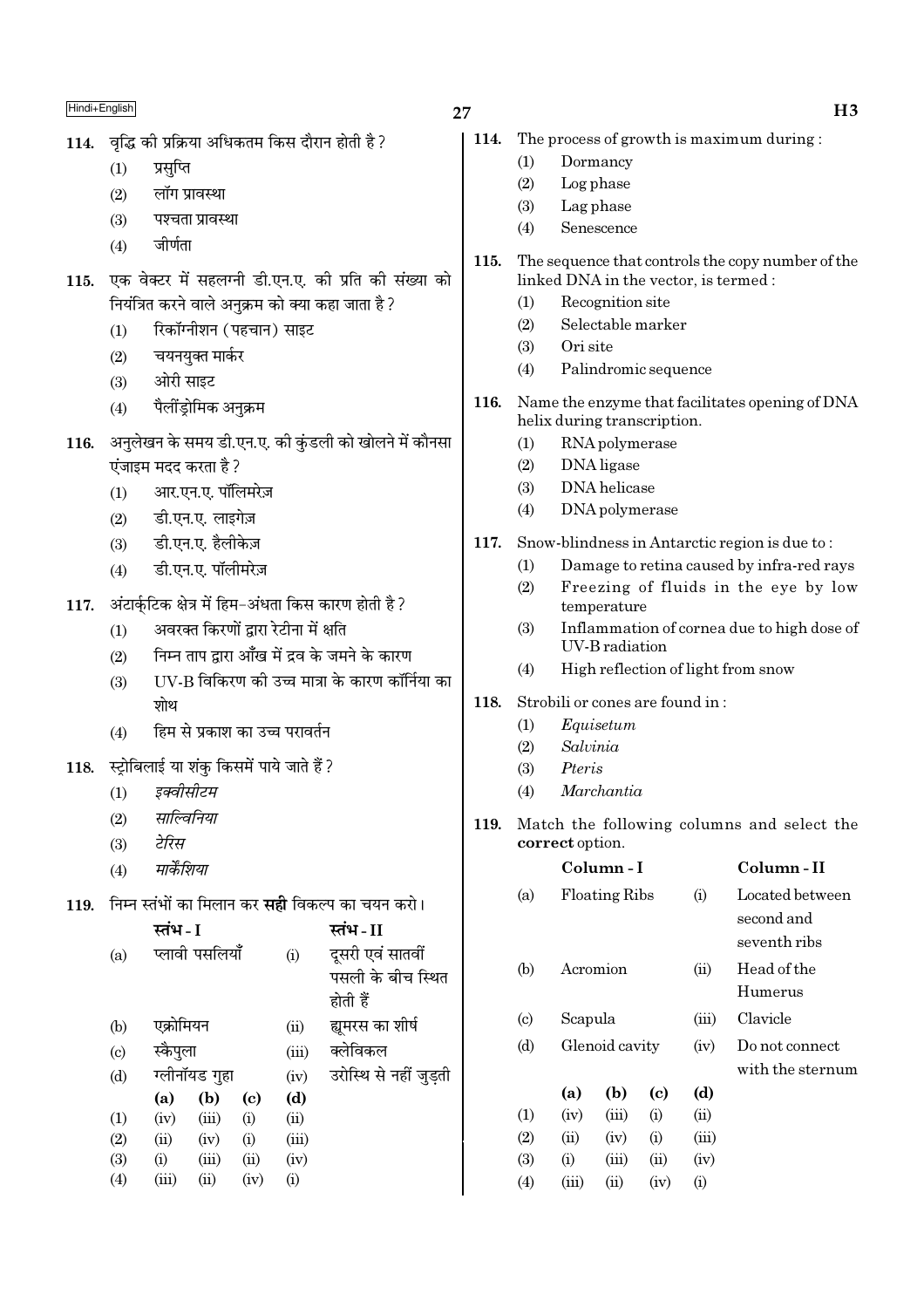| H <sub>3</sub> |                                                                                              | 28                                                                                                        |      |         | Hindi+English                                                                                  |
|----------------|----------------------------------------------------------------------------------------------|-----------------------------------------------------------------------------------------------------------|------|---------|------------------------------------------------------------------------------------------------|
| 120.           |                                                                                              | निम्न में कौन वाहितमल उपचार के लिए अवायवीय आपंक<br>संपाचित्र में डाला जाता है?                            | 120. |         | Which of the following is put into Anaerobic sludge<br>digester for further sewage treatment?  |
|                | (1)                                                                                          | संक्रियीत आपंक                                                                                            |      | (1)     | Activated sludge                                                                               |
|                | (2)                                                                                          | प्राथमिक आपंक                                                                                             |      | (2)     | Primary sludge                                                                                 |
|                | (3)                                                                                          | तैरते हुए कूड़े-करकट                                                                                      |      | (3)     | Floating debris                                                                                |
|                | (4)                                                                                          | प्राथमिक उपचार के बहि:स्राव                                                                               |      | (4)     | Effluents of primary treatment                                                                 |
| 121.           |                                                                                              | जीन 'I' जो ABO रक्त वर्ग का नियंत्रण करता है उसके संदर्भ<br>में <b>गलत</b> कथन को पहचानिए।                | 121. |         | Identify the wrong statement with reference to<br>the gene 'I' that controls ABO blood groups. |
|                | (1)                                                                                          | 'i' ऐलील कोई भी शर्करा उत्पन्न नहीं करता।                                                                 |      | (1)     | Allele 'i' does not produce any sugar.                                                         |
|                | (2)                                                                                          | जीन (I) के तीन ऐलील होते हैं।                                                                             |      | (2)     | The gene (I) has three alleles.                                                                |
|                | (3)                                                                                          | एक व्यक्ति में तीन में से केवल दो ऐलील होंगे।                                                             |      | (3)     | A person will have only two of the three<br>alleles.                                           |
|                | (4)                                                                                          | जब I <sup>A</sup> एवं I <sup>B</sup> दोनों इकट्ठे होते हैं, ये एक प्रकार की<br>शर्करा अभिव्यक्त करते हैं। |      | (4)     | When $I^A$ and $I^B$ are present together, they<br>express same type of sugar.                 |
| 122.           |                                                                                              | अर्द्ध अधोवर्ती अंडाशय किसमें पाया जाता है ?                                                              | 122. |         | The ovary is half inferior in:                                                                 |
|                | (1)                                                                                          | आलूबुखारा                                                                                                 |      | (1)     | Plum                                                                                           |
|                | (2)                                                                                          | बैंगन                                                                                                     |      | (2)     | Brinjal                                                                                        |
|                | (3)                                                                                          | सरसों                                                                                                     |      | (3)     | Mustard                                                                                        |
|                | (4)                                                                                          | सूरजमुखी                                                                                                  |      | (4)     | Sunflower                                                                                      |
| 123.           | होती है ?                                                                                    | ट्रांसलेशन (अनुवादन/स्थानांतरण) की प्रथम अवस्था कौन सी                                                    | 123. |         | The first phase of translation is:                                                             |
|                | (1)                                                                                          | एक एंटी-कोडॉन की पहचान                                                                                    |      | (1)     | Recognition of an anti-codon                                                                   |
|                | (2)                                                                                          | राइबोसोम से $\rm{mRNA}$ का बन्धन                                                                          |      | (2)     | Binding of mRNA to ribosome                                                                    |
|                | (3)                                                                                          | डी.एन.ए. अणु की पहचान                                                                                     |      | (3)     | Recognition of DNA molecule                                                                    |
|                | (4)                                                                                          | $tRNA$ का ऐमीनोएसीलेशन                                                                                    |      | (4)     | Aminoacylation of tRNA                                                                         |
| 124.           | जेल इलेक्ट्रोफोरेसिस में, पृथक हुए डी.एन.ए. के खण्डों को<br>किसकी सहायता से देखा जा सकता है? |                                                                                                           | 124. |         | In gel electrophoresis, separated DNA fragments<br>can be visualized with the help of:         |
|                | (1)                                                                                          | अवरक्त विकिरण में एथिडियम ब्रोमाइड से                                                                     |      | (1)     | Ethidium bromide in infrared radiation                                                         |
|                | (2)                                                                                          | चमकीले नीले प्रकाश में ऐसीटोकार्मिन से                                                                    |      | (2)     | Acetocarmine in bright blue light                                                              |
|                | (3)                                                                                          | UV विकिरण में एथिडियम ब्रोमाइड से                                                                         |      | (3)     | Ethidium bromide in UV radiation                                                               |
|                | (4)                                                                                          | UV विकिरण में एसीटोकार्मिन से                                                                             |      | (4)     | Acetocarmine in UV radiation                                                                   |
| 125.           |                                                                                              | सिनेप्टोनीमल सम्मिश्र का विघटन होता है:                                                                   | 125. | during: | Dissolution of the synaptonemal complex occurs                                                 |
|                | (1)                                                                                          | तनुपट्ट के दौरान                                                                                          |      | (1)     | Leptotene                                                                                      |
|                | (2)                                                                                          | स्थूलपट्ट के दौरान                                                                                        |      | (2)     | Pachytene                                                                                      |
|                | (3)                                                                                          | युग्मपट्ट के दौरान                                                                                        |      | (3)     | Zygotene                                                                                       |
|                | (4)                                                                                          | द्विपट्ट के दौरान                                                                                         |      | (4)     | Diplotene                                                                                      |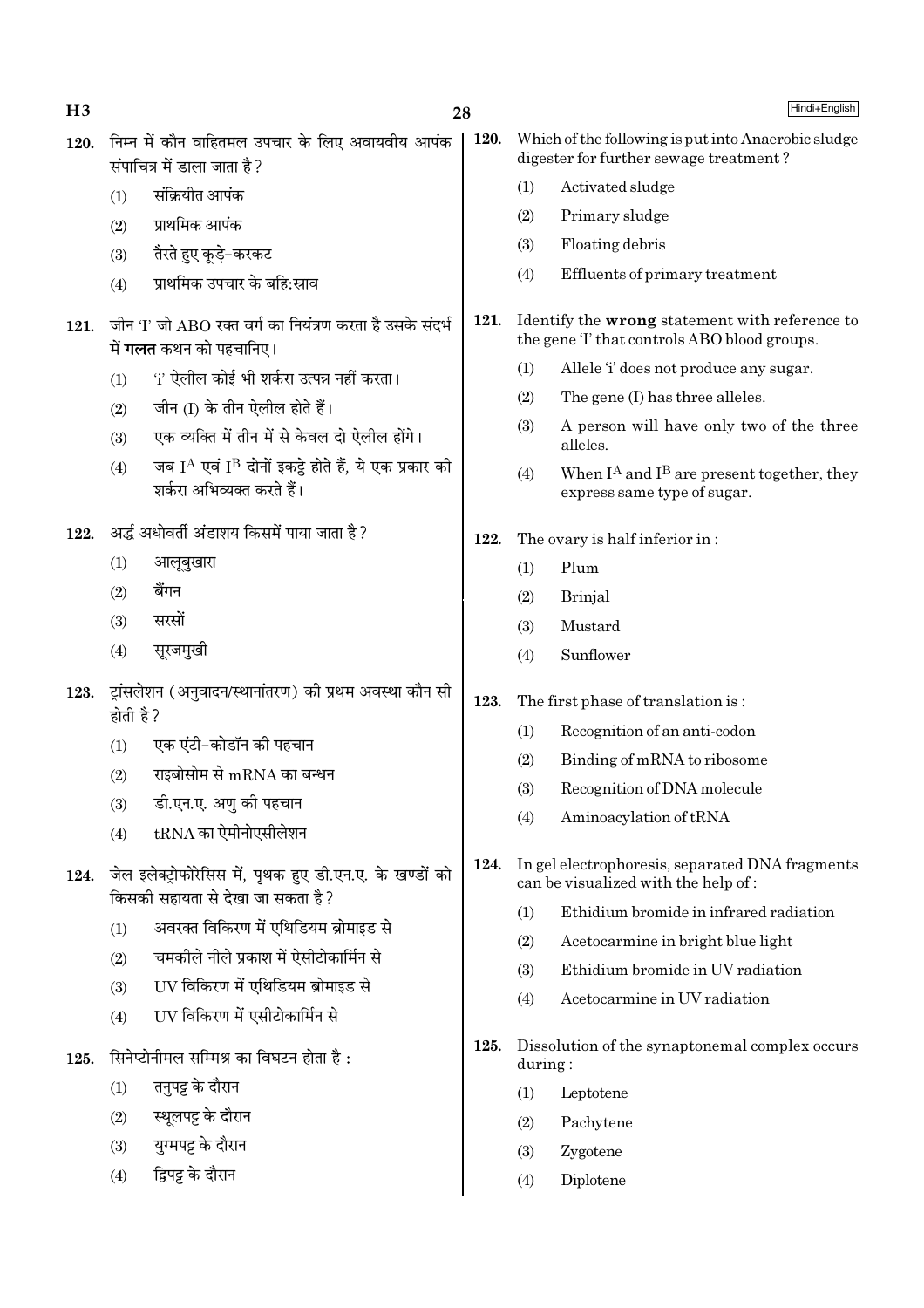- 126. उन पदार्थों को पहचानिए, जिनकी संरचनाओं में क्रमश: ग्लाइकोसाइडिक बंध और पेप्टाइड बंध पाये जाते हैं :
	- इनुलिन, इंसुलिन  $(1)$
	- काइटिन, कोलेस्टरॉल  $(2)$
	- ग्लिसरॉल, टिप्सिन  $(3)$
	- सेलुलोज, लेसिथिन  $(4)$
- 127. उस वृद्धि नियंत्रक का नाम बताइये जिसे गन्ने की फसल पर छिडकने से उसके तने की लम्बाई में बढोत्तरी होती है, तथा गन्ने के फसल की पैदावार बढती है।
	- ऐब्सीसिक अम्ल  $(1)$
	- साइटोकाइनीन  $(2)$
	- जिबरेलीन  $(3)$
	- एथिलीन  $(4)$
- अंतर्विष्ट कार्यों के विषय में निम्नलिखित में से कौन सा कथन 128. गलत है ?
	- ये कोशिकाद्रव्य में निचित पदार्थ को व्यक्त करते हैं।  $(1)$
	- ये किसी झिल्ली से घिरे नहीं होते।  $(2)$
	- ये खाद्य कणों के अंतर्ग्रहण में शामिल होते हैं।  $(3)$
	- ये कोशिकादव्य में स्वतंत्र रूप में होते हैं।  $(4)$
- 129. विश्व के निम्नलिखित में से कौन सा क्षेत्र अधिकतम जाति विविधता दर्शाता है ?
	- एमेजॉन के जंगल  $(1)$
	- भारत का पश्चिमी घाट  $(2)$
	- मेडागास्कर  $(3)$
	- हिमालय  $(4)$
- 130. मेंडल ने स्वतंत्र रूप से प्रजनन करने वाली मटर के पौधे की कितनी किस्मों को युग्मों के रूप में चुना जो विपरीत विशेषकों वाले एक लक्षण के अलावा एक समान थी ?
	- $(1)$ 8
	- $(2)$  $\overline{4}$
	- $\overline{2}$  $(3)$
	- $(4)$ 14
- 126. Identify the substances having glycosidic bond and peptide bond, respectively in their structure:
	- $(1)$ Inulin, insulin
	- $(2)$ Chitin, cholesterol
	- $(3)$ Glycerol, trypsin
	- $(4)$ Cellulose, lecithin
- 127. Name the plant growth regulator which upon spraying on sugarcane crop, increases the length of stem, thus increasing the yield of sugarcane crop.
	- Abscisic acid  $(1)$
	- $(2)$ Cytokinin
	- Gibberellin  $(3)$
	- $(4)$ Ethylene
- 128. Which of the following statements about inclusion bodies is incorrect?
	- $(1)$ These represent reserve material in cytoplasm.
	- $(2)$ They are not bound by any membrane.
	- $(3)$ These are involved in ingestion of food particles.
	- $(4)$ They lie free in the cytoplasm.
- 129. Which of the following regions of the globe exhibits highest species diversity?
	- Amazon forests  $(1)$
	- $(2)$ Western Ghats of India
	- $(3)$ Madagascar
	- Himalayas  $(4)$
- 130. How many true breeding pea plant varieties did Mendel select as pairs, which were similar except in one character with contrasting traits?
	- $(1)$ 8
	- $(2)$  $\overline{4}$
	- $(3)$  $\overline{2}$
	- $(4)$ 14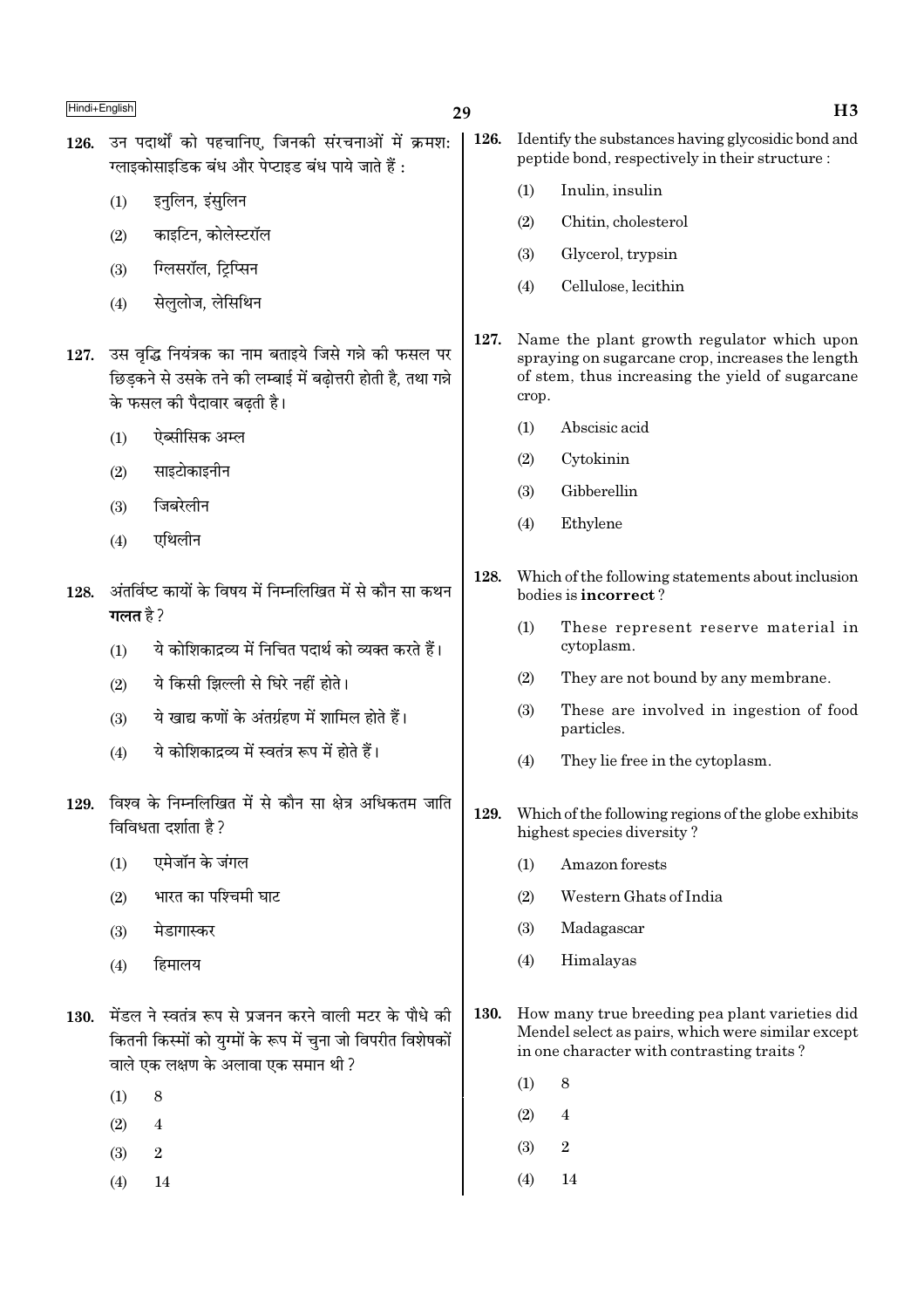| H <sub>3</sub> |                                                                                                                                                         |                                                                                                                                                                   |                      |                                                                | 30   |                          |                                                                                                                | Hindi+English                                                                           |
|----------------|---------------------------------------------------------------------------------------------------------------------------------------------------------|-------------------------------------------------------------------------------------------------------------------------------------------------------------------|----------------------|----------------------------------------------------------------|------|--------------------------|----------------------------------------------------------------------------------------------------------------|-----------------------------------------------------------------------------------------|
| 131.           |                                                                                                                                                         | प्रतिरक्षा के संदर्भ में <b>गलत</b> कथन को पहचानिए।                                                                                                               |                      | 131.                                                           |      | immunity.                | Identify the wrong statement with reference to                                                                 |                                                                                         |
|                | (1)                                                                                                                                                     | प्रतिरक्षा का उदाहरण है।                                                                                                                                          |                      | भ्रूण माता से कुछ प्रतिरक्षी प्राप्त करता है, यह निष्क्रिय     |      | (1)                      |                                                                                                                | Foetus receives some antibodies from                                                    |
|                | (2)                                                                                                                                                     |                                                                                                                                                                   |                      | जब परपोषी का शरीर (जीवित अथवा मृत) प्रतिजन के                  |      |                          | immunity.                                                                                                      | mother, it is an example for passive                                                    |
|                |                                                                                                                                                         | संपर्क में आता है और उसके शरीर में प्रतिरक्षी उत्पन्न<br>होते हैं। इसे "सक्रिय प्रतिरक्षा" कहते हैं।<br>जब बने बनाए प्रतिरक्षी प्रत्यक्ष रूप से दिए जाते हैं, इसे |                      |                                                                |      | (2)                      | It is called "Active immunity".                                                                                | When exposed to antigen (living or dead)<br>antibodies are produced in the host's body. |
|                | (3)                                                                                                                                                     | ''निष्क्रिय प्रतिरक्षा'' कहते हैं।                                                                                                                                |                      |                                                                |      | (3)                      |                                                                                                                | When ready-made antibodies are directly<br>given, it is called "Passive immunity".      |
|                | (4)                                                                                                                                                     | है।                                                                                                                                                               |                      | सक्रिय प्रतिरक्षा जल्दी होती है और पूर्ण प्रतिक्रिया देती      |      | (4)                      | response.                                                                                                      | Active immunity is quick and gives full                                                 |
| 132.           |                                                                                                                                                         |                                                                                                                                                                   |                      | निम्नलिखित में से कौन एक जीव संख्या का एक गुण <b>नहीं</b> है ? | 132. |                          |                                                                                                                | Which of the following is <b>not</b> an attribute of a                                  |
|                | (1)                                                                                                                                                     | जाति परस्पर क्रिया                                                                                                                                                |                      |                                                                |      |                          | population?                                                                                                    |                                                                                         |
|                | (2)                                                                                                                                                     | लिंग अनुपात                                                                                                                                                       |                      |                                                                |      | (1)                      | Species interaction                                                                                            |                                                                                         |
|                | (3)                                                                                                                                                     | जन्म दर                                                                                                                                                           |                      |                                                                |      | (2)                      | Sex ratio                                                                                                      |                                                                                         |
|                | (4)                                                                                                                                                     | मृत्यु दर                                                                                                                                                         |                      |                                                                |      | (3)                      | Natality                                                                                                       |                                                                                         |
| 133.           |                                                                                                                                                         | निम्नलिखित में से <b>सही</b> युग्म को चुनिए :                                                                                                                     |                      |                                                                |      | (4)                      | Mortality                                                                                                      |                                                                                         |
|                | (1)                                                                                                                                                     | एक्सोन्यूक्लियेज                                                                                                                                                  | डी.एन.ए. में विशिष्ट |                                                                | 133. |                          |                                                                                                                | Choose the <b>correct</b> pair from the following:                                      |
|                |                                                                                                                                                         |                                                                                                                                                                   |                      | स्थानों पर काट<br>लगाता है                                     |      | (1)                      | Exonucleases -                                                                                                 | Make cuts at specific<br>positions within DNA                                           |
|                | (2)                                                                                                                                                     | लाइगेज                                                                                                                                                            |                      | दो डी.एन.ए. के<br>अणुओं को जोड़ता है                           |      | (2)                      | Ligases                                                                                                        | Join the two DNA<br>molecules                                                           |
|                | (3)                                                                                                                                                     | पॉलिमरेज                                                                                                                                                          |                      | डी.एन.ए. को खण्डों<br>में तोडता है                             |      | (3)                      | Polymerases -                                                                                                  | Break the DNA into<br>fragments                                                         |
|                | (4)                                                                                                                                                     | न्याक्लयेज                                                                                                                                                        | $\qquad \qquad -$    | डी.एन.ए. के दो<br>रज्जुकों को पृथक<br>करता है                  |      | (4)                      | Nucleases                                                                                                      | Separate the two strands<br>of DNA                                                      |
| 134.           | रात्रि में या पूर्ण प्रात:काल में घास की पत्तियों के शीर्ष से जल के<br>द्रव अवस्था में निकलने को सुगम बनाने में कौन सी प्रक्रिया<br>उत्तरदायी होती है ? |                                                                                                                                                                   |                      | 134.                                                           |      | and in early morning is: | The process responsible for facilitating loss of water<br>in liquid form from the tip of grass blades at night |                                                                                         |
|                | (1)                                                                                                                                                     | जीवद्रव्यकुंचन                                                                                                                                                    |                      |                                                                |      | (1)                      | Plasmolysis                                                                                                    |                                                                                         |
|                | (2)                                                                                                                                                     | वाष्पोत्सर्जन                                                                                                                                                     |                      |                                                                |      | (2)                      | Transpiration                                                                                                  |                                                                                         |
|                | (3)                                                                                                                                                     | मूलीय दाब                                                                                                                                                         |                      |                                                                |      | (3)                      | Root pressure                                                                                                  |                                                                                         |
|                | (4)                                                                                                                                                     | अंत:शोषण                                                                                                                                                          |                      |                                                                |      | (4)                      | Imbibition                                                                                                     |                                                                                         |
| 135.           |                                                                                                                                                         | निरोधक पदार्थ <b>नहीं</b> है ?                                                                                                                                    |                      | निम्नलिखित में से कौन एक बीज प्रसुप्ति नियंत्रित करने वाला     | 135. |                          | substance governing seed dormancy?                                                                             | Which of the following is <b>not</b> an inhibitory                                      |
|                | (1)                                                                                                                                                     | पैरा–ऐस्कॉर्बिक अम्ल                                                                                                                                              |                      |                                                                |      | (1)                      | Para-ascorbic acid                                                                                             |                                                                                         |
|                | (2)                                                                                                                                                     | जिबरेलिक अम्ल                                                                                                                                                     |                      |                                                                |      | (2)                      | Gibberellic acid                                                                                               |                                                                                         |

- $(3)$ एब्सीसिक अम्ल
- फिनोलिक अम्ल  $(4)$

Abscisic acid  $(3)$  $(4)$ Phenolic acid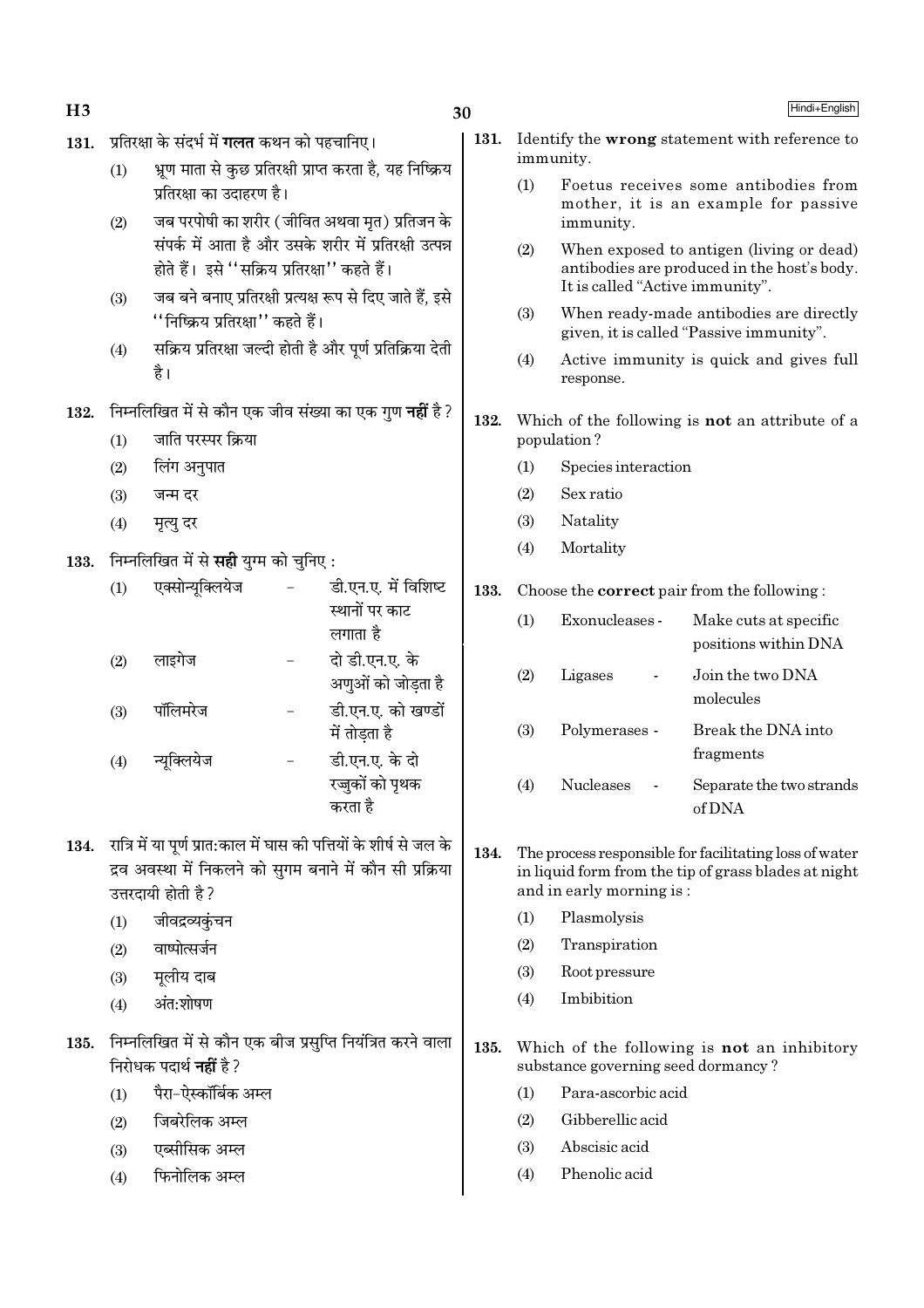136. निम्नलिखित को समेलित कीजिए और **उचित** विकल्प पहचानिए।

136.

option.  $Mg(HCO<sub>3</sub>)<sub>9</sub> +$  $(a)$  $CO(g) + H<sub>2</sub>(g)$  $(i)$  $(a)$  $CO(g) + H<sub>2</sub>(g)$  $Mg(HCO<sub>3</sub>)<sub>2</sub> +$  $(i)$  $Ca(HCO<sub>3</sub>)<sub>2</sub>$  $Ca(HCO<sub>3</sub>)<sub>2</sub>$ जल की अस्थायी एक इलेक्ट्रॉन न्यून  $(b)$  $(ii)$ An electron  $(b)$ Temporary  $(ii)$ कठोरता हाइड़ाइड hardness of deficient hydride संश्लेषण गैस water  $(c)$  $B_2H_6$  $(iii)$  $B_2H_6$  $(c)$  $(iii)$ Synthesis gas असमतली संरचना  $(d)$  $H_2O_2$  $(iv)$  $(d)$  $H_2O_2$  $(iv)$ Non-planar  $(a)$  $(b)$  $(c)$  $(d)$ structure  $(1)$  $(i)$  $(iii)$  $(ii)$  $(iv)$  $(a)$  $(b)$  $\left( \mathrm{c} \right)$  $(d)$  $(2)$  $(i)$  $(iv)$  $(iii)$  $(ii)$  $(1)$  $(i)$  $(iii)$  $(ii)$  $(iv)$  $(3)$  $(iii)$  $(ii)$  $(i)$  $(iv)$  $(2)$  $(iii)$  $(i)$  $(ii)$  $(iv)$  $(4)$  $(iii)$  $(iv)$  $(ii)$  $(i)$  $(3)$  $(iii)$  $(ii)$  $(iv)$  $(i)$ 137. निम्नलिखित में से किसके कारण एक तृतीयक ब्यूटिल  $(i)$  $(4)$  $(iii)$  $(iv)$  $(ii)$ कार्बोधनायन एक द्वितीयक ब्यूटिल कार्बोधनायन से अधिक स्थायी होता है? 137. A tertiary butyl carbocation is more stable than a secondary butyl carbocation because of which of अतिसंयग्मन  $(1)$ the following?  $-CH_3$  समूहों के  $-I$  प्रभाव के कारण  $(2)$  $(1)$ Hyperconjugation  $-CH_3$  समूहों के  $+R$  प्रभाव के कारण  $(3)$  $-I$  effect of  $-CH<sub>3</sub>$  groups  $(2)$  $-{\rm CH}_3$  समूहों के  $-{\rm R}$  प्रभाव के कारण  $+$  R effect of  $-$  CH<sub>3</sub> groups  $(4)$  $(3)$  $-R$  effect of  $-CH<sub>3</sub>$  groups  $(4)$ 138. निम्नलिखित अभिक्रिया में कार्बन की ऑक्सीकरण संख्या में क्या परिवर्तन होता है ? 138. What is the change in oxidation number of carbon in the following reaction?  $CH<sub>4</sub>(g) + 4Cl<sub>2</sub>(g) \rightarrow CCl<sub>4</sub>(l) + 4HCl(g)$  $CH<sub>4</sub>(g) + 4Cl<sub>2</sub>(g) \rightarrow CCl<sub>4</sub>(l) + 4HCl(g)$ 0 से  $-4$  $(1)$  $0 \text{ to } -4$  $(1)$  $+4 \vec{A} + 4$  $(2)$  $+4$  to  $+4$  $(2)$  $0 \, \vec{R} + 4$  $(3)$  $(3)$  $0 \text{ to } +4$  $-4 \vec{R} + 4$  $(4)$  $-4$  to  $+4$  $(4)$ सक्रोस जल-अपघटन पर देता है: 139. 139. Sucrose on hydrolysis gives:  $\alpha$ -D-फ्रक्टोस+  $\beta$ -D-फ्रक्टोस  $(1)$  $\alpha$ -D-Fructose + B-D-Fructose  $(1)$  $(2)$  $\beta$ -D-ग्लूकोस+  $\alpha$ -D-फ्रक्टोस  $B-D-Glu\cos e + \alpha - D-Fruct$  $(2)$  $\alpha$ -D-ग्लकोस+ B-D-ग्लकोस  $(3)$  $(3)$  $\alpha$ -D-Glucose +  $\beta$ -D-Glucose  $\alpha$ -D-ग्लुकोस+ $\beta$ -D-फ्रक्टोस  $(4)$  $\alpha$ -D-Glucose +  $\beta$ -D-Fructose  $(4)$ The calculated spin only magnetic moment of  $Cr^{2+}$ 140.  $Cr^{2+}$  के लिए, केवल प्रचक्रण चुंबकीय आघूर्ण का परिकलित 140. ion is: मान है $\cdot$ 2.84 BM  $(1)$  $(1)$ 2.84 BM  $(2)$ 3.87 BM 3.87 BM  $(2)$ 4.90 BM  $(3)$  $(3)$ 4.90 BM  $(4)$ 5.92 BM  $(4)$ 5.92 BM

 $H3$ 

Match the following and identify the correct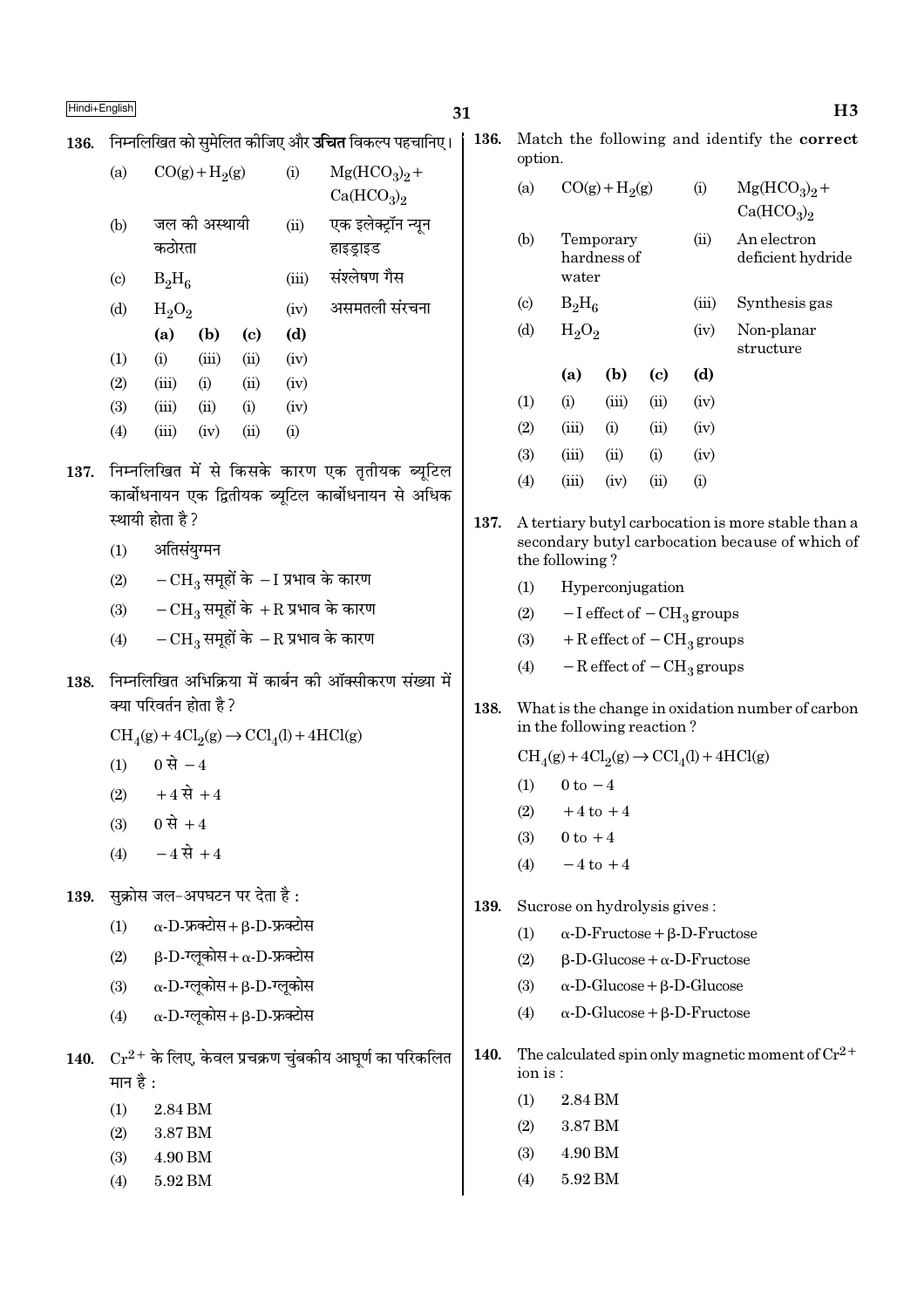| H <sub>3</sub> |           |                                                                                                                        | 32   |     | Hindi+English                                                                                                                                             |
|----------------|-----------|------------------------------------------------------------------------------------------------------------------------|------|-----|-----------------------------------------------------------------------------------------------------------------------------------------------------------|
| 141.           |           | पहचानिए कि कौन-से अणु का अस्तित्व <b>नहीं</b> है।                                                                      | 141. |     | Identify a molecule which does not exist.                                                                                                                 |
|                | (1)       | $O_2$                                                                                                                  |      | (1) | $O_2$                                                                                                                                                     |
|                | (2)       | He <sub>2</sub>                                                                                                        |      | (2) | He <sub>2</sub>                                                                                                                                           |
|                | (3)       | $\rm Li_2$                                                                                                             |      | (3) | $\rm Li_2$                                                                                                                                                |
|                | (4)       | $C_2$                                                                                                                  |      | (4) | $C_2$                                                                                                                                                     |
| 142.           | बंधन है ? | निम्नलिखित में से सल्फर के किस ऑक्सोअम्ल में $ \rm O$ $ \rm O$ $-$                                                     | 142. |     | Which of the following oxoacid of sulphur has<br>$-0-0$ – linkage?                                                                                        |
|                | (1)       | $\mathrm{H_{2}S_{2}O_{7}}$ , पाइरोसल्फ़्यूरिक अम्ल                                                                     |      | (1) | $H_2S_2O_7$ , pyrosulphuric acid                                                                                                                          |
|                | (2)       | $H_2SO_3$ , सल्फ़्यूरस अम्ल                                                                                            |      | (2) | $H2SO3$ , sulphurous acid                                                                                                                                 |
|                | (3)       | $H_2SO_4$ , सल्फ़्यूरिक अम्ल                                                                                           |      | (3) | $H_2SO_4$ , sulphuric acid                                                                                                                                |
|                | (4)       | $H_2S_2O_8$ , परऑक्सोडाइसल्फ़्यूरिक अम्ल                                                                               |      | (4) | $H_2S_2O_8$ , peroxodisulphuric acid                                                                                                                      |
| 143.           |           | निम्नलिखित में से, समन्वय यौगिकों को बनाने के लिए संलग्नियों<br>की बढ़ती क्षेत्र प्रबलता का कौन-सा <b>सही</b> क्रम है? | 143. |     | Which of the following is the <b>correct</b> order of<br>increasing field strength of ligands to form<br>coordination compounds?                          |
|                | (1)       | $CN^- < C_2O_4^{2-} < SCN^- < F^-$                                                                                     |      |     |                                                                                                                                                           |
|                | (2)       | $SCN^- < F^- < C_2O_4^{2-} < CN^-$                                                                                     |      | (1) | $CN^- < C_2O_4^{2-} < SCN^- < F^-$                                                                                                                        |
|                | (3)       | $SCN^- < F^- < CN^- < C_2O_4^{2-}$                                                                                     |      | (2) | $SCN^- < F^- < C_2O_4^{2-} < CN^-$                                                                                                                        |
|                | (4)       | $F^-$ < SCN <sup>-</sup> < C <sub>2</sub> O <sub>4</sub> <sup>2</sup> <sup>-</sup> < CN <sup>-</sup>                   |      |     | (3) $SCN^- < F^- < CN^- < C_2O_4^{2-}$                                                                                                                    |
| 144.           |           | गलित $\text{CaCl}_{2}$ से 20 g कैल्शियम प्राप्त करने के लिए आवश्यक<br>फैराडे(F) की संख्या है,                          | 144. |     | (4) $F^-$ < SCN <sup>-</sup> < C <sub>2</sub> O <sub>4</sub> <sup>2</sup> <sup>-</sup> < CN <sup>-</sup><br>The number of Faradays(F) required to produce |
|                | (1)       | $(Ca$ का परमाणु द्रव्यमान = 40 ग्राम/मोल)<br>$\overline{4}$                                                            |      |     | 20 g of calcium from molten $CaCl2$ (Atomic mass<br>of Ca = 40 g mol <sup>-1</sup> ) is :                                                                 |
|                | (2)       | $\mathbf{1}$                                                                                                           |      | (1) | 4                                                                                                                                                         |
|                | (3)       | $\,2$                                                                                                                  |      | (2) | $\mathbf{1}$                                                                                                                                              |
|                | (4)       | 3                                                                                                                      |      | (3) | $\boldsymbol{2}$                                                                                                                                          |
| 145.           |           | ऐसीटोन और मेथिलमैग्नीशियम क्लोराइड की अभिक्रिया और                                                                     |      | (4) | 3                                                                                                                                                         |
|                |           | तत्पश्चात् जल-अपघटन से प्राप्त होगा:                                                                                   | 145. |     | Reaction between acetone and methylmagnesium                                                                                                              |
|                | (1)       | आइसोब्यूटिल ऐल्कोहॉल                                                                                                   |      |     | chloride followed by hydrolysis will give:                                                                                                                |
|                | (2)       | आइसोप्रोपिल ऐल्कोहॉल                                                                                                   |      | (1) | Isobutyl alcohol                                                                                                                                          |
|                | (3)       | द्वितीयक ब्यूटिल ऐल्कोहॉल                                                                                              |      | (2) | Isopropyl alcohol                                                                                                                                         |
|                | (4)       | तृतीयक ब्यूटिल ऐल्कोहॉल                                                                                                |      | (3) | Sec. butyl alcohol                                                                                                                                        |
|                |           |                                                                                                                        |      | (4) | Tert. butyl alcohol                                                                                                                                       |
| 146.           |           | निम्नलिखित में से कौन-सा धनायनी अपमार्जक है?                                                                           | 146. |     | Which of the following is a cationic detergent?                                                                                                           |
|                | (1)       | सोडियम डोडेसिलबेन्ज़ीन सल्फोनेट                                                                                        |      | (1) | Sodium dodecylbenzene sulphonate                                                                                                                          |
|                | (2)       | सोडियम लॉराइल सल्फेट                                                                                                   |      | (2) | Sodium lauryl sulphate                                                                                                                                    |
|                | (3)       | सोडियम स्टिएरेट                                                                                                        |      | (3) | Sodium stearate                                                                                                                                           |
|                | (4)       | सेटिलट्राइमेथिल अमोनियम ब्रोमाइड                                                                                       |      | (4) | Cetyltrimethyl ammonium bromide                                                                                                                           |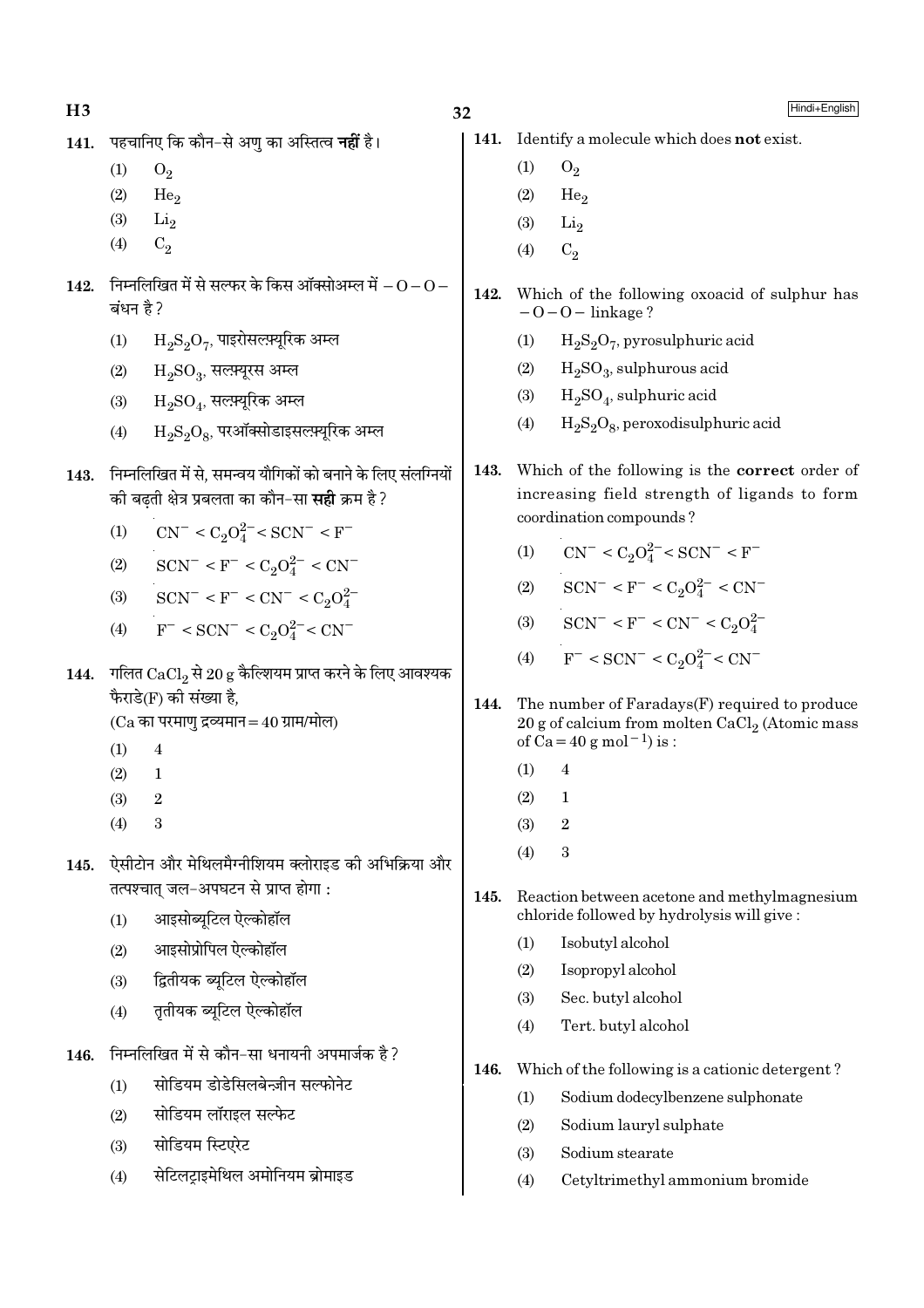- 147. गलत कथन को पहचानिए।
	- क्रोमियम की,  $\rm CrO_4^{2-}$  और  $\rm Cr_2O_7^{2-}$  में उपचयन  $(1)$ अवस्थाएँ समान नहीं हैं।
	- जल में.  $Cr^{2+}(d^4)$ . Fe $^{2+}(d^6)$  से अधिक प्रबल  $(2)$ अपचायक है।
	- संक्रमण धातुएँ और उनके यौगिक उनकी बह ऑक्सीकरण  $(3)$ अवस्थाओं को ग्रहण करने की क्षमता के कारण उत्प्रेरकी सक्रियता और संकल निर्माण के लिए जाने जाते हैं।
	- अंतराकाशी यौगिक वे होते हैं जो धातओं के क्रिस्टल  $(4)$ जालकों के भीतर छोटे आकार वाले परमाणओं जैसे H. C या N के फंसने (टैप) पर बनते हैं।
- 148. निम्नलिखित में से कौन-सी ऐल्केन वर्टज़ अभिक्रिया द्वारा अच्छी लब्धि में नहीं बनाई जा सकती ?
	- n-ब्यटेन  $(1)$
	- $(2)$  n-हैक्सेन
	- $(3)$  2.3-डाइमेथिलब्यटेन
	- n-हेप्टेन  $(4)$
- 149. यूरिया जल के साथ अभिक्रिया द्वारा A बनाता है जो विघटित होकर B बनता है। जब B को  $Cu^{2+}$  (जलीय) से गुज़ारा जाता है, तब C का गहरे नीले रंग का विलयन प्राप्त होता है। निम्नलिखित में से  $\bf C$  का सत्र क्या है ?
	- $CuCO<sub>3</sub>·Cu(OH)<sub>2</sub>$  $(1)$
	- $(2)$  $CuSO<sub>4</sub>$
	- $[Cu(NH_3)_4]^{2+}$  $(3)$
	- $Cu(OH)_{2}$  $(4)$
- 150. बेन्ज़ीन का हिमांक अवनमन स्थिरांक (Ke) 5.12 K kg mol<sup>-1</sup> है। बेन्ज़ीन में एक विद्युत्-अनपघट्य विलेय वाले  $0.078$  m मोललता वाले विलयन का हिमांक अवनमन (दो दशमलव स्थानों तक निकटित), है :
	- $0.60K$  $(1)$
	- $(2)$  $0.20K$
	- $0.80K$  $(3)$
	- $0.40K$  $(4)$
- $\frac{175}{71}$ Lu में प्रोटॉनों, न्यूट्रॉनों और इलेक्ट्रॉनों की संख्याएँ, क्रमश: 151. हैं :
	- $175, 104$  और  $71$  $(1)$
	- $71.104$  और  $71$  $(2)$
	- 104, 71 और 71  $(3)$
	- $71, 71$  और  $104$  $(4)$
- 147. Identify the incorrect statement.
	- The oxidation states of chromium in  $CrO_4^{2-}$  $(1)$ and  $Cr_9O_7^{2-}$  are not the same.
	- $Cr^{2+}(d^4)$  is a stronger reducing agent than  $(2)$  $Fe<sup>2+</sup>(d<sup>6</sup>)$  in water.
	- $(3)$ The transition metals and their compounds are known for their catalytic activity due to their ability to adopt multiple oxidation states and to form complexes.
	- Interstitial compounds are those that are  $(4)$ formed when small atoms like H. C or N are trapped inside the crystal lattices of metals.
- 148. Which of the following alkane cannot be made in good yield by Wurtz reaction?
	- $(1)$ n-Butane
	- $(2)$ n-Hexane
	- $(3)$ 2,3-Dimethylbutane
	- n-Heptane  $(4)$
- 149. Urea reacts with water to form A which will decompose to form **B**. **B** when passed through  $Cu^{2+}$  (aq), deep blue colour solution C is formed. What is the formula of C from the following?
	- $CuCO<sub>3</sub>·Cu(OH)<sub>2</sub>$  $(1)$
	- $(2)$  $CuSO<sub>4</sub>$
	- $[Cu(NH_3)_4]^2$ <sup>+</sup>  $(3)$
	- $(4)$  $Cu(OH)_{2}$
- 150. The freezing point depression constant  $(K_f)$  of benzene is  $5.12$  K kg mol<sup>-1</sup>. The freezing point depression for the solution of molality 0.078 m containing a non-electrolyte solute in benzene is (rounded off upto two decimal places):
	- $0.60K$  $(1)$
	- $0.20K$  $(2)$
	- $0.80K$  $(3)$
	- $(4)$  $0.40K$
- 151. The number of protons, neutrons and electrons in  $\frac{175}{71}$ Lu, respectively, are:
	- 175, 104 and 71  $(1)$
	- $(2)$ 71, 104 and 71
	- 104, 71 and 71  $(3)$
	- $(4)$ 71, 71 and 104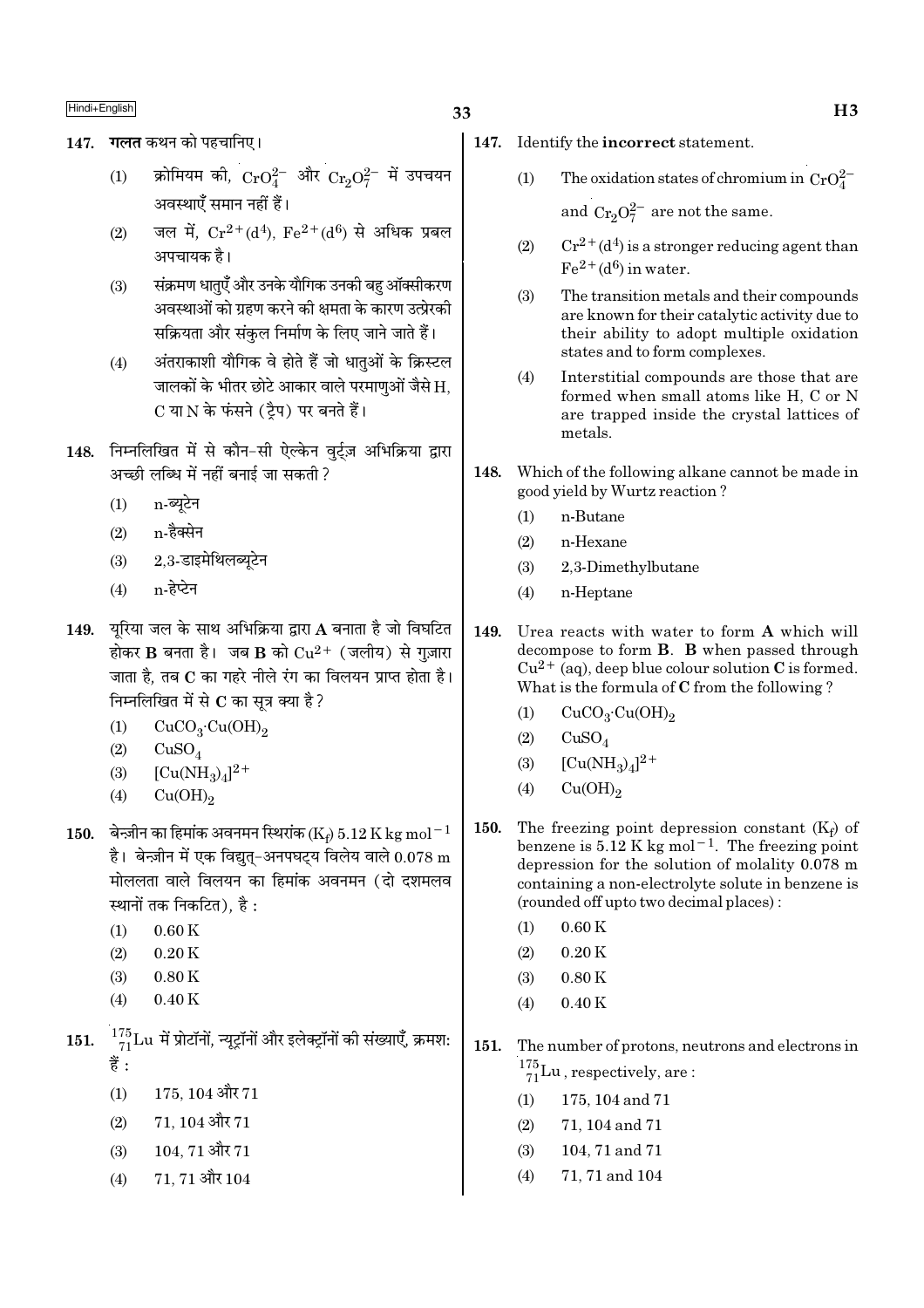- 
- अभिक्रियाओं के निम्नलिखित क्रम में X यौगिक को 152. पहचानिए:





C<sub>1</sub>  $(2)$ 

 $CH<sub>2</sub>Cl$ 

 $(3)$ 

 $CHCl<sub>2</sub>$  $(4)$ 

- 153. निम्नलिखित में से सही कथन पहचानिए:
	- कच्चे लोहे को विभिन्न आकारों में ढाला जा सकता है।  $(1)$
	- पिटवाँ लोहा 4% कार्बन वाला अशुद्ध लोहा होता है।  $(2)$
	- फफोलेदार तांबा,  $\overline{\text{CO}_2}$  के निकास के कारण फफोलेदार  $(3)$ लगता है।
	- निकैल के लिए वाष्प प्रावस्था शोधन वैन आर्केल विधि  $(4)$ द्वारा किया जाता है।

152. Identify compound X in the following sequence of reactions:



- 153. Identify the correct statement from the following:
	- $(1)$ Pig iron can be moulded into a variety of shapes.
	- $(2)$ Wrought iron is impure iron with 4% carbon.
	- Blister copper has blistered appearance due  $(3)$ to evolution of  $CO<sub>2</sub>$ .
	- Vapour phase refining is carried out for  $(4)$ Nickel by Van Arkel method.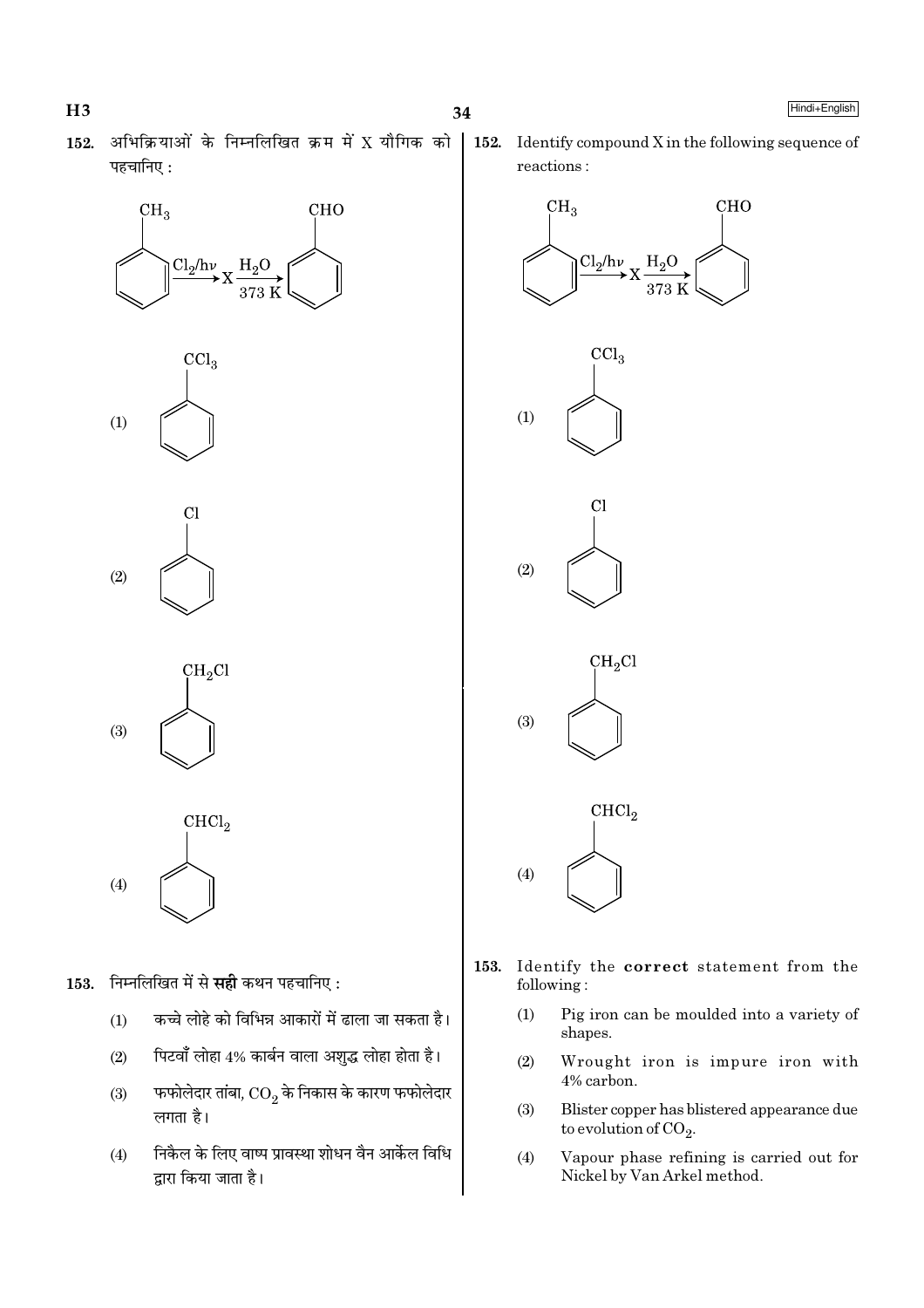## 35

- 154. निम्नलिखित में से अणओं के किस समच्चय का शन्य द्विध्रव आघर्ण होता है ?
	- बोरॉन ट्राइफ्लुओराइड, बेरिलियम डाइफ्लुओराइड, कार्बन  $(1)$ डाइऑक्साइड. 1.4-डाइक्लोरोबेन्ज़ीन
	- अमोनिया, बेरिलियम डाइफ्लुओराइड, जल,  $(2)$ 1,4-डाइक्लोरोबेन्ज़ीन
	- बोरॉन ट्राइफ्लुओराइड, हाइड़ोजन फ्लुओराइड, कार्बन  $(3)$ डाइऑक्साइड, 1.3-डाइक्लोरोबेन्ज़ीन
	- नाइटोजन टाइफ्लओराइड, बेरिलियम डाइफ्लओराइड,  $(4)$ जल, 1.3-डाइक्लोरोबेन्ज़ीन
- कागज़ वर्णलेखिकी, उदाहरण है: 155.
	- स्तंभ वर्णलेखिकी का  $(1)$
	- अधिशोषण वर्णलेखिकी का  $(2)$
	- विपाटन वर्णलेखिकी का  $(3)$
	- पतली परत वर्णलेखिकी का  $(4)$
- अनचित समेल को पहचानिए। 156.

# आई.यू.पी.ए.सी. अधिकृत नाम

- नाम अननिलउनियम मैंडलीवियम  $(i)$  $(a)$ अननिलटाइयम लारेंसियम  $(h)$  $(i)$ अननिलहेक्सियम सीबोर्गियम  $\left( \mathrm{e}\right)$  $(iii)$ अनअनयुनियम  $(iv)$ डर्मस्टेडटियम  $(d)$  $(1)$  $(d)$ ,  $(iv)$
- $(2)$  $(a), (i)$
- $(3)$  $(b)$ ,  $(ii)$
- $(4)$  $(c)$ .  $(iii)$

# 157.  $Ni(OH)_{2}$  की 0.1 M NaOH में विलेयता ज्ञात कीजिए। दिया है कि  $\mathrm{Ni(OH)}_2$  का आयनी गुणनफल  $2 \times 10^{-15}$  है।

- $1\times10^8\,\rm M$  $(1)$
- $(2)$  $2 \times 10^{-13}$  M
- $2 \times 10^{-8}$  M  $(3)$
- $1 \times 10^{-13}$  M  $(4)$
- निम्नलिखित में से कौन-सा एक प्राकृतिक बहलक है ? 158.
	- पॉलि (ब्यूटाडाईन-ऐक्रिलोनाइट्राइल)  $(1)$
	- *सिस*-1.4-पॉलिआइसोप्रीन  $(2)$
	- पॉलि (ब्युटाडाईन-स्टाइरीन)  $(3)$
	- पॉलिब्युटाडाईन  $(4)$

#### बेन्ज़ैल्डिहाइड और ऐसीटोफ़ीनोन की तनु $\rm NaOH$  की उपस्थिति 159. में अभिक्रिया इस प्रकार जानी जाती है:

- क्रॉस ऐलडॉल संघनन  $(1)$
- ऐलडॉल संघनन  $(2)$
- कैनिजारो अभिक्रिया  $(3)$
- क्रॉस कैनिज़ारो अभिक्रिया  $(4)$
- 154. Which of the following set of molecules will have zero dipole moment?
	- $(1)$ Boron trifluoride, beryllium difluoride, carbon dioxide, 1.4-dichlorobenzene
	- $(2)$ Ammonia, beryllium difluoride, water, 1,4-dichlorobenzene
	- $(3)$ Boron trifluoride, hydrogen fluoride, carbon dioxide, 1.3-dichlorobenzene
	- $(4)$ Nitrogen trifluoride, bervllium difluoride. water, 1,3-dichlorobenzene
- Paper chromatography is an example of: 155.
	- Column chromatography  $(1)$
	- $(2)$ Adsorption chromatography
	- $(3)$ Partition chromatography
	- $(4)$ Thin layer chromatography
- Identify the incorrect match. 156.

#### Name **IUPAC Official Name**  $(a)$ Unnilunium  $(i)$ Mendelevium  $(b)$ Unniltrium  $(ii)$ Lawrencium Unnilhexium  $(c)$  $(iii)$ Seaborgium Unununnium Darmstadtium  $(d)$  $(iv)$  $(1)$  $(d)$ ,  $(iv)$  $(2)$  $(a)$ ,  $(i)$  $(3)$  $(b), (ii)$  $(c)$ ,  $(iii)$  $(4)$ 157. Find out the solubility of  $Ni(OH)_2$  in 0.1 M NaOH. Given that the ionic product of  $Ni(OH)_2$  is  $2 \times 10^{-15}$ .

- $1 \times 10^8$  M  $(1)$
- $2 \times 10^{-13}$  M  $(2)$
- $2 \times 10^{-8}$  M  $(3)$
- $1 \times 10^{-13}$  M  $(4)$
- 158. Which of the following is a natural polymer?
	- poly (Butadiene-acrylonitrile)  $(1)$
	- $(2)$  $cis-1,4$ -polyisoprene
	- $(3)$ poly (Butadiene-styrene)
	- $(4)$ polybutadiene
- 159. Reaction between benzaldehyde and acetophenone in presence of dilute NaOH is known as:
	- Cross Aldol condensation  $(1)$
	- $(2)$ Aldol condensation
	- $(3)$ Cannizzaro's reaction
	- $(4)$ Cross Cannizzaro's reaction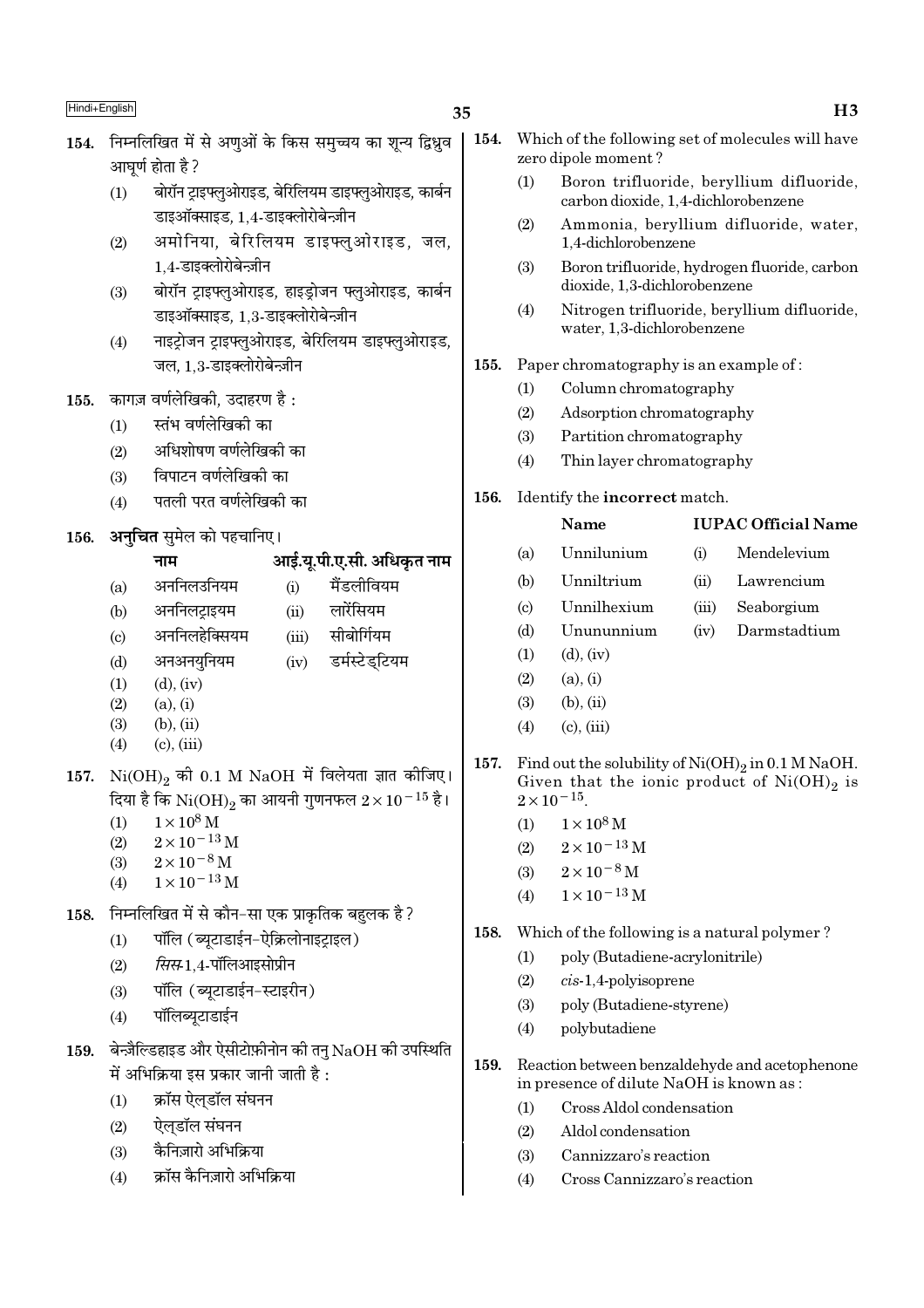| H <sub>3</sub> |                                                                                                                                                      | 36   |                        | Hindi+English                                                                                                                                                   |
|----------------|------------------------------------------------------------------------------------------------------------------------------------------------------|------|------------------------|-----------------------------------------------------------------------------------------------------------------------------------------------------------------|
| 160.           | वह मिश्रण जो राउल्ट नियम से धनात्मक विचलन प्रदर्शित<br>करता है, है :                                                                                 | 160. |                        | The mixture which shows positive deviation from<br>Raoult's law is:                                                                                             |
|                | क्लोरोएथेन+ब्रोमोएथेन<br>(1)                                                                                                                         |      | (1)                    | Chloroethane + Bromoethane                                                                                                                                      |
|                | एथानॉल+ ऐसीटोन<br>(2)                                                                                                                                |      | (2)                    | Ethanol + Acetone                                                                                                                                               |
|                | बेन्ज़ीन+टालूईन<br>(3)                                                                                                                               |      | (3)                    | Benzene + Toluene                                                                                                                                               |
|                | ऐसीटोन+क्लोरोफ़ॉर्म<br>(4)                                                                                                                           |      | (4)                    | Acetone + Chloroform                                                                                                                                            |
| 161.           | प्रथम कोटि की एक अभिक्रिया के लिए वेग स्थिरांक<br>$4.606 \times 10^{-3}$ s <sup>-1</sup> है। अभिकारक के 2.0 g को 0.2 g तक<br>घटने में आवश्यक समय है: | 161. |                        | The rate constant for a first order reaction is<br>$4.606 \times 10^{-3}$ s <sup>-1</sup> . The time required to reduce<br>2.0 g of the reactant to $0.2$ g is: |
|                | 1000 s<br>(1)                                                                                                                                        |      | (1)                    | 1000 s                                                                                                                                                          |
|                | (2)<br>100 s                                                                                                                                         |      | (2)                    | 100 s                                                                                                                                                           |
|                | (3)<br>$200\,\mathrm{s}$                                                                                                                             |      | (3)                    | 200 s                                                                                                                                                           |
|                | $500\,\mathrm{s}$<br>(4)                                                                                                                             |      | (4)                    | 500 s                                                                                                                                                           |
| 162.           | HCl को CaCl <sub>2</sub> , MgCl <sub>2</sub> और NaCl के विलयन से गुज़ारा<br>गया। निम्नलिखित में से कौन-सा/कौन-से यौगिक क्रिस्टलित<br>हुआ/हुए ?       | 162. |                        | HCl was passed through a solution of $CaCl2$ , MgCl <sub>2</sub><br>and NaCl. Which of the following compound(s)<br>$crystallise(s)$ ?                          |
|                | NaCl, $MgCl_2$ और $CaCl_2$<br>(1)                                                                                                                    |      | (1)                    | NaCl, $MgCl2$ and $CaCl2$                                                                                                                                       |
|                | $MgCl2$ और $CaCl2$ दोनों<br>(2)                                                                                                                      |      | (2)                    | Both $MgCl2$ and $CaCl2$                                                                                                                                        |
|                | केवल NaCl<br>(3)                                                                                                                                     |      | (3)                    | Only NaCl                                                                                                                                                       |
|                | केवल $\rm{MgCl}_2$<br>(4)                                                                                                                            |      | (4)                    | Only $MgCl2$                                                                                                                                                    |
| 163.           | किसी आदर्श गैस के रुद्धोष्म परिस्थिति में मुक्त प्रसरण के लिए<br>उचित विकल्प है :                                                                    | 163. |                        | The correct option for free expansion of an ideal<br>gas under adiabatic condition is:                                                                          |
|                | $q > 0$ , $\Delta T > 0$ और $w > 0$<br>(1)                                                                                                           |      | (1)                    | $q > 0$ , $\Delta T > 0$ and $w > 0$                                                                                                                            |
|                | $q=0, \Delta T=0$ और $w=0$<br>(2)                                                                                                                    |      | (2)                    | $q=0$ , $\Delta T=0$ and $w=0$                                                                                                                                  |
|                | (3) $q = 0, \Delta T < 0$ और $w > 0$                                                                                                                 |      | (3)                    | $q=0$ , $\Delta T < 0$ and $w > 0$                                                                                                                              |
|                | $q \le 0$ , $\Delta T = 0$ और $w = 0$<br>(4)                                                                                                         |      | (4)                    | $q < 0$ , $\Delta T = 0$ and $w = 0$                                                                                                                            |
| 164.           | निम्नलिखित में से <b>उचित</b> कथन पहचानिए :                                                                                                          |      |                        |                                                                                                                                                                 |
|                | $\mathrm{CO}_2(\mathrm{g})$ को आइसक्रीम और हिमशीतित खाद्य के लिए<br>(a)<br>प्रशीतक के रूप में उपयोग किया जाता है।                                    | 164. | following:             | Identify the correct statements from the                                                                                                                        |
|                | $C_{60}$ की संरचना में, बारह छ: कार्बन वलय और बीस<br>(b)<br>पाँच कार्बन वलय होते हैं।                                                                |      | (a)                    | $CO2(g)$ is used as refrigerant for ice-cream<br>and frozen food.                                                                                               |
|                | ZSM-5, एक प्रकार का जिओलाइट है जो ऐल्कोहॉल<br>$\left( \mathrm{c}\right)$                                                                             |      | (b)                    | The structure of $C_{60}$ contains twelve six<br>carbon rings and twenty five carbon rings.                                                                     |
|                | को गैसोलीन में रूपांतरित करने में उपयोग किया जाता<br>है।                                                                                             |      | $\left( \circ \right)$ | ZSM-5, a type of zeolite, is used to convert<br>alcohols into gasoline.                                                                                         |
|                | CO रंगहीन और गंधहीन गैस है।<br>(d)                                                                                                                   |      | (d)                    | CO is colorless and odourless gas.                                                                                                                              |
|                | केवल (c) और (d)<br>(1)                                                                                                                               |      | (1)                    | $(c)$ and $(d)$ only                                                                                                                                            |
|                | केवल $(a)$ , $(b)$ और $(c)$<br>(2)                                                                                                                   |      | (2)                    | $(a)$ , $(b)$ and $(c)$ only                                                                                                                                    |
|                | केवल (a) और (c)<br>(3)                                                                                                                               |      | (3)                    | $(a)$ and $(c)$ only                                                                                                                                            |
|                | केवल (b) और (c)<br>(4)                                                                                                                               |      | (4)                    | $(b)$ and $(c)$ only                                                                                                                                            |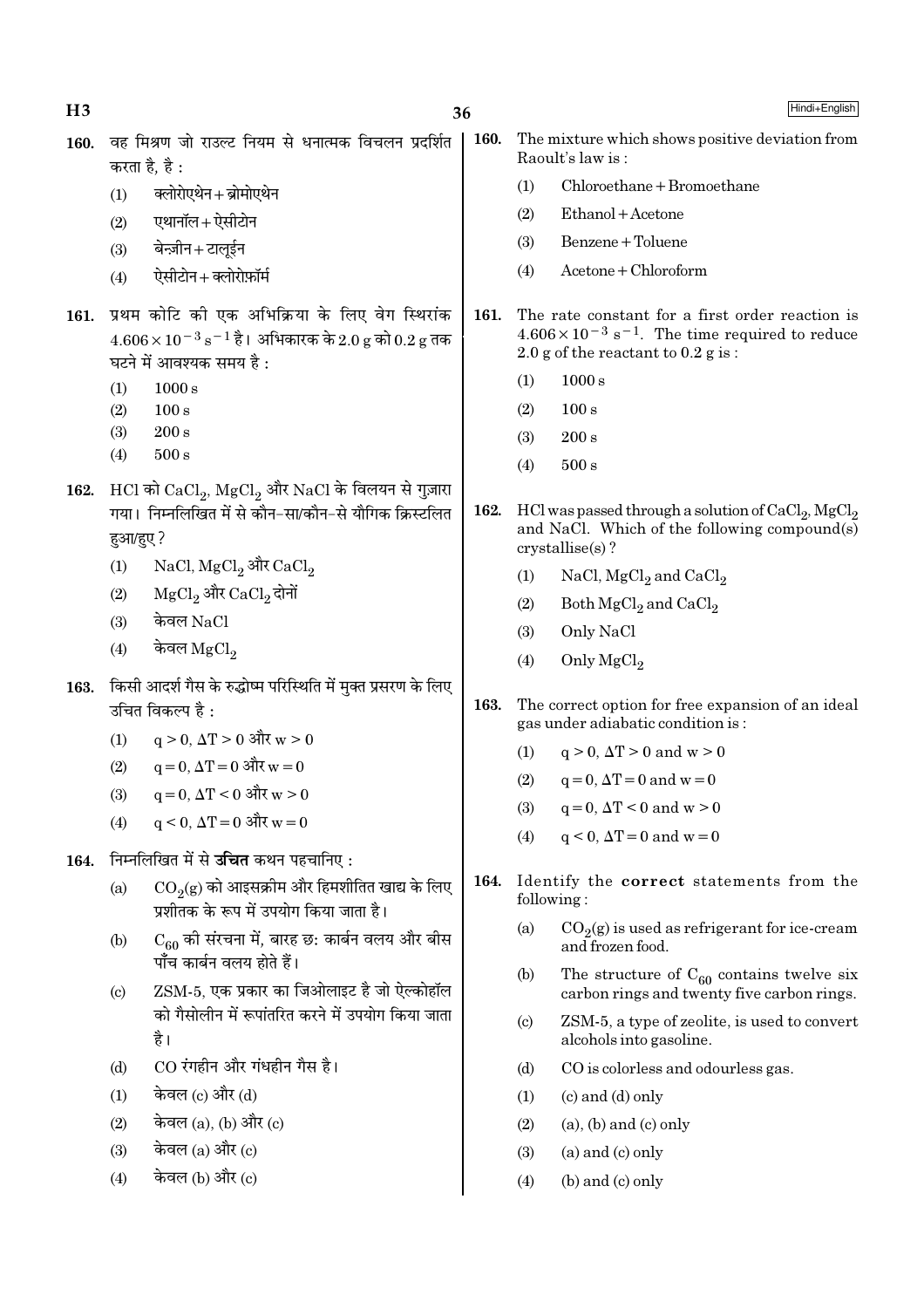सुक्रोस का जल-अपघटन निम्नलिखित अभिक्रिया द्वारा दिया 165. जाता है $\cdot$ 

सुक्रोस+ $\mathrm{H}_{2}\mathrm{O}$   $\rightleftharpoons$  ग्लूकोस+ फ्रक्टोस

यदि 300 K पर साम्य स्थिरांक (K )  $2 \times 10^{13}$  हो, तो उसी ताप पर  $\Delta_r G^\ominus$  का मान होगा :

- $-8.314 \,\mathrm{J} \,\mathrm{mol}^{-1} \mathrm{K}^{-1} \times 300 \,\mathrm{K} \times \ln(4 \times 10^{13})$  $(1)$
- $-8.314 \text{ J} \text{ mol}^{-1} \text{K}^{-1} \times 300 \text{ K} \times \ln(2 \times 10^{13})$  $(2)$
- 8.314 J mol<sup>-1</sup>K<sup>-1</sup> × 300 K × ln(2 × 10<sup>13</sup>)  $(3)$
- $8.314 \text{ J} \text{ mol}^{-1} \text{K}^{-1} \times 300 \text{ K} \times \ln(3 \times 10^{13})$  $(4)$
- 166. निम्नलिखित में से कौन-सी ऐमीन कार्बिलऐमीन परीक्षण देगी ?









165. Hydrolysis of sucrose is given by the following reaction.

Sucrose +  $H_2O \rightleftharpoons Glucose + Fructose$ 

If the equilibrium constant  $(\mathrm{K_c})$  is  $2 \times 10^{13}$  at 300 K, the value of  $\Delta_r G^\ominus$  at the same temperature will be:

- $-8.314 \,\mathrm{J} \,\mathrm{mol}^{-1} \mathrm{K}^{-1} \times 300 \,\mathrm{K} \times \ln(4 \times 10^{13})$  $(1)$
- $-8.314 \,\mathrm{J} \,\mathrm{mol}^{-1} \mathrm{K}^{-1} \times 300 \,\mathrm{K} \times \ln(2 \times 10^{13})$  $(2)$
- 8.314 J mol<sup>-1</sup>K<sup>-1</sup> × 300 K × ln(2 × 10<sup>13</sup>)  $(3)$
- $8.314 \text{ J} \text{ mol}^{-1} \text{K}^{-1} \times 300 \text{ K} \times \ln(3 \times 10^{13})$  $(4)$
- Which of the following amine will give the 166. carbylamine test?

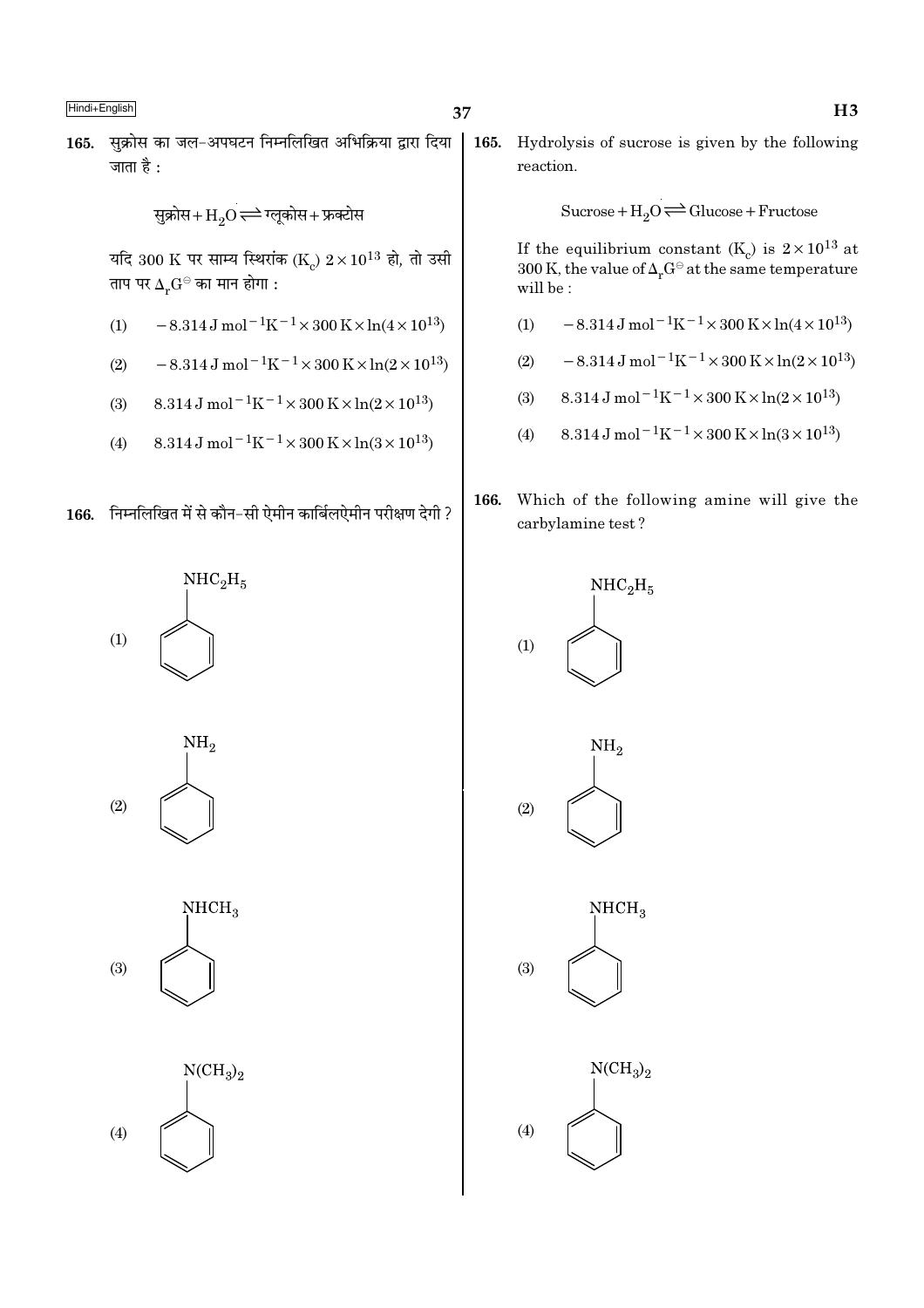$H3$ 

167. एक ऐल्कीन ओज़ोनोलिसिस द्वारा एक उत्पाद के रूप में मेथैनैल देती है। इसकी संरचना है:



168. ऐनिसॉल HI के साथ विदलन द्वारा देता है:



| 167. An alkene on ozonolysis gives methanal as one of the product. Its structure is:



168. Anisole on cleavage with HI gives:

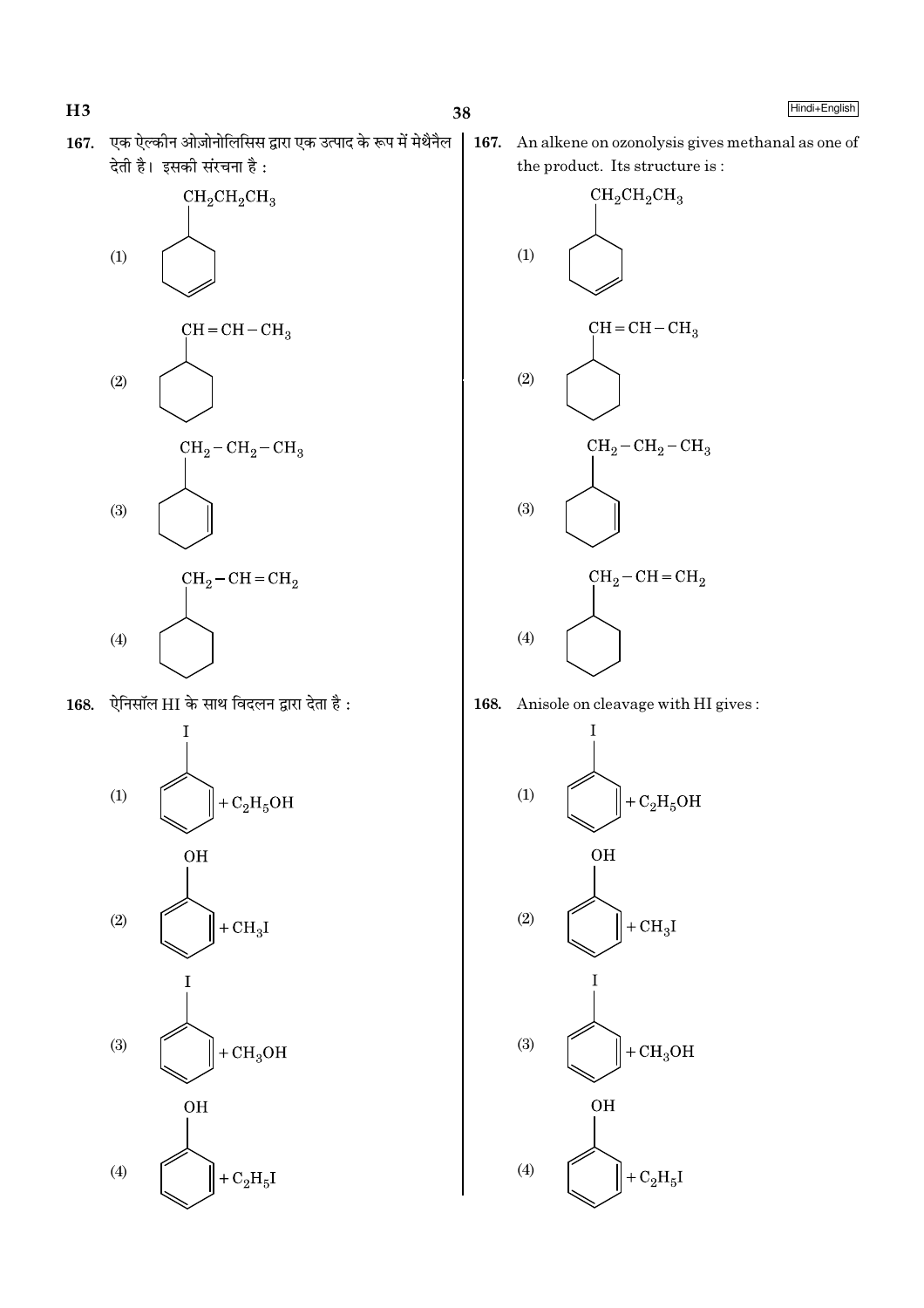| 14F L<br>. . |
|--------------|
|--------------|

| 169. |        | 2-ब्रोमो-पेन्टेन से पेन्ट-2-ईन बनने की विलोपन अभिक्रिया :                                                                                                       | 169. |                            | Elimination reaction of 2-Bromo-pentane to form<br>pent-2-ene is:                                                                                                                   |
|------|--------|-----------------------------------------------------------------------------------------------------------------------------------------------------------------|------|----------------------------|-------------------------------------------------------------------------------------------------------------------------------------------------------------------------------------|
|      | (a)    | β-विलोपन अभिक्रिया है                                                                                                                                           |      | (a)                        | $\beta$ -Elimination reaction                                                                                                                                                       |
|      | (b)    | जेटसैफ नियम का पालन करती है                                                                                                                                     |      | (b)                        | Follows Zaitsey rule                                                                                                                                                                |
|      | (c)    | विहाइड्रोहैलोजनीकरण अभिक्रिया है                                                                                                                                |      | $\left( \mathrm{c}\right)$ | Dehydrohalogenation reaction                                                                                                                                                        |
|      | (d)    | निर्जलीकरण अभिक्रिया है                                                                                                                                         |      | (d)                        | Dehydration reaction                                                                                                                                                                |
|      | (1)    | (a), (b), (d)                                                                                                                                                   |      | (1)                        | (a), (b), (d)                                                                                                                                                                       |
|      | (2)    | (a), (b), (c)                                                                                                                                                   |      | (2)                        | (a), (b), (c)                                                                                                                                                                       |
|      | (3)    | (a), (c), (d)                                                                                                                                                   |      | (3)                        | (a), (c), (d)                                                                                                                                                                       |
|      | (4)    | (b), (c), (d)                                                                                                                                                   |      | (4)                        | (b), (c), (d)                                                                                                                                                                       |
| 170. |        | किसी अभिक्रिया के अभिकारकों की सांद्रता में वृद्धि से परिवर्तन                                                                                                  |      |                            |                                                                                                                                                                                     |
|      | होगा : |                                                                                                                                                                 | 170. |                            | An increase in the concentration of the reactants<br>of a reaction leads to change in:                                                                                              |
|      | (1)    | संघट्ट आवृत्ति में                                                                                                                                              |      | (1)                        | collision frequency                                                                                                                                                                 |
|      | (2)    | सक्रियण ऊर्जा में                                                                                                                                               |      | (2)                        | activation energy                                                                                                                                                                   |
|      | (3)    | अभिक्रिया की ऊष्मा में                                                                                                                                          |      | (3)                        | heat of reaction                                                                                                                                                                    |
|      | (4)    | देहली ऊर्जा में                                                                                                                                                 |      | (4)                        | threshold energy                                                                                                                                                                    |
| 171. |        | निम्नलिखित में से कौन-सा एक क्षारीय ऐमीनो अम्ल है?                                                                                                              | 171. |                            | Which of the following is a basic amino acid?                                                                                                                                       |
|      | (1)    | लाइसीन                                                                                                                                                          |      | (1)                        | Lysine                                                                                                                                                                              |
|      | (2)    | सेरीन                                                                                                                                                           |      | (2)                        | Serine                                                                                                                                                                              |
|      | (3)    | ऐलानिन                                                                                                                                                          |      | (3)                        | Alanine                                                                                                                                                                             |
|      | (4)    | टाइरोसीन                                                                                                                                                        |      | (4)                        | Tyrosine                                                                                                                                                                            |
| 172. |        | निम्नलिखित धातु आयन अनेक एंज़ाइमों को सक्रियित करता है,<br>ग्लूकोस के ऑक्सीकरण से ATP के उत्पादन में और Na के<br>साथ शिरा संकेतों के संचरण के लिए उत्तरदायी है: | 172. |                            | The following metal ion activates many enzymes,<br>participates in the oxidation of glucose to produce<br>ATP and with Na, is responsible for the<br>transmission of nerve signals. |
|      | (1)    | पोटैशियम                                                                                                                                                        |      | (1)                        | Potassium                                                                                                                                                                           |
|      | (2)    | आयरन                                                                                                                                                            |      | (2)                        | Iron                                                                                                                                                                                |
|      | (3)    | तांबा (कॉपर)                                                                                                                                                    |      | (3)                        | Copper                                                                                                                                                                              |
|      | (4)    | कैल्शियम                                                                                                                                                        |      | (4)                        | Calcium                                                                                                                                                                             |
| 173. |        | अभिक्रिया, $2Cl(g) \rightarrow Cl_2(g)$ , के लिए <b>उचित</b> विकल्प है :                                                                                        | 173. | option is:                 | For the reaction, $2Cl(g) \rightarrow Cl_2(g)$ , the <b>correct</b>                                                                                                                 |
|      | (1)    | $\Delta_r H < 0$ और $\Delta_r S < 0$                                                                                                                            |      | (1)                        | $\Delta_r H < 0$ and $\Delta_r S < 0$                                                                                                                                               |
|      | (2)    | $\Delta_r H > 0$ और $\Delta_r S > 0$                                                                                                                            |      | (2)                        | $\Delta_r H > 0$ and $\Delta_r S > 0$                                                                                                                                               |
|      | (3)    | $\Delta_r H > 0$ और $\Delta_r S < 0$                                                                                                                            |      | (3)                        | $\Delta_r H > 0$ and $\Delta_r S < 0$                                                                                                                                               |
|      | (4)    | $\Delta_r H < 0$ और $\Delta_r S > 0$                                                                                                                            |      | (4)                        | $\Delta_r H < 0$ and $\Delta_r S > 0$                                                                                                                                               |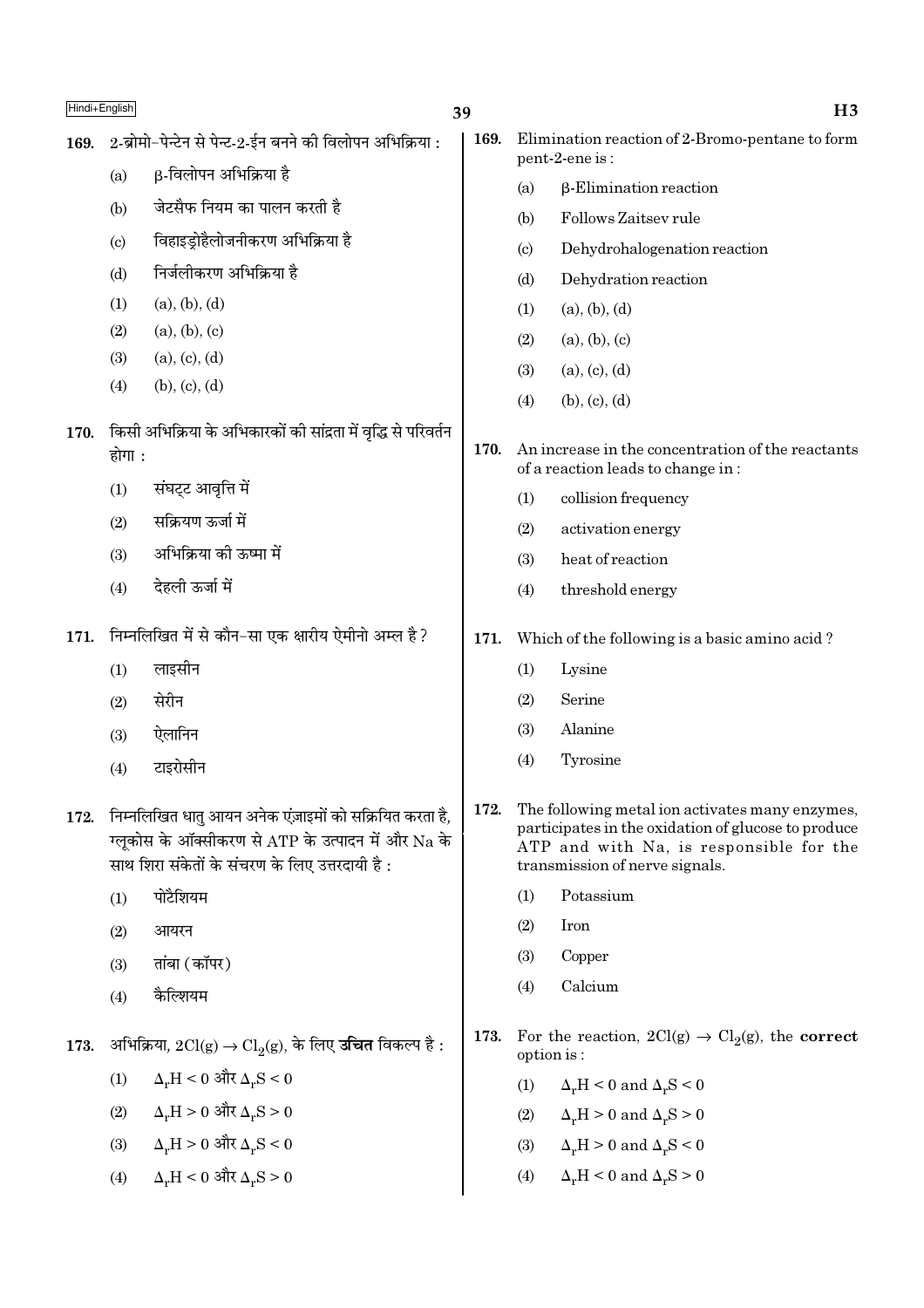- $H3$
- 174. निम्नलिखित को सुमेलित कीजिए:

|                            | ऑक्साइड                 |       |       | प्रकृति                                         |
|----------------------------|-------------------------|-------|-------|-------------------------------------------------|
| (a)                        | CO                      |       | (i)   | क्षारीय                                         |
| (b)                        | BaO                     |       | (ii)  | उदासीन                                          |
| $\left( \mathrm{c}\right)$ | $\text{Al}_2\text{O}_3$ |       | (iii) | अम्लीय                                          |
| (d)                        | $Cl_2O_7$               |       | (iv)  | उभयधर्मी                                        |
|                            |                         |       |       | निम्नलिखित में से कौन-सा <b>सही</b> विकल्प है ? |
|                            | (a)                     | (b)   | (c)   | (d)                                             |
| (1)                        | (iv)                    | (iii) | (ii)  | (i)                                             |
| (2)                        | (i)                     | (ii)  | (iii) | (iv)                                            |
| (3)                        | (ii)                    | (i)   | (iv)  | (iii)                                           |
| (4)                        | (iii)                   | (iv)  | (i)   | (ii)                                            |
|                            |                         |       |       |                                                 |

- 175. ज़ीटा विभव का मापन कोलॉइडी विलयन के किस गुणधर्म के निर्धारण में उपयोगी होता है?
	- कोलॉइडी कणों का आमाप  $(1)$
	- $(2)$ श्यानता
	- विलेयता  $(3)$
	- कोलॉइडी कणों की विलेयता  $(4)$
- 176. एक सिलिंडर में  $N_2$  और Ar गैसों के एक मिश्रण में  $N_2$  के  $7\,\mathrm{g}$  और  $\mathrm{Ar}\,$  के 8  $\mathrm{g}\,$  हैं। यदि सिलिंडर में गैसों के मिश्रण का कुल दाब 27  $\mathrm{bar}$  हो, तो  $\mathrm{N}_2$  का आंशिक दाब है,

[परमाणु द्रव्यमानों (g mol $^{-1}$ में) : N = 14, Ar = 40 उपयोग कीजिए|

- $18<sub>bar</sub>$  $(1)$
- $(2)$ 9 bar
- $(3)$  $12<sub>bar</sub>$
- $(4)$  $15<sub>bar</sub>$
- 177. निम्नलिखित में से कौन-सा कार्बन मोनोक्साइड के लिए सही नहीं है ?
	- यह अपूर्ण दहन के कारण उत्पन्न होती है।  $(1)$
	- यह कार्बोक्सीहीमोग्लोबिन बनाती है।  $(2)$
	- यह रक्त की ऑक्सीजन वहन योग्यता को घटा देती है।  $(3)$
	- कार्बोक्सीहीमोग्लोबिन (CO से बंधित हीमोग्लोबिन),  $(4)$ ऑक्सीहीमोग्लोबिन से अस्थायी होता है।

## 40

174. Match the following:

|      |                             | Oxide                                                                                                                                                                                                          |       |       | <b>Nature</b>                                                                              |  |  |
|------|-----------------------------|----------------------------------------------------------------------------------------------------------------------------------------------------------------------------------------------------------------|-------|-------|--------------------------------------------------------------------------------------------|--|--|
|      | (a)                         | $\rm CO$                                                                                                                                                                                                       |       | (i)   | <b>Basic</b>                                                                               |  |  |
|      | (b)                         | BaO                                                                                                                                                                                                            |       | (ii)  | Neutral                                                                                    |  |  |
|      | $\left( \mathrm{c} \right)$ | $\text{Al}_2\text{O}_3$                                                                                                                                                                                        |       | (iii) | Acidic                                                                                     |  |  |
|      | (d)                         | Cl <sub>2</sub> O <sub>7</sub>                                                                                                                                                                                 |       | (iv)  | Amphoteric                                                                                 |  |  |
|      |                             |                                                                                                                                                                                                                |       |       | Which of the following is <b>correct</b> option?                                           |  |  |
|      |                             | (a)                                                                                                                                                                                                            | (b)   | (c)   | (d)                                                                                        |  |  |
|      | (1)                         | (iv)                                                                                                                                                                                                           | (iii) | (ii)  | (i)                                                                                        |  |  |
|      | (2)                         | (i)                                                                                                                                                                                                            | (ii)  | (iii) | (iv)                                                                                       |  |  |
|      | (3)                         | (ii)                                                                                                                                                                                                           | (i)   | (iv)  | (iii)                                                                                      |  |  |
|      | (4)                         | (iii)                                                                                                                                                                                                          | (iv)  | (i)   | (ii)                                                                                       |  |  |
| 175. |                             |                                                                                                                                                                                                                |       |       | Measuring Zeta potential is useful in determining<br>which property of colloidal solution? |  |  |
|      | (1)                         |                                                                                                                                                                                                                |       |       | Size of the colloidal particles                                                            |  |  |
|      | (2)                         | Viscosity                                                                                                                                                                                                      |       |       |                                                                                            |  |  |
|      | (3)                         | Solubility                                                                                                                                                                                                     |       |       |                                                                                            |  |  |
|      | (4)                         |                                                                                                                                                                                                                |       |       | Stability of the colloidal particles                                                       |  |  |
| 176. |                             | A mixture of $N_2$ and Ar gases in a cylinder contains<br>$7 g$ of $N_2$ and $8 g$ of Ar. If the total pressure of the<br>mixture of the gases in the cylinder is 27 bar, the<br>partial pressure of $N_2$ is: |       |       |                                                                                            |  |  |
|      |                             |                                                                                                                                                                                                                |       |       | [Use atomic masses (in $g$ mol <sup>-1</sup> ) : $N = 14$ , $Ar = 40$ ]                    |  |  |
|      | (1)                         | 18 bar                                                                                                                                                                                                         |       |       |                                                                                            |  |  |
|      | (2)                         | 9 bar                                                                                                                                                                                                          |       |       |                                                                                            |  |  |
|      | (3)                         | 12 bar                                                                                                                                                                                                         |       |       |                                                                                            |  |  |
|      | (4)                         | 15 <sub>bar</sub>                                                                                                                                                                                              |       |       |                                                                                            |  |  |
| 177. |                             | monoxide?                                                                                                                                                                                                      |       |       | Which of the following is <b>not</b> correct about carbon                                  |  |  |
|      | (1)                         |                                                                                                                                                                                                                |       |       | It is produced due to incomplete combustion.                                               |  |  |
|      | (2)                         |                                                                                                                                                                                                                |       |       | It forms carboxyhaemoglobin.                                                               |  |  |
|      | (3)                         |                                                                                                                                                                                                                |       |       | It reduces oxygen carrying ability of blood.                                               |  |  |
|      | (4)                         |                                                                                                                                                                                                                |       |       | The carboxyhaemoglobin (haemoglobin<br>bound to CO) is less stable than                    |  |  |

oxyhaemoglobin.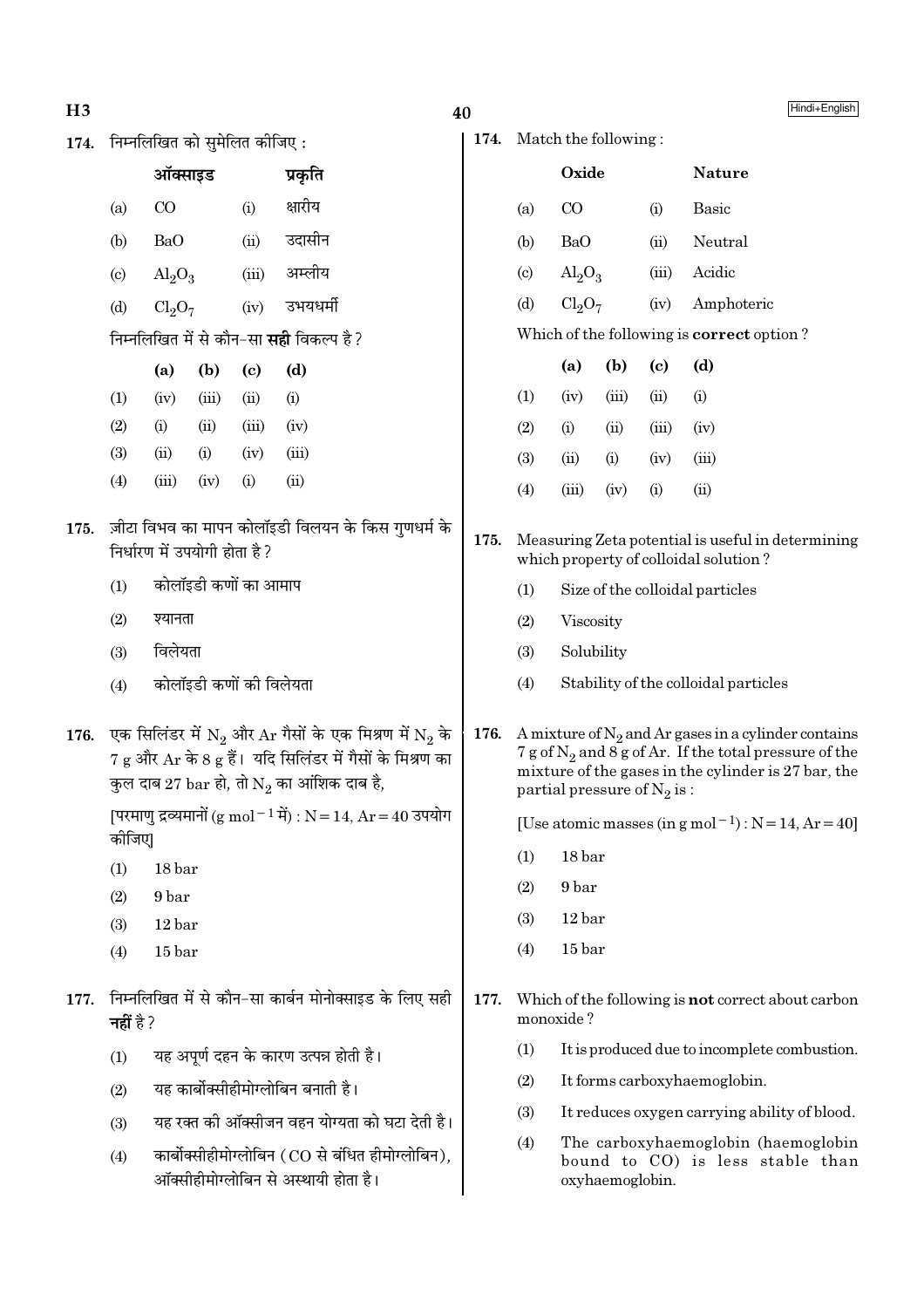178. एक तत्व की 288 pm सेल कोर वाली काय केन्द्रित घनीय संरचना है. परमाण त्रिज्या है :

(1) 
$$
\frac{4}{\sqrt{2}} \times 288 \text{ pm}
$$
  
(2) 
$$
\frac{\sqrt{3}}{4} \times 288 \text{ pm}
$$
  
(3) 
$$
\frac{\sqrt{2}}{4} \times 288 \text{ pm}
$$
  
(4) 
$$
\frac{4}{\sqrt{3}} \times 288 \text{ pm}
$$

- 179. निम्नलिखित में से किसमें परमाणुओं की संख्या अधिकतम होगी ?
	- $(1)$  $Li(s)$  का 1 g [Li का परमाणु द्रव्यमान= 7]
	- $(2)$  $Ag(s)$  का 1 g [Ag का परमाणु द्रव्यमान = 108]
	- $Mg(s)$  का 1 g [Mg का परमाणु द्रव्यमान=24]  $(3)$
	- $(4)$  $O_2(g)$  का 1 g [O का परमाणु द्रव्यमान=16]
- 180. प्लैटिनम (Pt) इलेक्ट्रोड का उपयोग करते हुए तन सल्फ्युरिक अम्ल के वैद्युत अपघटन पर, ऐनोड पर प्राप्त उत्पाद होगा :
	- $SO_2$ गैस  $(1)$
	- हाइड़ोजन गैस  $(2)$
	- ऑक्सीजन गैस  $(3)$
	- $H_2S$  गैस  $(4)$

 $-0.00 -$ 

- 41
	- 178. An element has a body centered cubic (bcc) structure with a cell edge of 288 pm. The atomic radius is:

(1) 
$$
\frac{4}{\sqrt{2}} \times 288 \text{ pm}
$$
  
(2) 
$$
\frac{\sqrt{3}}{4} \times 288 \text{ pm}
$$
  
(3) 
$$
\frac{\sqrt{2}}{4} \times 288 \text{ pm}
$$
  
(4) 
$$
\frac{4}{\sqrt{3}} \times 288 \text{ pm}
$$

- 179. Which one of the followings has maximum number of atoms?
	- $(1)$ 1 g of Li(s) [Atomic mass of Li = 7]
	- $(2)$  $1 g$  of Ag(s) [Atomic mass of Ag = 108]
	- $(3)$ 1 g of Mg(s) [Atomic mass of Mg = 24]
	- 1 g of  $O_2(g)$  [Atomic mass of O = 16]  $(4)$
- 180. On electrolysis of dil.sulphuric acid using Platinum (Pt) electrode, the product obtained at anode will be:
	- $(1)$  $SO_2$  gas
	- $(2)$ Hydrogen gas
	- Oxygen gas  $(3)$
	- $H_2S$  gas  $(4)$

 $-0.00 -$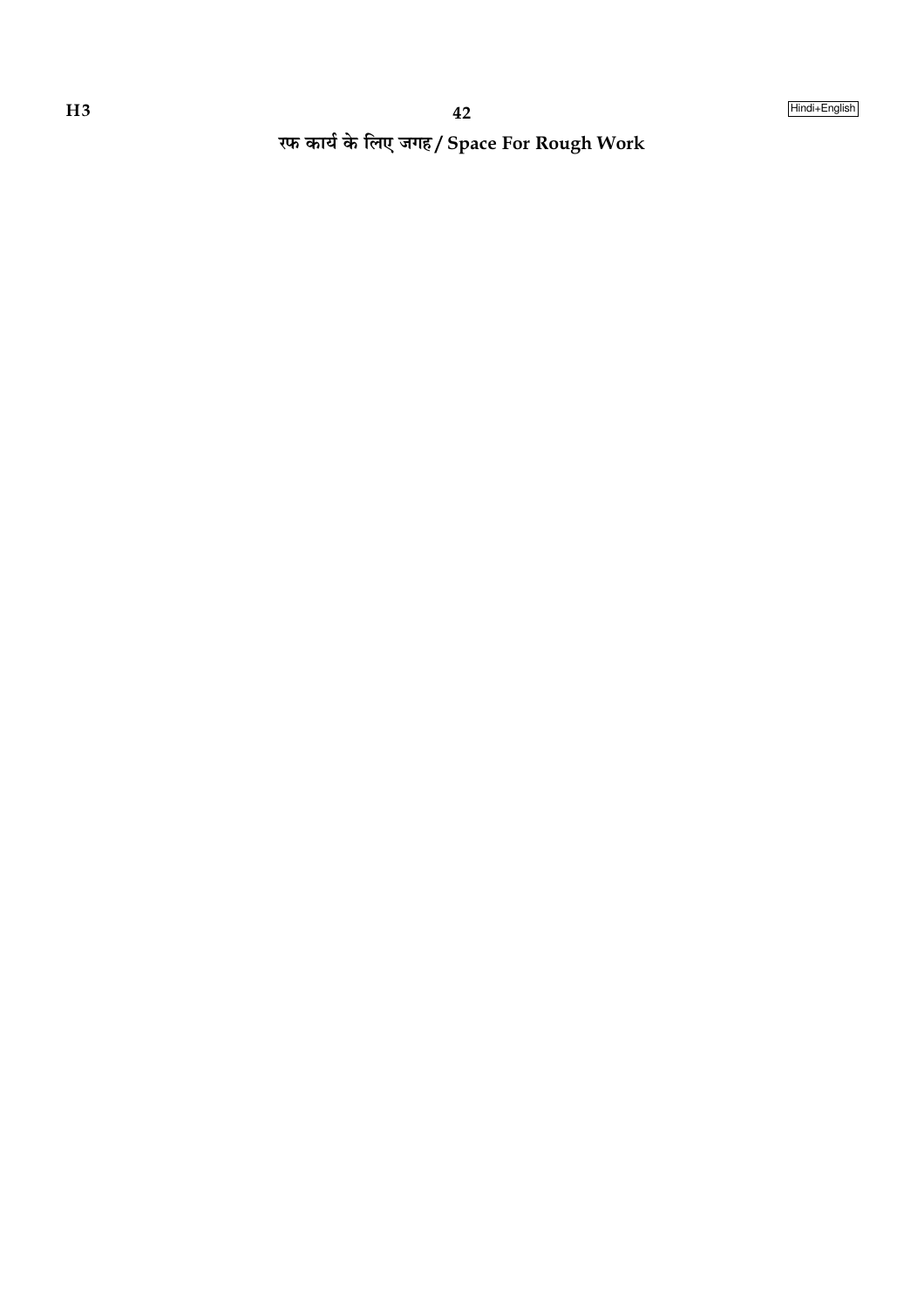रफ कार्य के लिए जगह/ Space For Rough Work